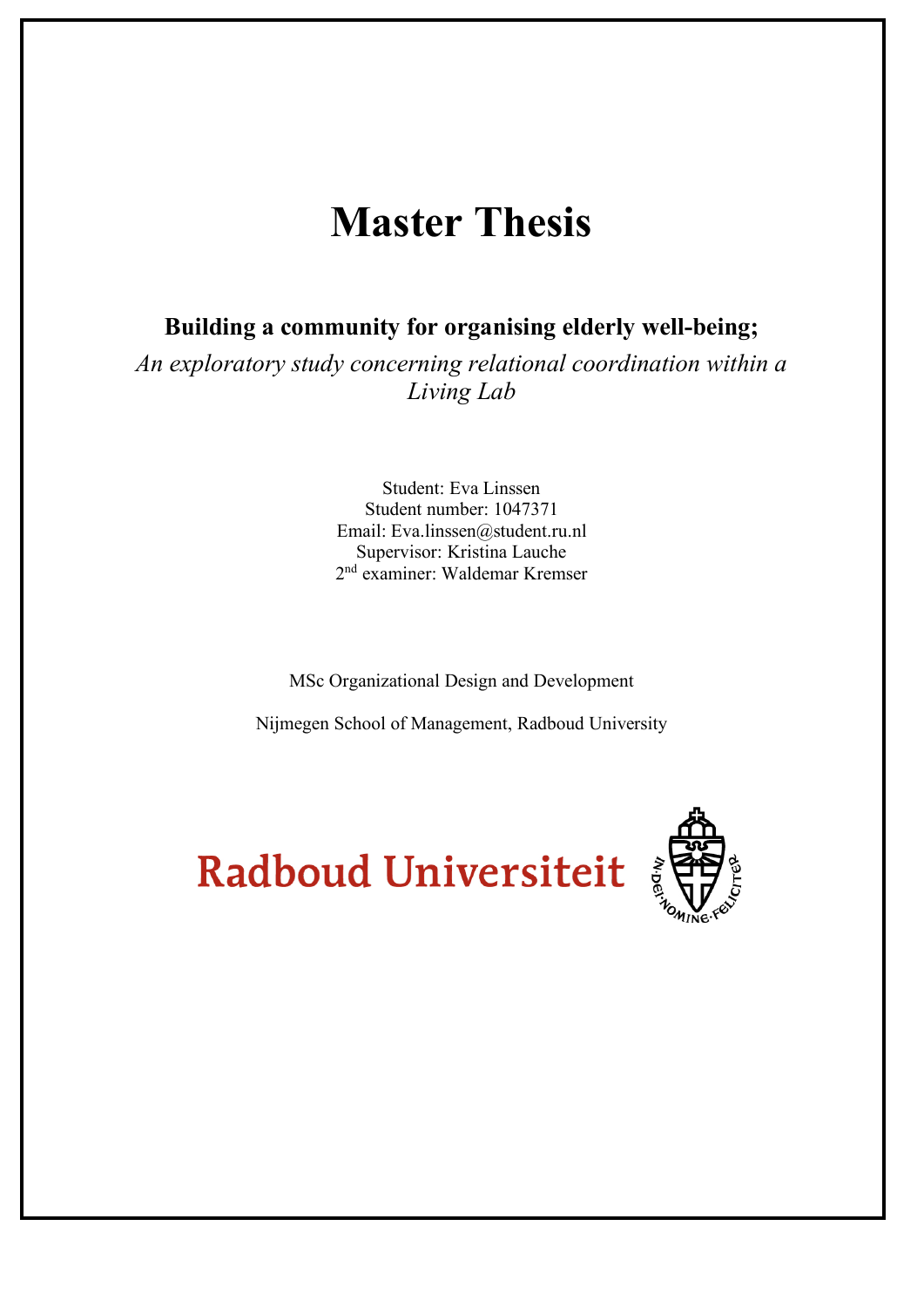# **Colophon**

| <b>Title</b><br>Product                        | Building a community for organising elderly well-being; An<br>exploratory study concerning relational coordination within a<br>Living Lab<br><b>Master Thesis</b> |
|------------------------------------------------|-------------------------------------------------------------------------------------------------------------------------------------------------------------------|
|                                                |                                                                                                                                                                   |
| <b>Date</b>                                    | 14 June 2021                                                                                                                                                      |
| Location                                       | Nijmegen                                                                                                                                                          |
| <b>Name</b><br><b>Student number</b><br>E-Mail | E.L.M. Linssen<br>s1047371<br>eva.linssen@student.ru.nl                                                                                                           |
| University<br><b>Master</b>                    | Radboud University<br>Organizational Design and Development                                                                                                       |
| <b>Supervisor</b>                              | Kristina Lauche                                                                                                                                                   |
| <b>Second examiner</b>                         | Waldemar Kremser                                                                                                                                                  |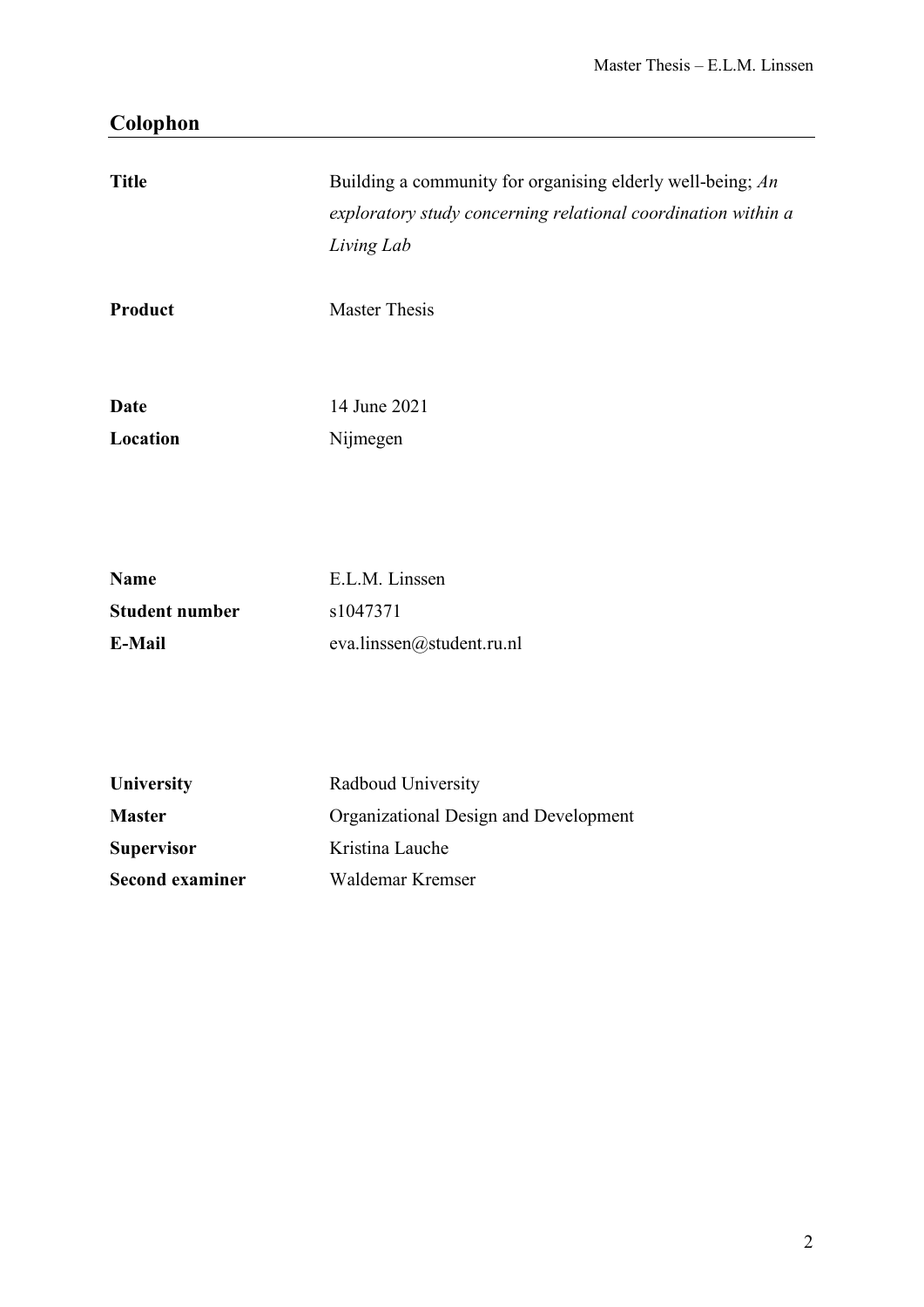#### **Abstract**

<span id="page-2-0"></span>**Background:** As the Netherlands face challenges in organising elderly well-being, a Living Lab was established in which various stakeholders develop innovative solutions. However, such cross-organisational and institutional projects face challenges concerning coordination. Moreover, there is limited knowledge on the influence of relationships and related network on the viability of Living Labs. Consequently, in this exploratory study, the following research question is answered: *How do actors involved in innovative approaches organising services for elderly well-being coordinate their work?*

**Method:** More specifically, this study was conducted within a Living Lab organised in Deventer. In this qualitative study, eleven semi-structured interviews and a focus group with seven representatives from the stakeholder groups involved in the project provided information on developing relationships and communication to coordinate work.

Findings: The results show two themes when coordinating work in a living Lab concerning organising services for elderly well-being; (1) network building and (2) defining the role of neighbourhood concierges. Next to these main themes, two prerequisites arise concerning effectively coordinating work and built-up relations: (1) shared location and (2) development of consultation structures.

**Conclusion:** The findings suggested that stakeholders are more likely to effectively communicate and built-up relations if there was a shared space for representatives of different roles. Furthermore, establishing shared meetings between stakeholder was seen as crucial to organise services for elderly well-being collaboratively. In addition to those two main conditions, cross-cutting structures as boundary-spanning activities, selecting for teamwork and shared training, and shared information systems did play a role when coordinating work in an emerging inter-organisational network setting.

**Discussion:** This study provides Living Lab participants with insights into the challenges and prerequisites for relationships and communication when coordinating work. Besides, this study gave the Living Lab participants insights into their position in the whole work process. Finally, this study adds to RC literature by providing insights on RC development and the cross-cutting structures in emerging inter-organisational network settings.

**Keywords:** relational coordination, cross-cutting structures, Living Lab, case study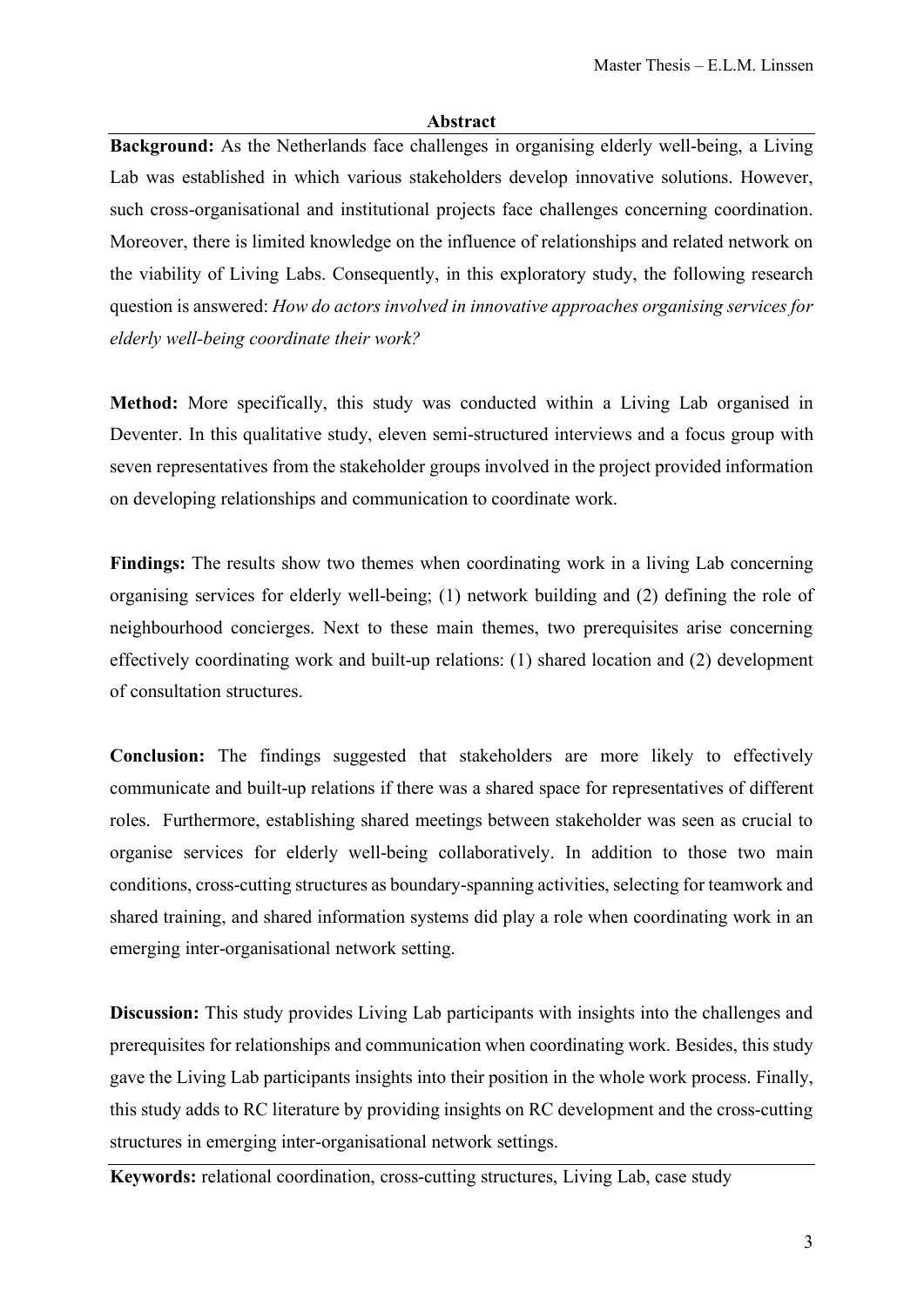## <span id="page-3-0"></span>**Acknowledgements**

From January 2021 – June 2021, this Master Thesis is written as part of my Master Organisational Design and Development. I highlight this academic journey as valuable for my personal and professional career since it was an extremely challenging ride. My goal was to contribute to the ongoing project of Buur&Zo and current research on relational coordination in emerging inter-organisational network settings. With this purpose in mind, I went through a steep learning curve as I developed my initial thoughts into a concept, explored a highly practical setting that resulted in precious data, and yielded interesting findings to produce an interesting paper. In this regard, I would like to express my deep gratitude to the following people who supported me on my journey.

First, I would like to thank my supervisor, Kristina Lauche. Her profound knowledge in Organisational Desing and Development and collaborative research settings with an explorative character. This helped me trust the process. Moreover, she led the focus group, which enabled me to become acquainted with this valuable way of conducting research as a young professional.

Second, I would like to thank Luc van de Sande who, as PhD-professional, was related to the project. His feedback during thesis circles and individual sessions preparing our shared interviews helped me think critically, which supported my critical perspective.

Similarly, I would like to thank my co-reader Waldemar Kremser for his critical feedback on the proposal. His view enabled me to critically reflect on my proposal, which improved the quality of this study.

Lastly, I would like to thank all interview participants and focus group participants who took the time to participate despite the many interviews already conducted by other researchers. Your honest and critical attitude on the ongoing project helped me to gather insightful conclusions. Without you, these interesting insights would not have come to light.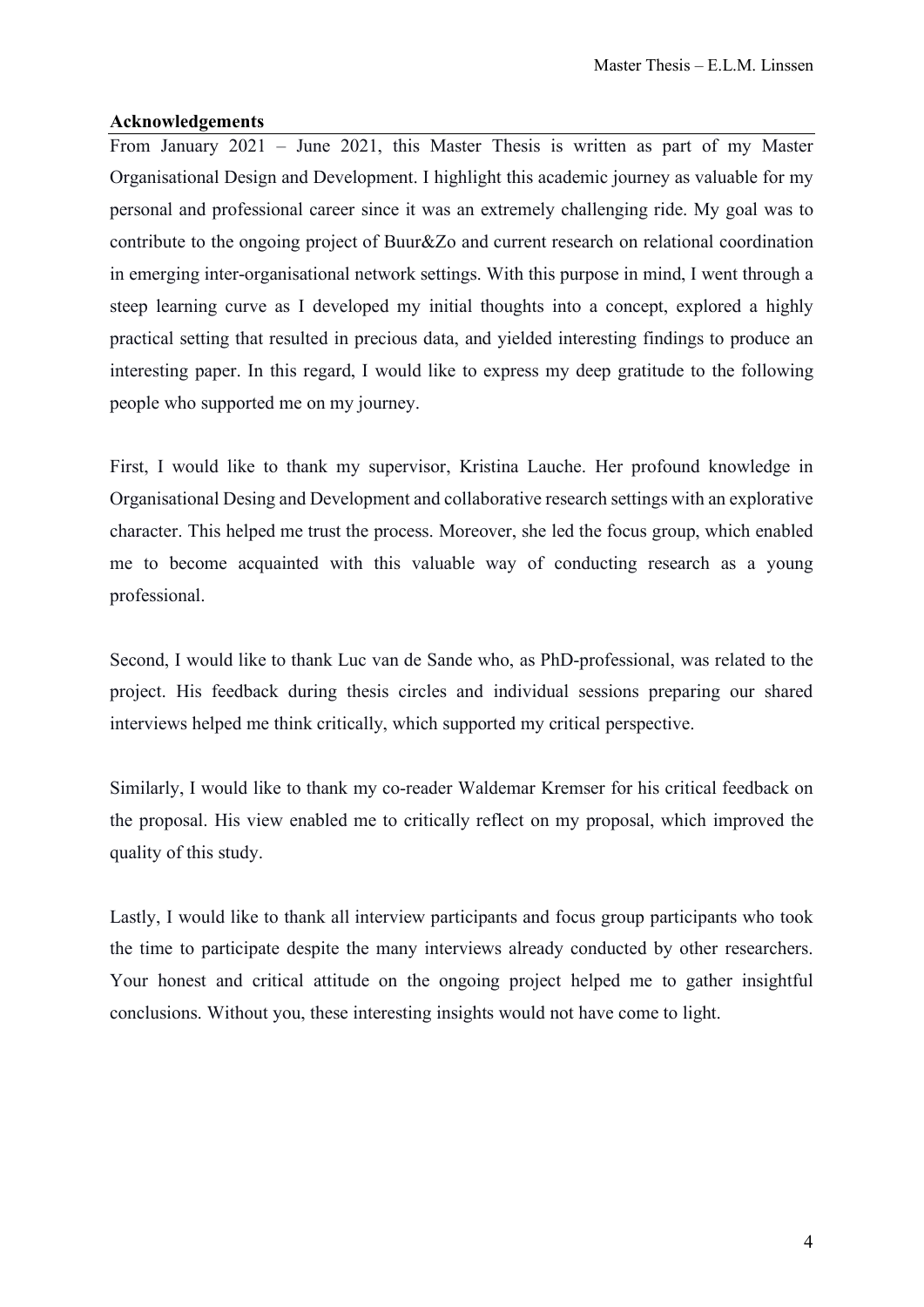## **Table of Contents**

| 4.3.1 Physical proximity allows for sharing information and stimulates shared goal31 |  |
|--------------------------------------------------------------------------------------|--|
|                                                                                      |  |
|                                                                                      |  |
|                                                                                      |  |
|                                                                                      |  |
|                                                                                      |  |
|                                                                                      |  |
|                                                                                      |  |
|                                                                                      |  |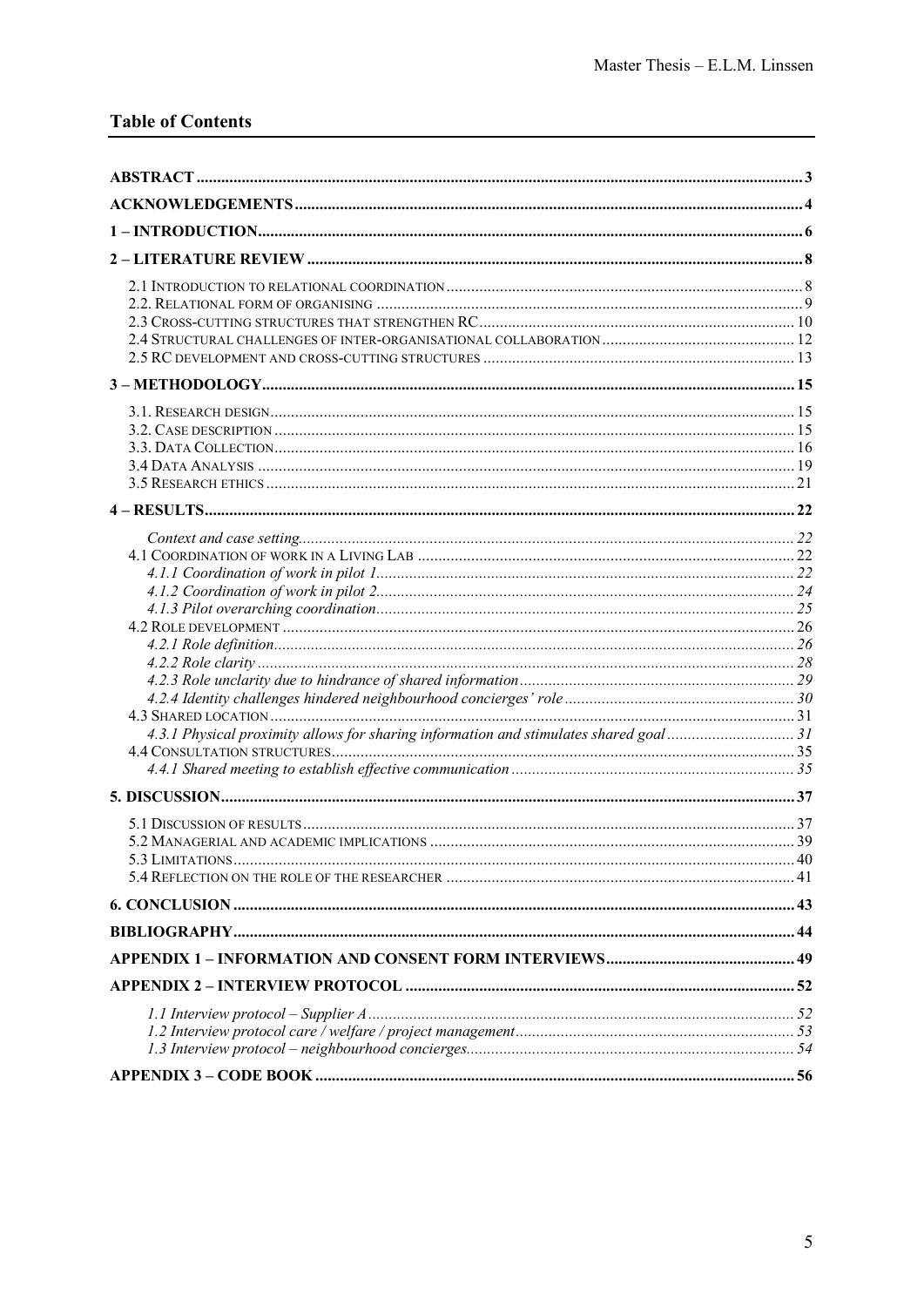#### <span id="page-5-0"></span>**1 – Introduction**

Complex societal challenges such as organising elderly care in The Netherlands are considered "wicked problems", of which academia argue that it necessitates innovative initiatives and multiparty collaborations (i.e., integrated care, Samenzorg or network care) (Ahaus, 2020; Doekhie et al., 2014; Gray & Purdy, 2018; Jong et al., 2018; Mervyn et al., 2019). Academia proposes that multiparty collaborations can help address challenges better (in this context, services for elderly well-being) rather than individually (Berends & Sydow, 2019; Gray & Purdy, 2018). As in such collaborations, organisations draw on their diverse resources to realize innovative services (Gray & Purdy, 2018). In the Netherlands, a Living Lab has been set up in which stakeholders from public-private-people partnerships, firms, public agencies, universities, and institutes collaboratively develop innovative solutions in a real-life context (Westerlund & Leminen, 2011). However, it appears that projects that cross organisational and institutional boundaries are plagued by challenges in coordination and collaboration (Dille & Söderlund, 2011). Moreover, due to the newness of Living Labs, there is a lack of knowledge on how partnerships and related network influence the viability of Living Lab projects (Westerlund & Leminen, 2011). Hence, this study examines how actors involved in innovative approaches concerning elderly well-being develop relationships and communication to achieve coordination of work.

Accordingly, this study will draw on the concept of relational coordination to explore how task integration is accomplished. The Relational coordination theory (RCT) introduced by Gittell (2000) goes beyond observable coordination of work processes. RCT propose that coordination is carried out through relationships of shared goals, shared knowledge and mutual respect supported by frequent, timely, accurate and problem-solving communication (Gittell, 2002a). It focuses on a network of relational and communication ties among tasks interdependence participants, uncertain and time constraint work processes to achieve task integration (Gittell, 2006). To foster relational coordination, Gittell and Douglass (2012) propose cross-cutting structures that effectively strengthen work coordination. The relation between cross-cutting structures and RC is mainly researched in intra-organisational networks. Gittell and Weiss (2004) mention the transferability of the results' concerning the need for deliberate design interventions from intra-organisational networks to inter-organisational networks (i.e., organising with other organisations involved). However, it should be noted that Gittell and Weiss (2004) focused only on boundary spanners, meetings, routines and information systems in their study. They made no further statements on the cross-cutting structures that Gittell and Douglass (2012) later introduced as cross-cutting structures next to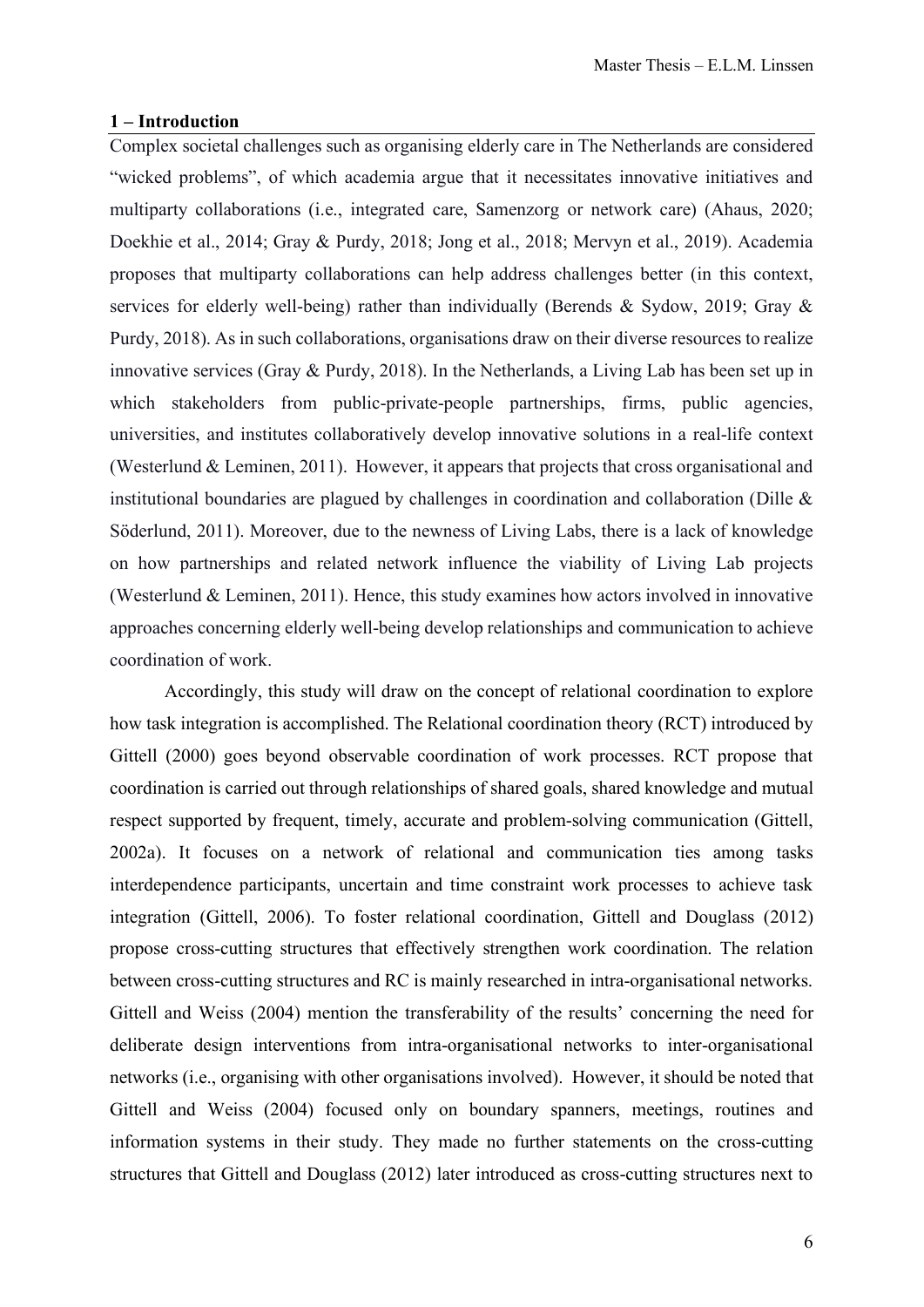those four reinforcing RC.Moreover, as there are only a few studies that examined cross-cutting structures related to RC in inter-organizational networks and the studies are highly contextspecific, further research is aimed to understand the dynamics of RC in inter-organisational networks (Bligaard Madsen & Burau, 2021; Gebo & Bond, 2020). In response to the limited number of studies on RC in inter-organisational networks, this study aims to explore the development of relations and way of communicating between the actors in a Living Lab. Therefore, the central question in this study is as followed:

*How do actors involved in innovative approaches organising services for elderly wellbeing coordinate their work?*

The dynamics of RC are explored in a Living Lab setting focusing on organising services for elderly well-being in Deventer, i.e., project Buur&Zo. The single interpretative case study was used to investigate RC dynamics and explore further development and Living Lab sustainability opportunities. An inductive research design with sensitizing concepts based on relational coordination theory is applied in answering the research question as the focus is on exploring organisational phenomena. Stakeholders currently engaged in Buur &Zo are included. Given the diversity of heterogeneous actors involved and the collaboration's novelty, this experimental setting provides an excellent opportunity to explore RC's dynamics. As the goal of the study is to explore dynamics concerning RC, a qualitative approach fits best.

This study contributes to scientific literature in the following way. It explores the dynamics of RC within a setting where various stakeholder groups from across organisational and institutional collaboratively work together as a project team. Whereas previous research mainly focused on organisational and intra-professional collaborations within the health industry, this study explores these concepts in an innovative setting that deepens RC theory. Deepening RC theory concerning inter-organisational collaborations is interesting as there is a rise in multiparty collaborations (Gray & Purdy, 2018).

This study also provides practical contributions to organising services for elderly wellbeing. First, providing an insight into RC development can help Living Lab participants understand how their tasks and the tasks of others contribute to the overall work process. Moreover, this will help them identify areas for improvement concerning communication and relationships and related cross-cutting structures. Thereby, insights into current cross-cutting structures related to RC will give project leaders of Living Labs insight into necessary task integration conditions. Finally, these insights will make the blueprint for scaling up Living Labs organising services for elderly well-being more detailed.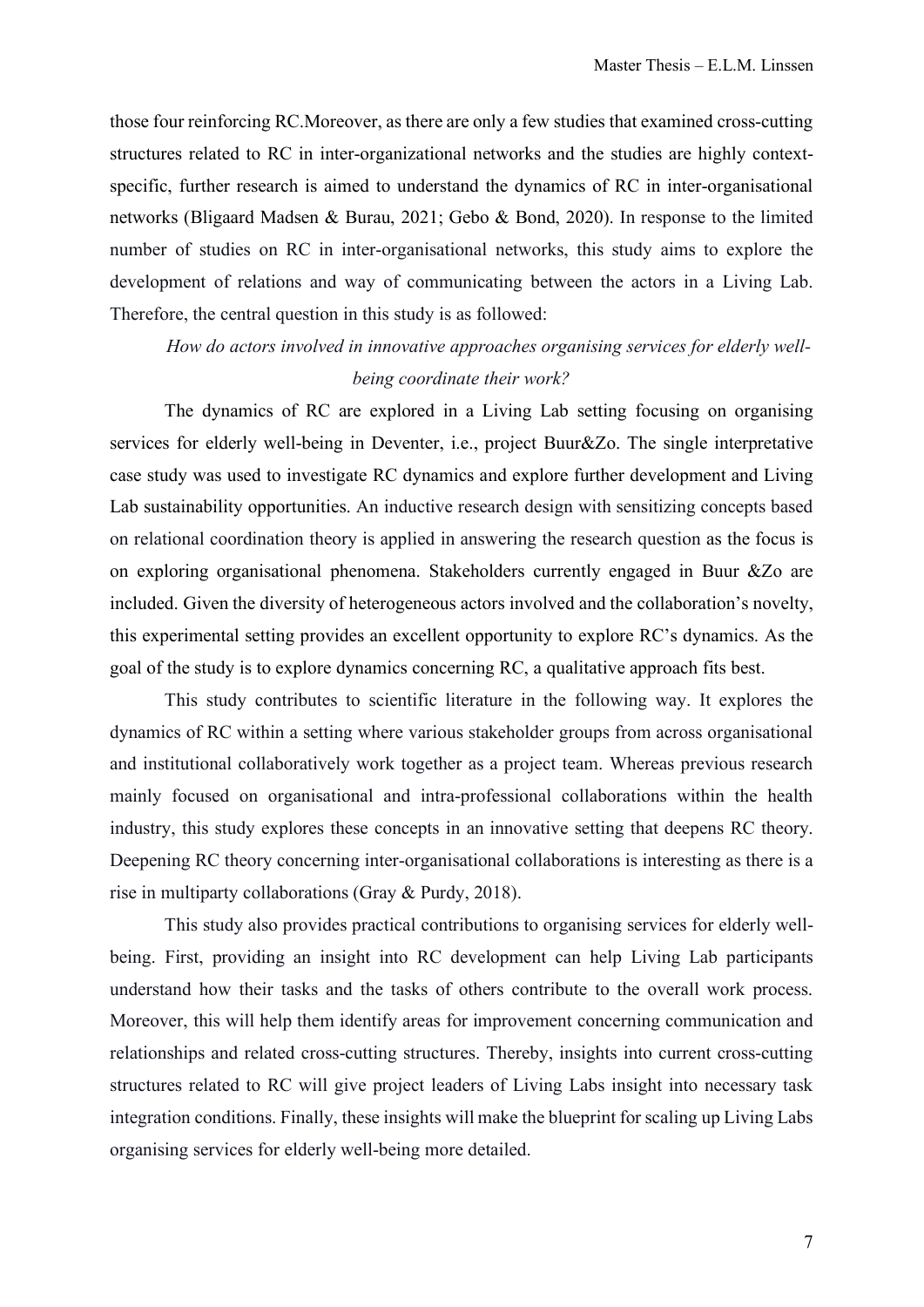#### <span id="page-7-0"></span>**2 – Literature Review**

This chapter discusses the theoretical foundations of this study. The literature review is structured as follows. First, section 2.1 discusses the theoretical background of relational coordination. Then, section 2.2 covers the relational form of organising. Section 2.3 covers the cross-cutting structures related to RC. Section 2.4 describes the structural challenges in interorganisational collaboration. This literature review is finished with section 2.5, which presents this study's conceptual framework.

#### <span id="page-7-1"></span>**2.1 Introduction to relational coordination**

The concept of relational coordination theory was developed by Gittell (2000). While the RC theory's roots lie in the airline industry, it has been extended to the healthcare industry and multiple other services industries. The theory is developed based on a lack of theory on the spontaneous form of coordination and the belief of relational characteristics that influence the coordination of work. In the RC model, the basic principle of coordination is based on the interaction between participants rather than certain design elements. In other words, RC differs from formal coordinating mechanisms as identified in organisational design theories and is referred to as the spontaneous form of coordination (Gittell, 2002a). The interest in the unplanned coordination mechanisms rises as work increasingly depends on high levels of task interdependence, uncertainty and time constraints(Gittell, 2000). Consequently, Gittell (2002b) introduces RC, which she defines as; *'a mutually reinforcing process of interaction between communication and relationships carried out for the purpose of task integration'* (p. 300 ). Gittell (2006) proposes that communication and relationships need to be considered as bandwidth for coordinating work in settings where uncertainty, interdependence, and time constraints exist.

According to Gittell (2006), relationships matter for coordination since relationships are 'the means through which identities are constructed' (p. 85). Identities are essential for the coordination of work as partial and fragmented identities result in the rejection of connections with others (Gittell, 2006). While a collective identity, i.e., a sense of 'we', facilitates effective coordination of work (Gittell, 2006). Relationships consisting of shared goals, shared knowledge, and mutual respect enable the formation and strengthening of such a collective identity, enabling them to engage in coordinated collective action.

*Shared knowledge -* Relationships based on shared knowledge are essential for coordinating work since Dougherty (1992) showed that different 'thought worlds' limited comprehensive understanding and the possibility of learning due to the focus inwards.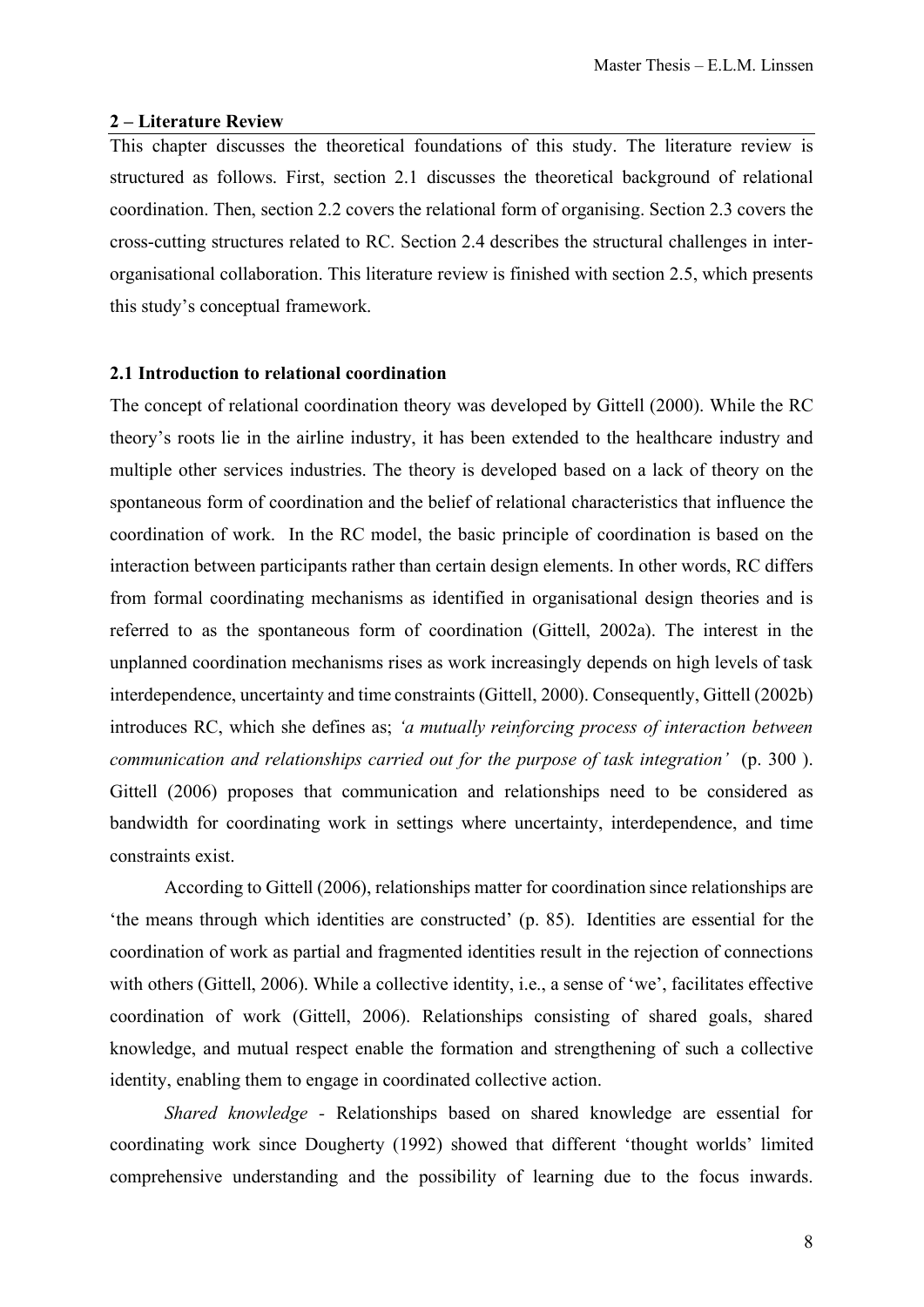According to Dougherty (1992), these thought worlds are linked to the organizational context. Thought worlds exist based on variation in training, socialization, and expertise can hinder effective communication and are therefore linked to coordination. Next to this, Weick and Roberts (1993) propose that a collective mind can be seen as characteristic to overcome the different thought worlds since it is based on a shared understanding of the work process. Building on these insights, Gittell (2006) found that the absence of frequent communication solidified the individual thought worlds which overthrow shared knowledge in relationships. Hence, she proposes that relationships of shared knowledge help employees understand how their work fits in the process relative to others, enabling them to comply with the overall work process. Therefore, she identifies shared knowledge as the cognitive basis of coordination. However, this condition can not alone achieve effective coordination of work, as Quinn and Dutton (2005) already highlighted that energy and emotion are essential for effective coordination. Consequently, Gittell (2006) propose shared goals and mutual respect as indicators that emphasise the energy and emotion of coordination.

*Shared goals –* Being connected through common goals stimulates acting in the interest of the overall work process. This stems from Gittell (2006) research in which she shows that when there is a lack of common knowledge, timely communication is not possible, relationships of common goals are undermined. This makes people focus too much on their own instead of the common.

*Mutual trust -* Relationships based on mutual respect encourage employees to appreciate the contribution of others, taking into account the effect of their actions on the progress of others. The communication focused on blame rather than problem-solving communication undermined mutual respect (Gittell, 2006).

So, according to Gittell (2006), all three aspects are of importance to create relationships. These interdependent coordinated collective actions reinforce and are reinforced by four factors: frequent, timely, accurate and problem-solving communication (Gittell, 2006). With regard to accurate communication Faruquee et al. (2019) highlight the importance of two way communication via face-to-face or telephone communication rather than one way communication.

#### <span id="page-8-0"></span>**2.2. Relational form of organising**

The relational form of organising has three characteristics; (1) based on reciprocal relationships, (2) relationships are emergent and informal, and (3) relationships tend to be personal (Gittell  $\&$ Douglass, 2012). The weakness of the relational form of organising is the reliance on personal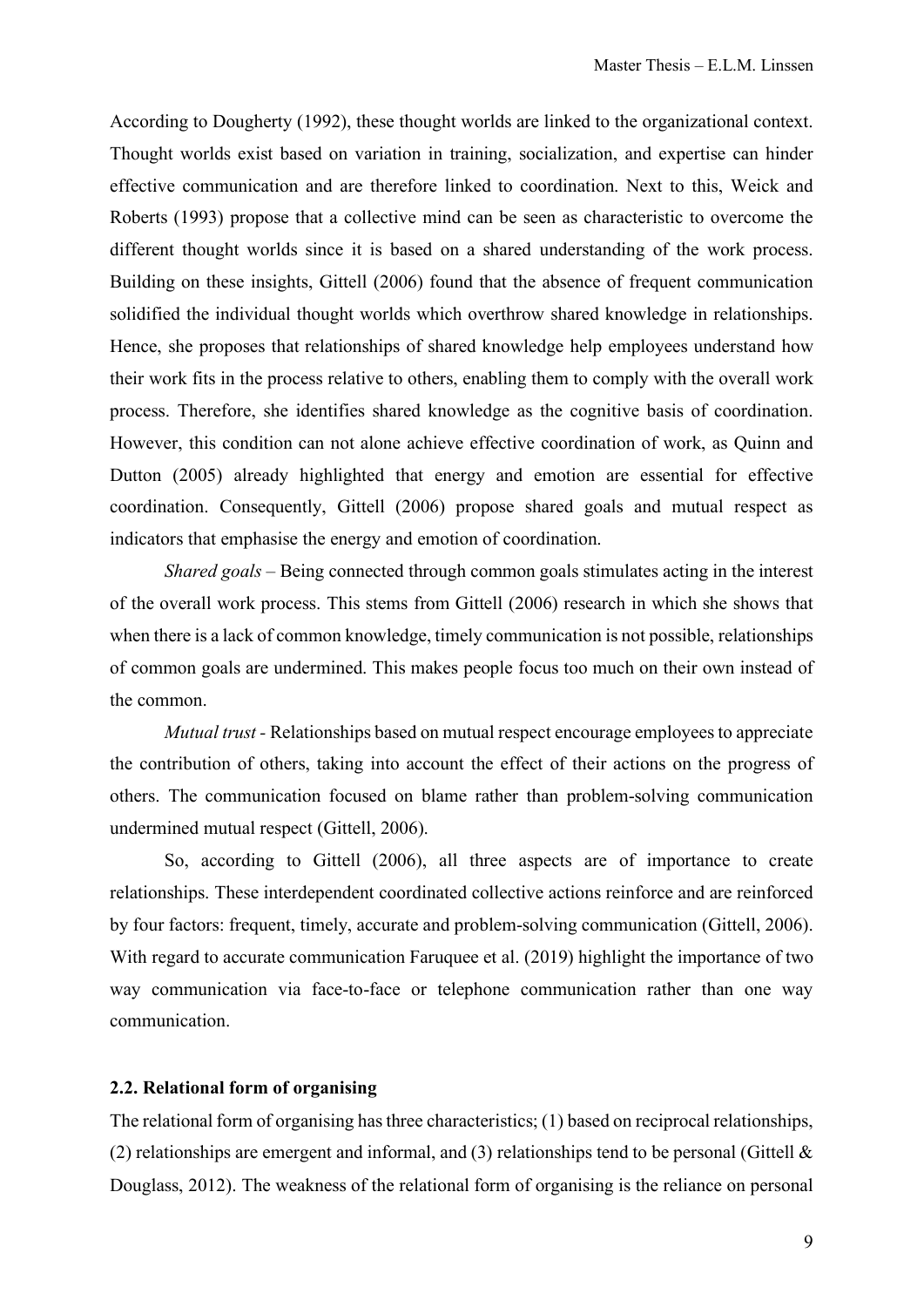ties, which hinder sustaining reciprocal relationships over time. Sustaining is difficult because it is commonly accepted that a relational form of organising is not designed but rather emerges based on the shared experience of organisational participants (Gittell & Douglass, 2012). As a result, informal relationships are identified as the foundation of structures which makes sustaining difficult. Although relational organisational form obstructed sustainability, research shows that a facilitator for coordination in sustaining relational form of organising is role-based reciprocal interrelating by using cross-cutting structures combined with reciprocal interrelating, i.e., relational bureaucracy hybrid (Gittell & Douglass, 2012). Role-based reciprocal interrelating can be created according to RCT literature by implementing relationships into roles based on ten cross-cutting structures, called structural interventions or formal structures (Bolton et al., 2021; Gittell & Douglass, 2012). The emphasis is on relational structures rather than design structures which is in line with spontaneous coordination.

#### <span id="page-9-0"></span>**2.3 Cross-cutting structures that strengthen RC**

Bolton et al. (2021) presented in their systematic review concerning relational coordination ten cross-structural structures that strengthen RC.

*(1) Shared accountability and rewards –* Cross-functional accountability stimulates people to focus on problem-solving mechanisms of communication rather than blame and take a broader perspective regarding optimization of goals (Gittell et al., 2010). Therefore, shared accountability is linked to strengthening both shared goals and problem-solving communication. So, research has demonstrated that shared rewards support goal commitment and coordination (Gittell et al., 2010).

(2) *Shared conflict resolution* – when multiple perspectives are included in conflict resolution by focusing on articulation and accommodation of those perspectives, it will support shared understanding of the work process (Gittell et al., 2010). Additionally, when the multiple perspectives are taken into account, it will stimulate the relationships during coordination. So, both shared knowledge and mutual respect are influenced by shared conflict resolution.

(3) *Relational job design –* Relational job design consists of two opposing qualities, clear roles and fluidity across role boundaries, which both proved to strengthen relational coordination and vice versa (Bolton et al., 2021). Fluidity across role boundaries was crucial as professions can substitute each other, stimulating shared goals (Solberg et al., 2014). Besides, research shows that standardized job roles as part of relational job design in primary care strengthened relational coordination. This because it ensured the development of shared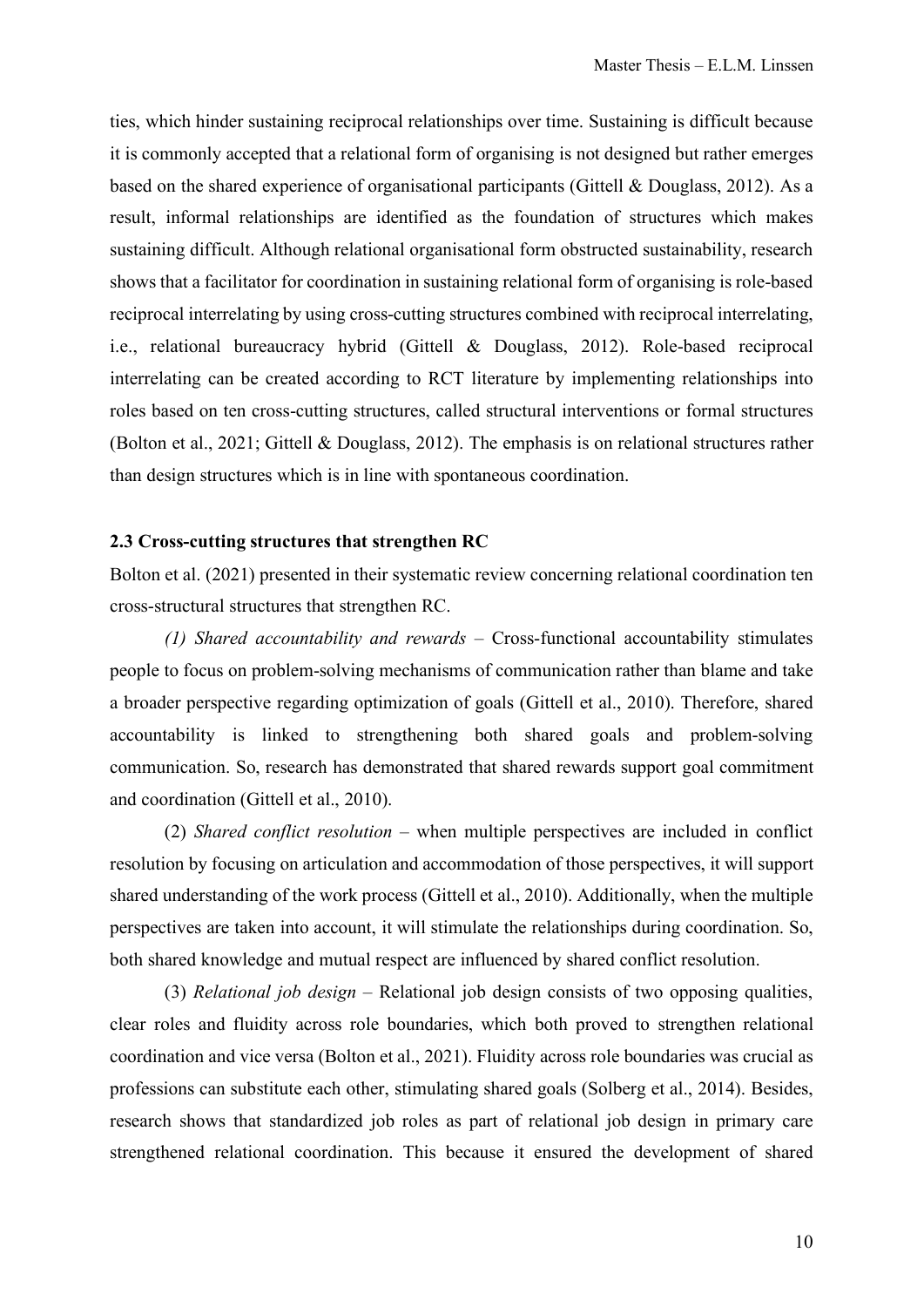expectations, created visibility of team members work and less inefficient work (Cromp et al., 2015).

*(4) Relational leadership roles –* Research showed that relational leadership roles strengthen relational coordination when leaders facilitate building high-quality relations within the team rather than between teams (Huber et al., 2020).

*(5) Boundary spanner –* The role of boundary spanners implies sharing and translating information between groups (actors, departments, branches, organizations, cultures, etc.) in order to create mutual understanding and needs (Patru et al., 2015). Moreover, they make it possible to continuously absorb new information (Gittell et al., 2010). Therefore, the presence of a boundary spanner is related to strengthen shared knowledge, frequent-, and timely communication.

(6) *Shared meetings –* Meetings provide the opportunity to discuss things on the spot interactively. The use of cross-functional meetings is expected to be helpful as it connects people from various groups. Besides, face to face communication is highlighted as relevant for effectively communicating due to high bandwidth, immediacy and the ability to build connections based on nonverbal cues (Gittell et al., 2010). Therefore, shared meetings are expected to strengthen shared goals, shared knowledge and the accuracy of communication.

(7) *Shared protocols –* Research on shared protocols and RC shows that shared protocols strengthen relational coordination and vice versa as they ensured more concrete and structured communication (Solberg et al., 2014). Based on visibility related to the work process and showing the interdependencies between tasks executed by the various stakeholders engaged (Bolton et al., 2021).

(8) *Shared space -* shared space is identified as cross-cutting structures which strengthen relational coordination based on the creation of proximity and face-to-face communication (McEvoy et al., 2011). A lack of face-to-face communication is identified as challenging concerning shared information (Bligaard Madsen & Burau, 2021).

If Living Labs participants can embed the relationships into roles rather than personal ties, sustaining reciprocal interrelating over time can be succeeded. The structural interventions of 'selection and training for teamwork' and 'shared information's systems' have also gained evidence for a bi-directional relation but lack predictable effects as studies also report null results (Bolton et al., 2021).

(9) *selection and training for teamwork -* Selection for cross-functional teamwork across functional boundaries affect communication and relational ties, particularly mutual respect (Gittell, 2000; Gittell et al., 2010). Concerning training for teamwork, research shows that there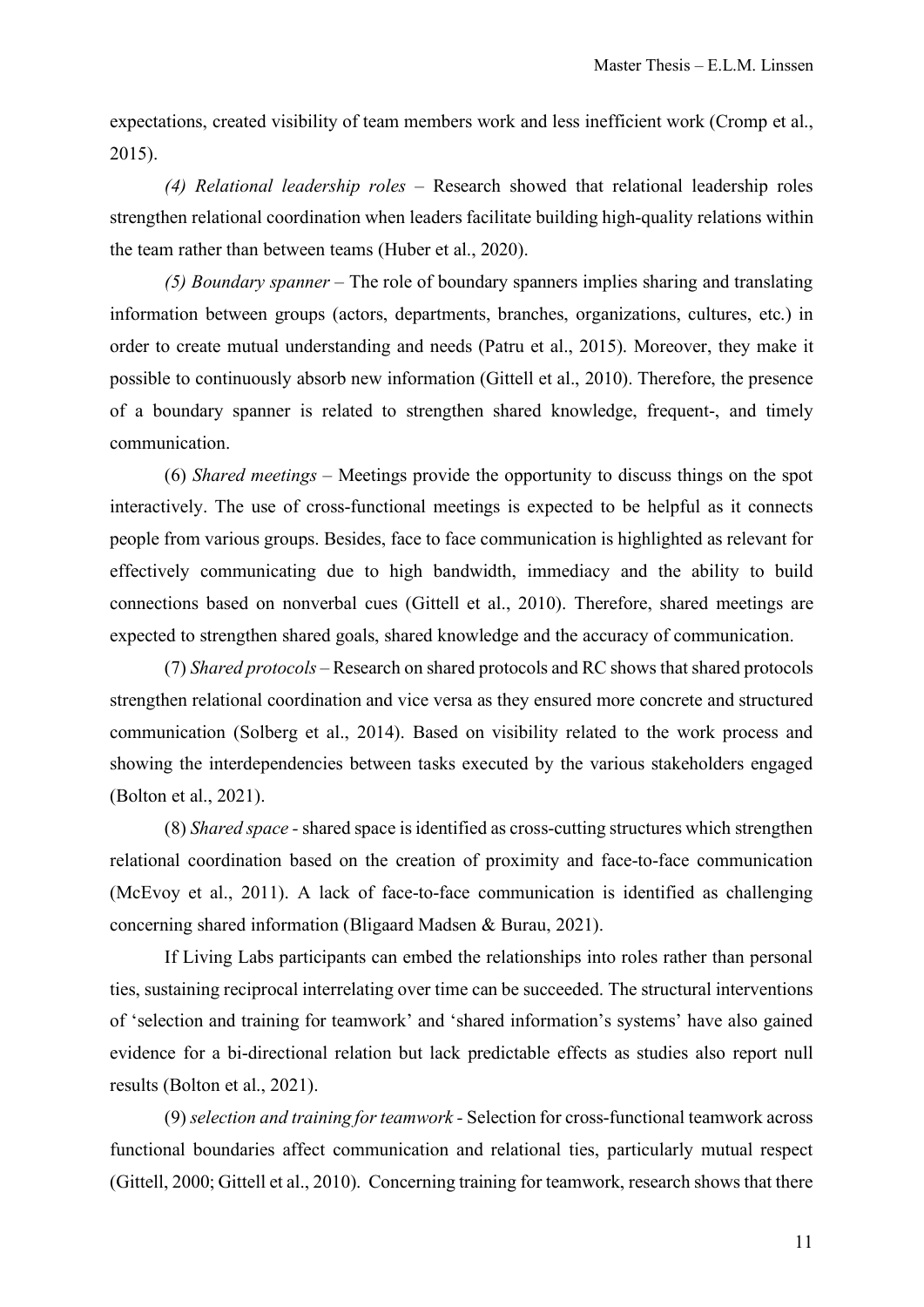are positive signs for relational coordination when historical hierarchies are brooked down by interprofessional education (Manski-Nankervis et al., 2014). Moreover, research shows that shared goals, mutual respect, frequent-, timely-, accurate, and problem-solving communication improve when team interventions are implemented (Abu-Rish Blakeney et al., 2019).

(10) *shared information systems -* concerning shared information systems, both positive and negative relations were detected. For example, Sebastian (2014) found a positive relationship between shared information systems and relational coordination when existing relational coordination exists. In contrast, Gittell (2000) emphasizes the negative relation between shared information systems and relational coordination due to using shared information systems as a substitute leads to weakened relational coordination.

However, a note should be made that most of the research on cross-cutting structures and RC took place in organisational and intra-organisational research settings (Bligaard Madsen & Burau, 2021).

#### <span id="page-11-0"></span>**2.4 Structural challenges of inter-organisational collaboration**

Research indicates three structural challenges when coordinating work in inter-organisational collaborations. The challenges are a lack of (1) organisational proximity, (2) technological proximity, and (3) geographical proximity (Knoben & Oerlemans, 2006). However, these structural challenges can be mitigated through relational coordination (Otte-Trojel et al., 2016).

Organisational proximity is indicated as '*the set of routines – explicit or implicit – that allows coordination without defining beforehand how to do so'* (Otte-Trojel et al., 2016, p. 76). Organizational proximity is a challenge within inter-organisational collaborations as organisational actors motives for engagement differ, and different actors face different realities (Bergvall-Kåreborn et al., 2009). This could be a potential danger if not managed well, as tensions and conflicts can foster strained relations and communication issues that impede task coordination (Lasker et al., 2001). Otte-Trojel et al. (2016) propose that relational coordination may facilitate organisational proximity between organisations by developing shared goals and mutual trust.

The second proximity is technological. Technological proximity is described by Knoben and Oerlemans (2006) as '*Technological proximity refers not to these technologies themselves, but to the knowledge actors possess about these technologies'* (p. 77). According to Knoben and Oerlemans (2006), technological proximity focuses on 'what' stakeholders exchange and the potential value of these exchanges (p. 78). A lack of technical proximity influences the level at which interdependencies are recognized and the adaptation of shared goals (Bligaard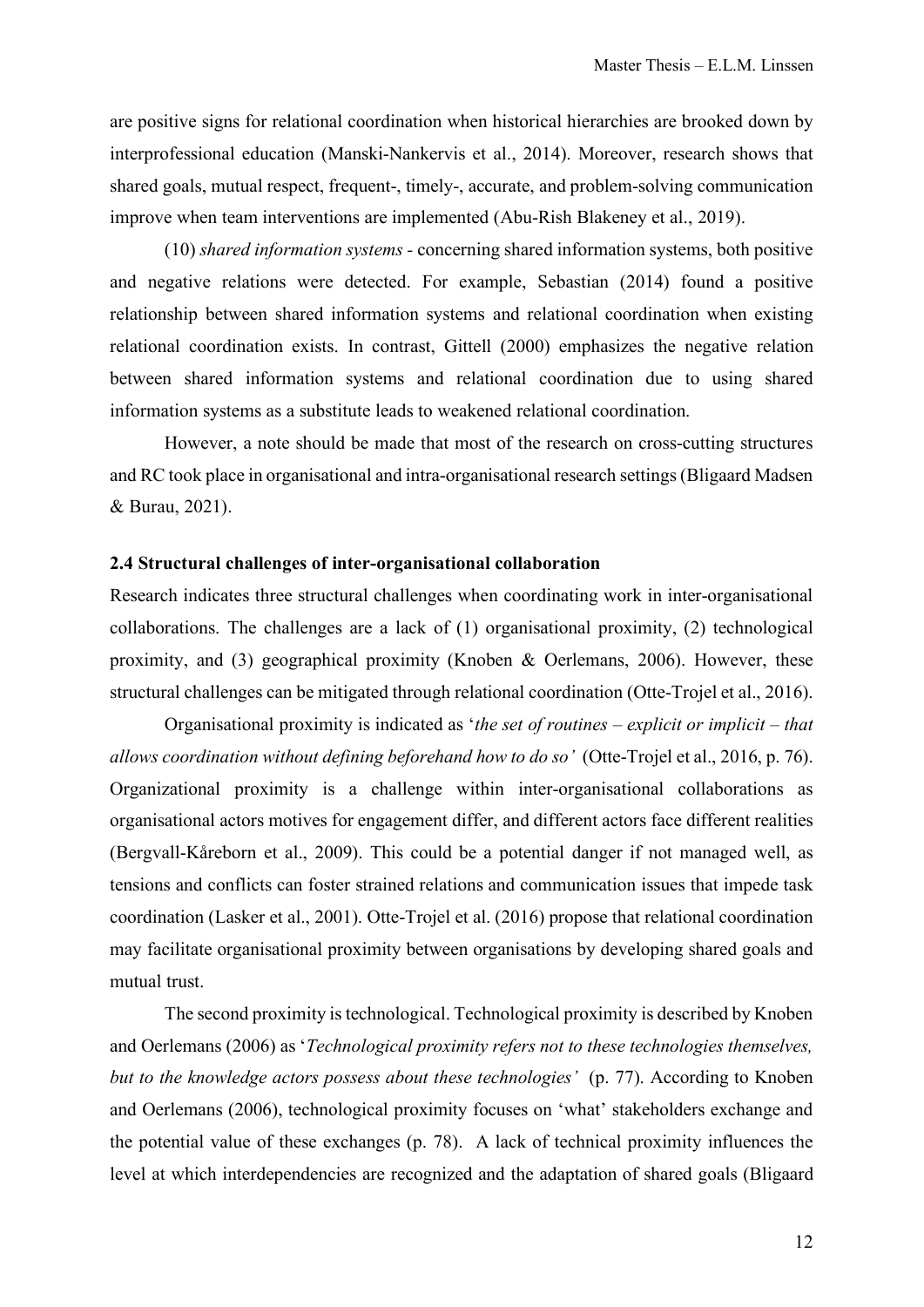Madsen & Burau, 2021). To coordinate work while there is a lack of technological proximity, the development of shared knowledge among stakeholders involved and particularly tacit knowledge is highlighted as essential to mitigate this challenge (Otte-Trojel et al., 2016).

The third proximity is geographical proximity and is defined by Otte-Trojel et al. (2016) as followed; *'the extent to which two [or more] collaborating actors can have daily face-toface relations without prohibitive costs'* (p. 77). This is a challenge as Living Labs operate based on face-to-face, and IT approaches due to geographical distance as a Living Lab consists of a multidisciplinary group of actors. i.e., actors from different professions (Bergvall-Kåreborn et al., 2009). A lack of geographical proximity hinders knowledge transfer and innovation and mainly the informal exchange of knowledge (Bligaard Madsen & Burau, 2021; Knoben & Oerlemans, 2006). Although relational coordination is seen as a possibility to mitigate organisational- and technological proximity for geographical proximity, relational coordination can do little.

In addition to the proximities challenges in inter-organisational collaborations, there seems to be a challenge concerning 'shared meetings'. Stjerne et al. (2019) propose that in supply chain dyads, meetings only positively influence RC when there is a relational space created by the meeting facilitators (i.e., establishing, activating, and resolving tensions by project actors). This is important for the Living Lab, as in this case study, care-, welfare organisations and logistics partners participated.

Finally, research shows a difference between professional groups. RC is better established among health professionals than between health professionals and other (primary care) professionals (Cramm et al., 2014). As a Living Lab consists of actors from multiple disciplines, this observation shows that this may be a factor of interest.

#### <span id="page-12-0"></span>**2.5 RC development and cross-cutting structures**

In conclusion, relational coordination developed by Gittell (2000) consists of both communication and relationships and is strengthened by cross-cutting structures and vice versa. Moreover, ten cross-cutting structures strengthen relational coordination (Bolton et al., 2021). Although coordinating work in inter-organisational network settings is hindered due to lack of organisational-, technological and geographical proximity, Otte-Trojel et al. (2016) propose RC as a tool for mitigating these structural challenges.

This study attempts to explore how work is coordinated in a Living Lab with this information in mind. Although there are three facets presented in the model of Bolton et al.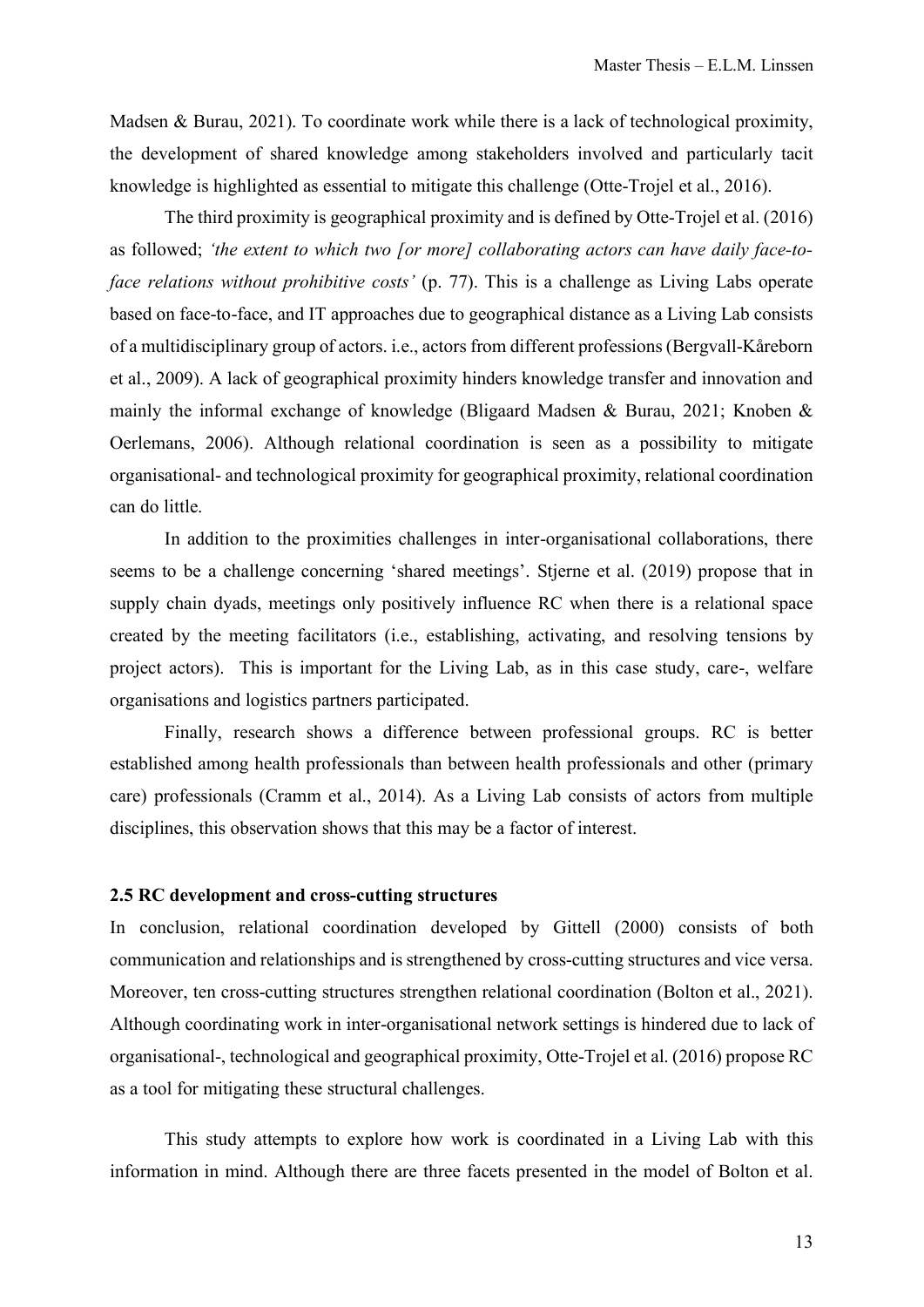(2021): (1) RC development, and (2) cross-cutting structures that strengthen RC and (3) the link from RC to performance outcomes. This study focuses only on (1) RC development and (2) cross-cutting structures that strengthen RC. Therefore, a conceptual framework for this study is presented in figure 1. This one is based on the conceptual framework presented in the systematic review of relational coordination of Bolton et al. (2021).



*Figure 1 –RC development and cross-cutting structures based on the conceptual model of Bolton et al. (2021).*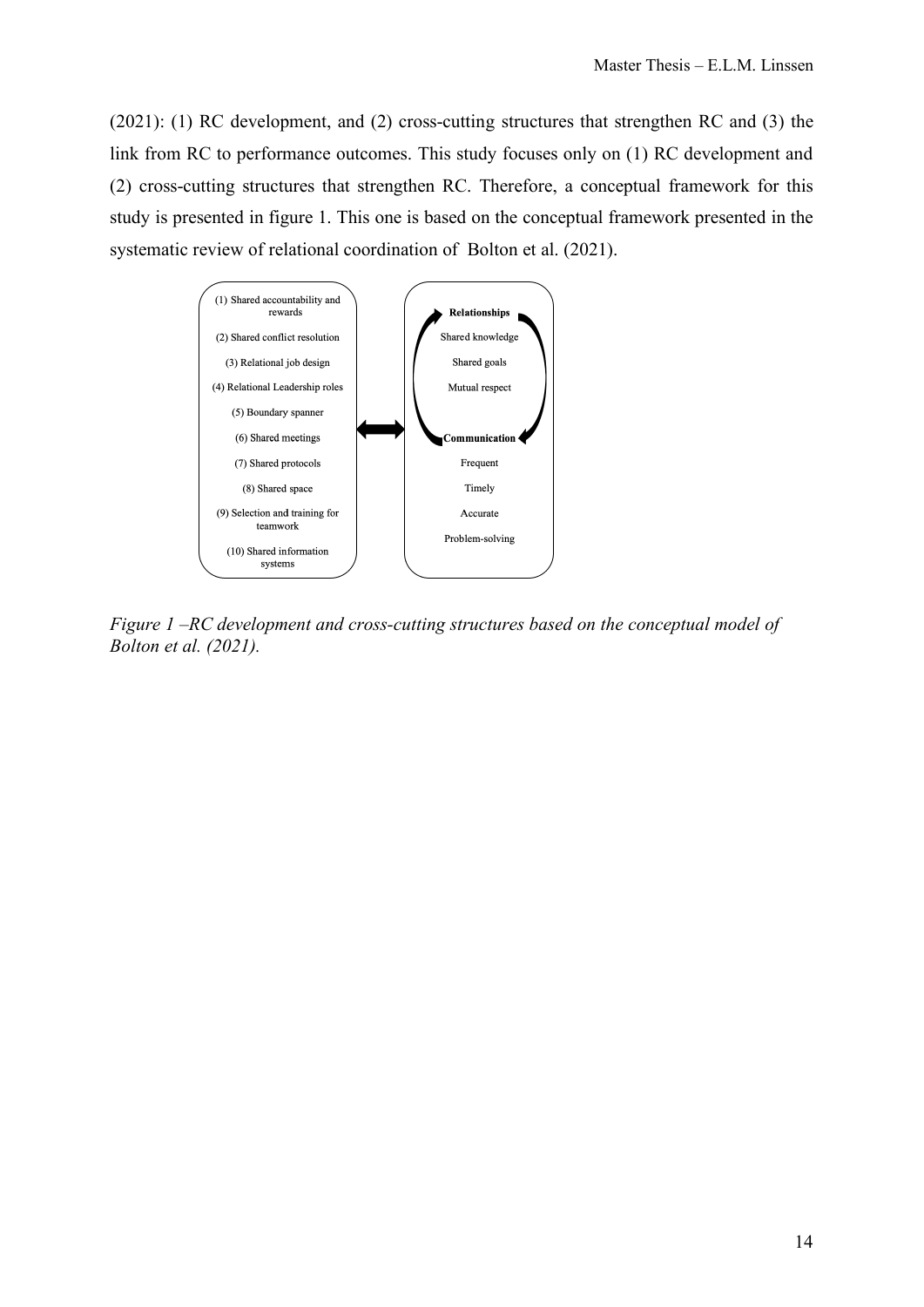## <span id="page-14-0"></span>**3 – Methodology**

This chapter covers this study's methodological approach. Section 3.1 and 3.2 reports the research design and case description. Then section 3.3 and 3.4 discuss the data collection and data analysis method. Finally, in section 3.5, this study's research ethics are discussed.

#### <span id="page-14-1"></span>**3.1. Research design**

The dynamics of relational coordination (hereafter RC) was approached from a qualitative and exploratory embedded single interpretative case study design (Yin, 2013). A qualitative approach fitted best this research as the focus was on exploring the practical context in which decisions and actions of Living Lab participants concerning coordination of work took place (Myers, 2013). Moreover, a qualitative approach is well suited to gather information on the topic of RC (Myers, 2013). In order to provide a thick description of the organisational phenomena at a Living Lab, a data-driven (i.e., inductive) approach supported by sensitizing concepts based on RC is utilized. An inductive approach fits the emerging character of a Living Lab and the strong emphasis on exploration of this study. Exploring was essential as Living Labs are a novel type of open innovation. Therefore, a single interpretative case study design at a Living Lab setting in this study, Buur&Zo, was chosen. The data was analysed using the template analysis technique (Symon & Cassell, 2012).

## <span id="page-14-2"></span>**3.2. Case description**

To study the RC phenomenon in a Living Lab, I was able to access Buur&Zo, a Living Lab that organises services for elderly well-being within neighbourhoods located in Deventer, the Netherlands, via an ongoing research project in which my supervisor was involved. Unique about this setting was the explorative character in a real-life context combined with the various heterogenous stakeholders involved. The parties affiliated with the Living Lab of Buur&Zo are health care providers, research institutes, support, governmental institution, logistic suppliers and well-being and care organisations. Those participants work together as a project team in order to design and implement services for elderly well-being. Within this Living Lab, two pilots were running. One of the well-being organisations situated in pilot one was responsible for coordinating relevant stakeholders for both pilots to provide the inquired service for the elderly. In addition, there are 'neighbourhood concierges' who visit elderly persons. Their task was to signal and point the elderly to the right person or facilities in their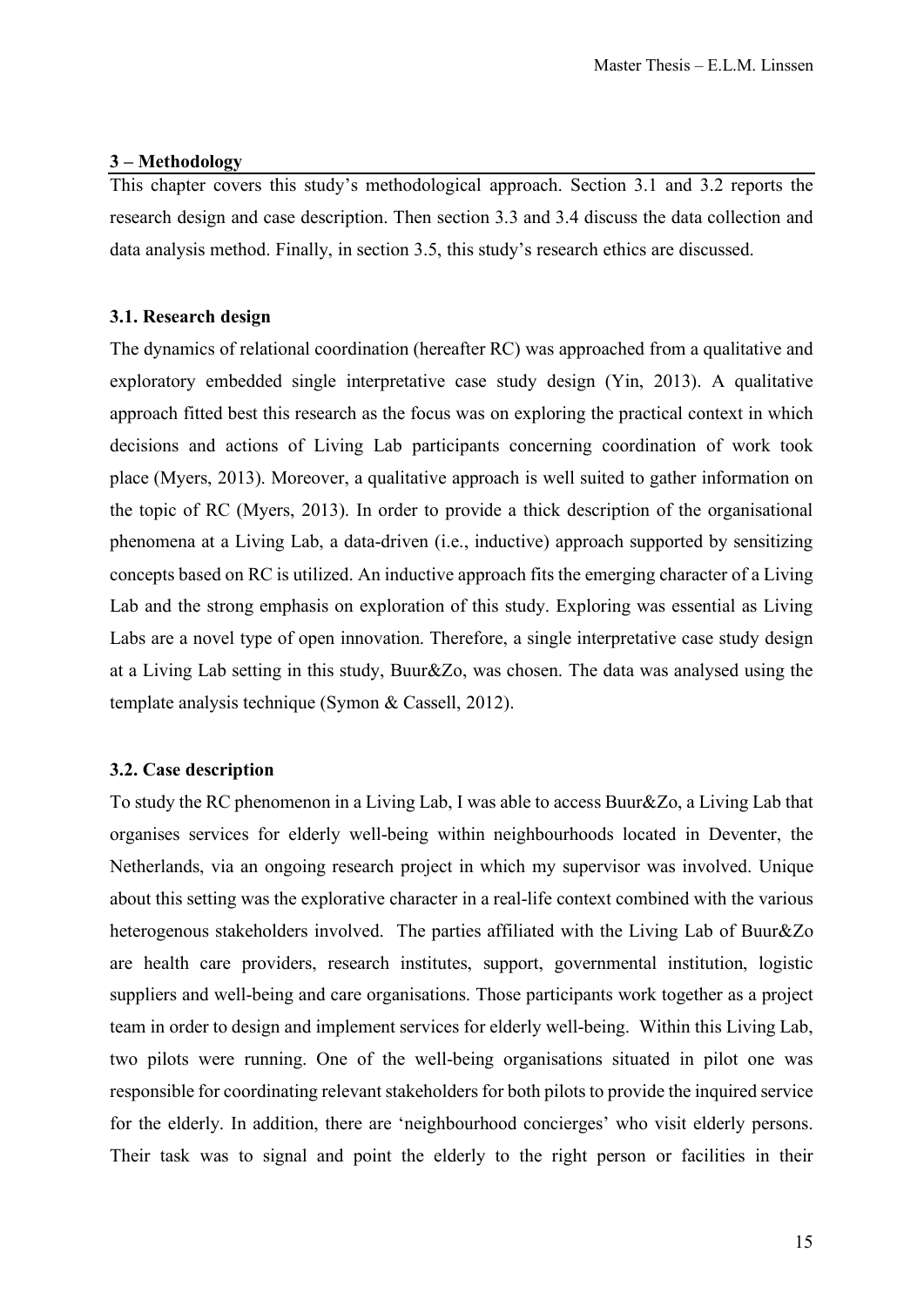neighbourhood. The focus on RC is interesting for Buur&Zo as working processes concerning organising elderly well-being are highly interdependent. The neighbourhood concierges need to work closely with well-being and care organisations and product and service suppliers to refer them to them the right persons or facilities. These interdependencies are iterative as feedback processes are necessary to monitor the situation of the elderly. The uncertain factor in the work processes is the physical, mental and emotional condition of the elderly in the community. Finally, based on exploratory talks with the neighbourhood concierge, it appears that there are time constraints. As the Living Lab is in its infancy and neighbourhood concierge bears responsible for delivering several logistics and signalling of well-being. Furthermore, the setting recently became operationally after the pilot phase. Hence, this setting allowed exploring the development of RC.

## <span id="page-15-0"></span>**3.3. Data Collection**

To ensure the credibility of this study, data triangulation took place utilising both semistructured interviews and a focus group, as detailed below (Lincoln & Guba, 1985).

## *Semi-structured interviews*

The data were collected utilizing semi-structured interviews. Collecting data through semistructured interviews enabled gathering data consistently concerning relational coordination and supported the explorative character as the interviewee could talk freely (Myers, 2013). Besides, as the semi-structured interview guide consists of open-ended questions and allows follow-up questions, rich information about stories and events was gathered. Furthermore, since the study aimed to explore the development of relations and how to communicate between stakeholders in a Living lab to achieve coordination of work, the richness of the data helped to understand the phenomenon better.

In total, eight semi-structured interviews were conducted in which ten participants were involved. Furthermore, as this study was part of an ongoing research project, data from other researchers have also been used. Therefore, this study's data consists of eleven semi-structured interviews in which thirteen participants took place, as shown below in table 1. Thereby, the interviews conducted for this study have taken place in cooperation with other researchers, so some questions are not in line with this specific research. Results related to these questions, which did not have added value for this study, are therefore not included in the analysis and results of this study. To select participants for the interviews, purposive sampling was applied (Symon & Cassell, 2012). Purposive sampling was applied concerning selecting participants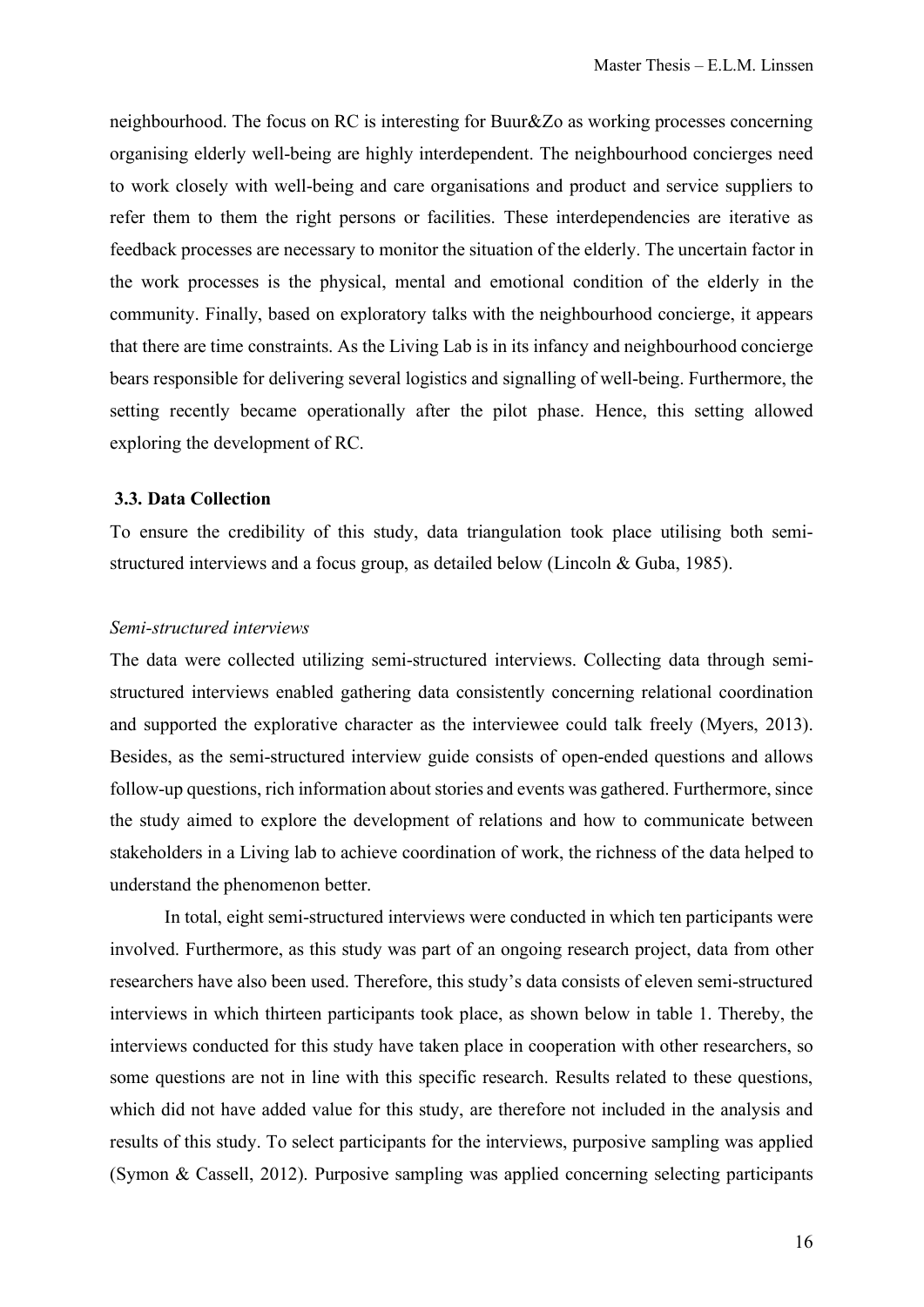since it was crucial in this study to involve participants from diverse stakeholder groups (care, welfare, logistics). To select participants from the sectors a group consultation with the project leader, my supervisor, professor from the Master Strategic Management, Radboud PhDcandidate, fellow research participants from Radboud University and HAN University of Applied sciences, project manager Innovation of a care organisation and owner of the welfare organisation attached to this project has taken place. Subsequently, the project manager reached out to the potential participants to inform them about the interviews. Then I approached them personally by e-mail to set a date. With the invitation to the interview, I attached an information and consent form validated by Radboud University, as further detailed in section 3.5, research ethics. This information and consent form is attached in appendix 1.

As a consequence of the COVID-19 pandemic, some of the interviews took place online. The Zoom or Microsoft Teams programme was used for this, as well as its recording facilities. All the interviews were structured in consultation with other researchers, which resulted in the following categories: (1) introduction, (2) alignment, and (3) growth and relations. The compiled interview guides can be found in appendix 2.

|                  | <b>Sector</b>              | <b>Fictive name</b>                                                | <b>Duration of the</b><br>interview |
|------------------|----------------------------|--------------------------------------------------------------------|-------------------------------------|
| 1.               | Welfare                    | Voluntary service pilot 2                                          | 69,44 minutes                       |
| 2.               | Welfare/Care               | Welfare pilot 1<br>Social team pilot 1                             | 72,33 minutes                       |
| 3.               | Neighbourhood<br>concierge | Neighbourhood concierge pilot 1<br>Neighbourhood concierge pilot 2 | 85 minutes                          |
| $\overline{4}$ . | Neighbourhood<br>concierge | Neighbourhood concierge initial<br>phase                           | 85,25 minutes                       |
| 5.               | Research                   | Project management                                                 | 71.06 minutes                       |
| 6.               | Care                       | Care organisation x participant 1                                  | 47,21 minutes                       |
| 7.               | Care                       | Care organisation x participant 2                                  | 65,28 minutes                       |
| 8.               | Logistics                  | Supplier a                                                         | 36,21 minutes                       |
| 9.               | Logistics*                 | Supplier b                                                         | 54,12 minutes                       |
| 10.              | Care *                     | Care organisation x participant 1a                                 | unknown                             |
| 11.              | Welfare *                  | Social team pilot 2                                                | unknown                             |

*Table 1 – Interview participants*

*\*This thesis is part of an ongoing research project; therefore, these interviews are performed by other researchers but included in this study* 

## *Focus group*

The focus group was organised after the final individual semi-structured interview and consisted of nine participants. The group size was in line with Kitzinger (1995) criteria for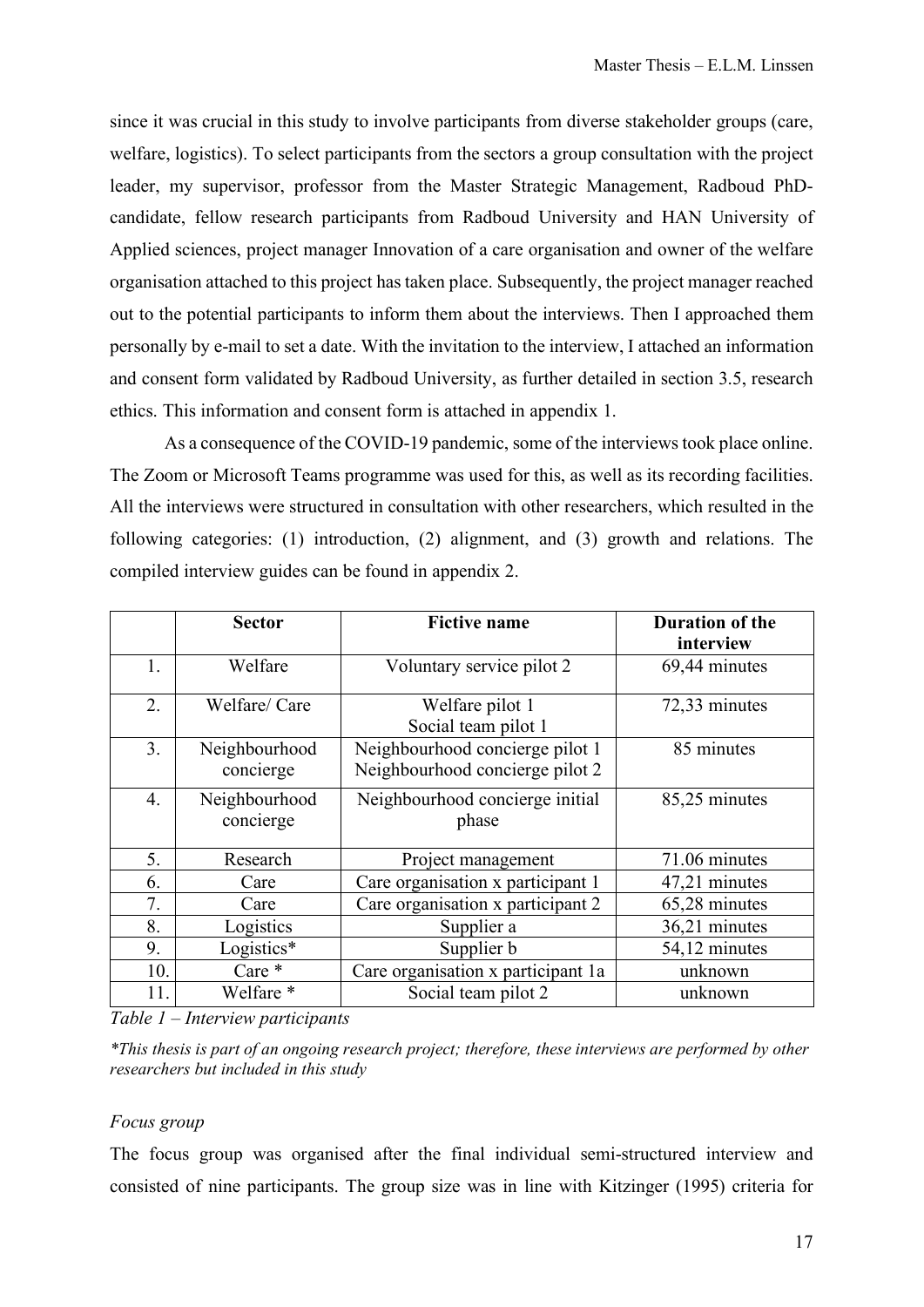successfully conducting a focus group. The group of people was selected based on conversations with the project manager, my supervisor, and the owner of the welfare organisation after conducting the interviews. These consultations resulted in the choice to investigate the coordination between welfare and neighbourhood concierges in two different neighbourhoods. This was because it was essential to record best practices within the overall project framework and gain insight into coordination at the operational level. In addition, it controlled and deepened the information gathered by the semi-structured interviews in which a general outline of the current network has been mapped. By taking the most important themes from the interviews as a starting point and checking them with the focus group participants, member checking occurred. This strengthened the credibility of the research (Lincoln & Guba, 1985).

The focus group aimed to identify and clarify participants' views on the development of RC in a Living Lab setting to provide input for the design of the blueprint. The themes that are discussed emerged from the semi-structured interviews and are categorised as followed: (1) Role definition, (2) Pilot 1 vs Pilot 2 coordination, and (3) Buur&Zo shared information systems.

The focus group facilitator was my supervisor from Radboud University, as she was familiar with the case and has professional experience with facilitating focus groups. The facilitator took the interventionist's role to urge the debate and encourage participants to discuss inconsistencies between roles (Kitzinger, 1995). While I, as a researcher, took the role of 'structured eavesdropping', I focused mainly on listening to become familiar with talking, constructing arguments and terminology better to understand the coordination (Wilkinson, 1998). Conducting a focus group allowed sharing experiences and voice of opinions on RC development, whereby the participants were encouraged to explore the importance of the issues (Kitzinger, 1995). The focus group data collection complement the semi-structured interviews as the emphasis was on group interaction which was not visible during individual interviews (Wilkinson, 1998).

| <b>Sector</b> | <b>Fictive name</b>                                  | <b>Duration</b> |
|---------------|------------------------------------------------------|-----------------|
| Care          | 1. Social team pilot $1(f)$                          |                 |
|               | 2. Social team pilot $2(f)$                          |                 |
| Welfare       | 3. Welfare pilot $1(f)$                              |                 |
| Neighbourhood | 4. Neighbourhood concierge pilot 1 participant 1(f)  | 97,49           |
| concierge     | 5. Neighbourhood concierge pilot 1 participant 2 (f) | minutes         |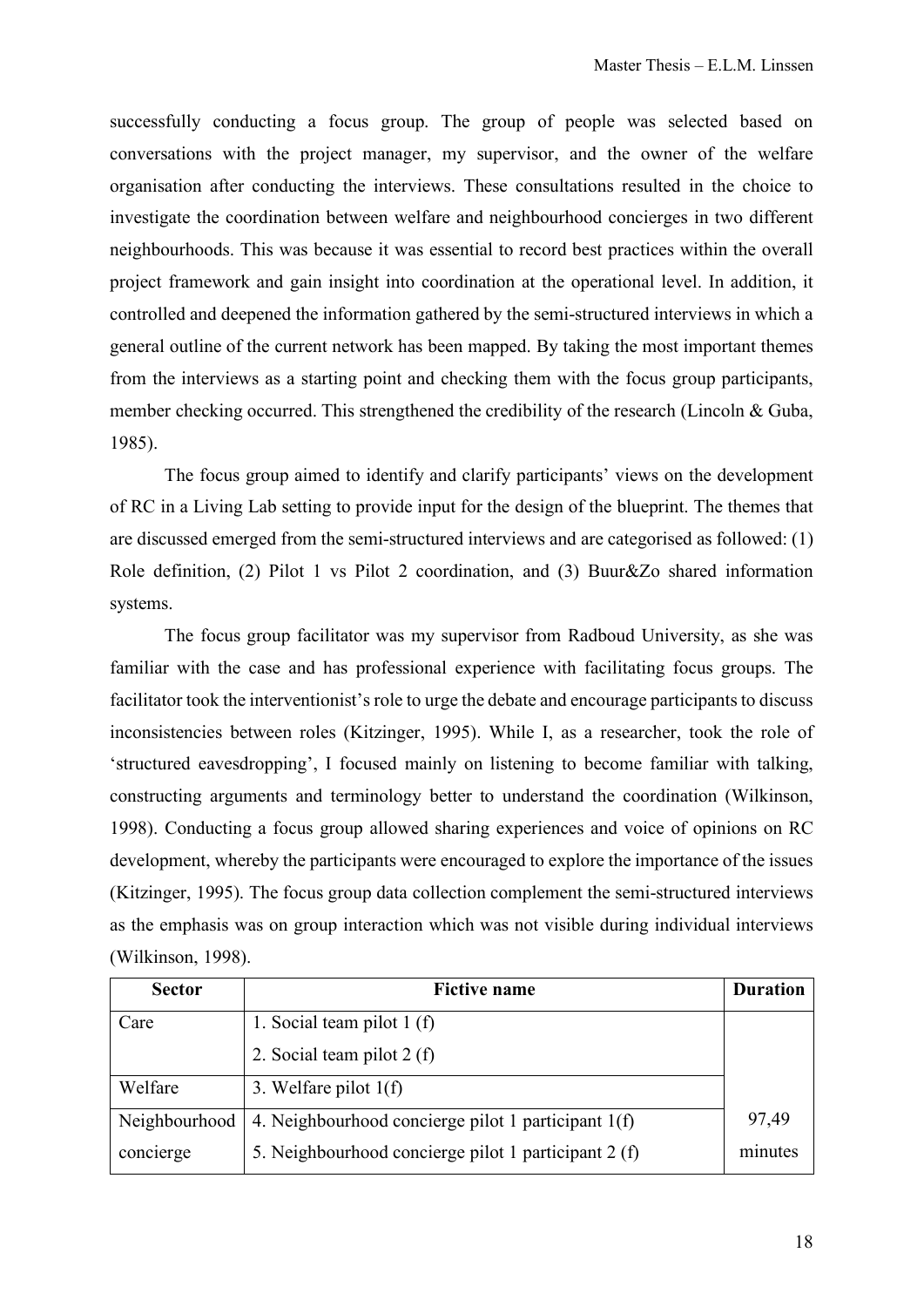|          | 6. Neighbourhood concierge pilot 2 participant 1 (f) |  |
|----------|------------------------------------------------------|--|
|          | 7. Neighbourhood concierge pilot 2 participant 2 (f) |  |
| Research | 8. Radboud participant 1 (f)                         |  |
|          | 9. Radboud participant 2 (f)                         |  |

*Table 2 – Participants focus group*

#### <span id="page-18-0"></span>**3.4 Data Analysis**

The data collected from the interviews were recorded and transcribed verbatim to ensure that the data analysed is accurate and with that the degree of dependability of this research (Stuckey, 2014). After this, a context mapping session (i.e., group analysis) with the supervisor, PhD candidate, and fellow thesis students who also researched within a Living Lab, took place. All these participants had analysed two interviews and selected 8-15 quotes per interview, which captured the most interesting insights from the interviews. During the session, everyone presented their insights based on the quotes. Insights based on the presentation of cards shed light on the themes emerging from the data. The two overarching themes which emerged were: (1) the role of the neighbourhood concierges and (2) prerequisite of coordination of work in a Living Lab. The subthemes concerning the role of the neighbourhood concierge were unclarity about the role, question of identity, role description, and role distribution. The subthemes of the second overarching theme were success factors of collaboratively coordinating work, IT systems and tensions between stakeholder groups. The context mapping session created a better understanding of the patterns in the data and has acted as an initial stage of the template analysis, namely as a coding template.

Subsequently, the concept mapping session was followed by data coding. A template analysis technique was chosen based on the flexibility this technique offered concerning coding and the opportunity to use RC as a priori themes. Various perspectives were included in the analysis (Symon & Cassell, 2012). During the coding process Atlas. Ti, a Qualitative Data Analysis software, was used to structure the data to discover patterns. The first coding phase focused on iteratively adjusting the template by analysing all the interviews again using the designed template and, based on that, adding or removing specific themes that had been created in the concept mapping session. All quotes related to the themes were in Atlas.ti linked through codes. This allowed us to stay close to the actual statements made in the interviews. This ensured the confirmability of the study's data (Tobin & Begley, 2004). Subsequently, those emerging themes were coupled with integrative themes. The main themes which emerged in the data were (1) network building (i.e., coordination of work) and (2) role development. For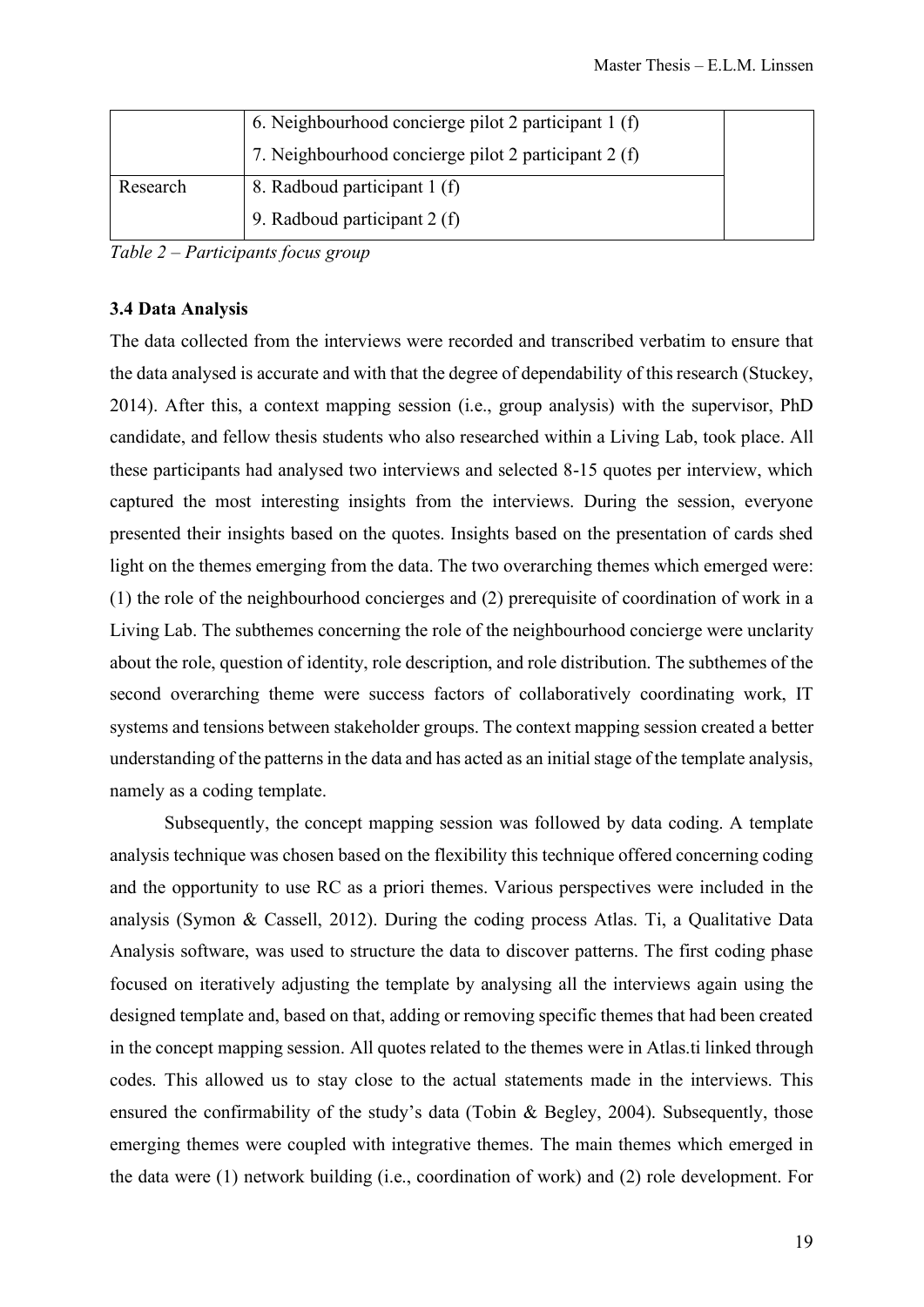the focus group analysis, the final template of the semi-structured interviews was taken as starting point. Everything else concerning the coding process was the same as with the semistructured interviews. Except that specific focus was now placed on the impact of the group dynamic (Kitzinger, 1995). As the focus group zoomed in on the main themes out of the interviews, two conditions emerged. These were added to the coding template. The final coding template is shown in table 3. The codebook with illustrating quotes per theme is presented in appendix 3. As predicted in advance based on the sensitising concepts related to RC, the various themes were linked to each other. These connections were taken into account when writing down the findings in the results chapter. A thick description is provided of the results which is seen as the researcher's responsibility to ensure that researchers who want to use the findings of this study can assess the transferability themselves.

## **1. Network building**

## **1.1. Pilot 1**

- *1.1.1 importance of a core team*
- *1.1.2 informal contact at the operational level*
- *1.1.3 communication lines under development*
- *1.1.4 role of previously established relations*

## **1.2 Pilot 2**

- *1.2.1 hinder as result of external event*
- *1.2.2 importance of introductory talks*
- *1.2.3 communication lines and relationships in its infancy*

## **1.3 Pilot overarching**

- *1.3.1 best practice for collaboration; selecting for teamwork and training*
- *1.3.2 communication lines within professions*
- *1.3.3 relationships between stakeholder groups*

## **2. Role development**

#### **2.1 Role definition**

- *2.1.1 Impact of role definition/ task description*
- *2.1.2 role definition various stakeholders' perspectives*
- *2.1.3 seeing each other as complementary*
- *2.1.5 role of IT and sharing information*
- *2.1.6 importance of suppliers in collaboration*
- **2.2 Identity challenge**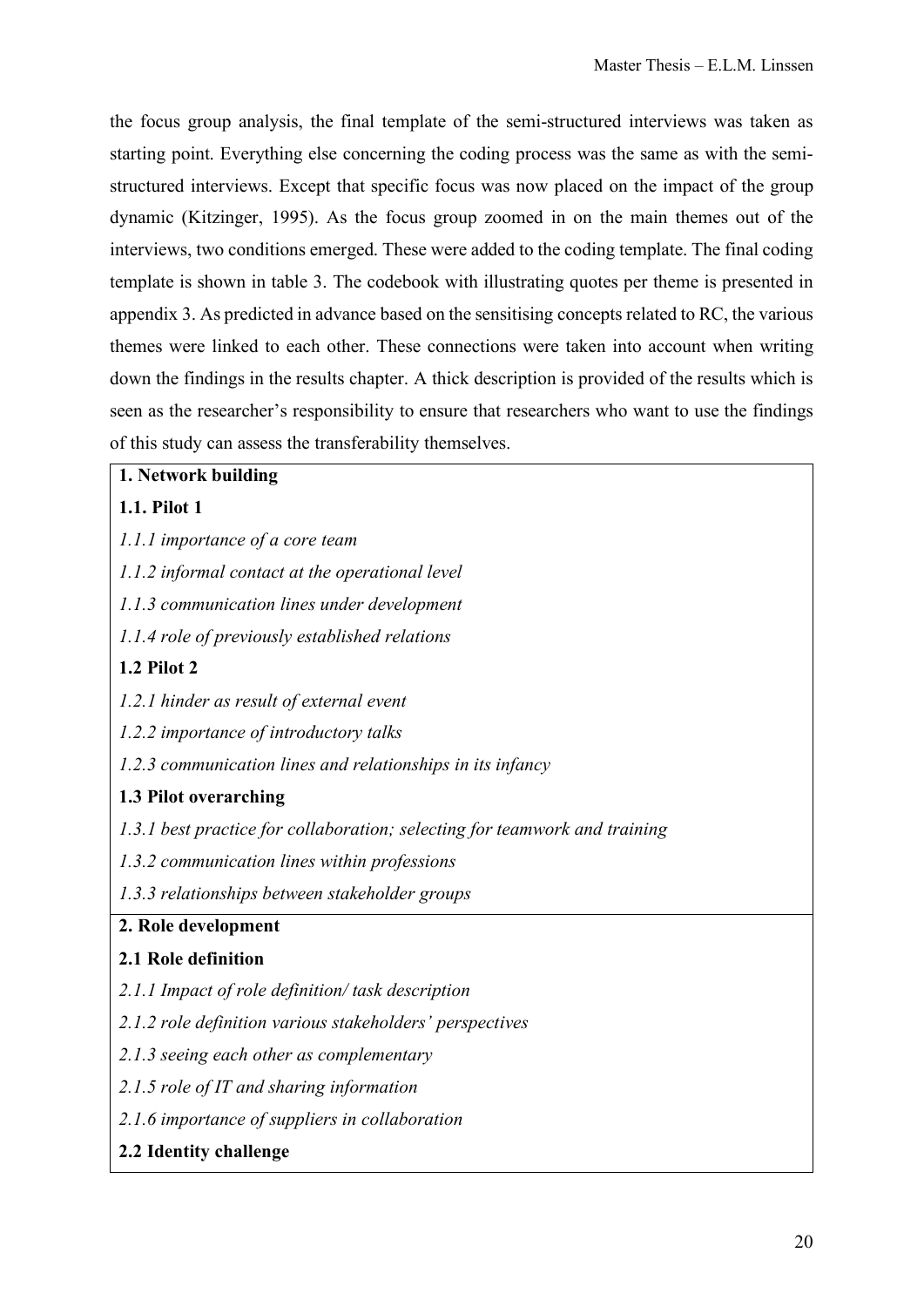### *2.2.1 conflicting identities stakeholders*

#### **3. Condition 1 – shared location**

*3.1.1 role of physical proximity* 

*3.1.2 role of organisational proximity* 

*3.1.3 importance to show results to involved stakeholder groups*

*3.1.4 importance of representative of different roles situated at the shared location*

**4. Condition 2 – consultation structures** 

*4.1.1 planned shared meetings*

*4.1.2 boundary-spanning activities*

*Table 3 – final coding template* 

## <span id="page-20-0"></span>**3.5 Research ethics**

This study was conducted based on the six domains of research ethics, multiple activities were planned to ensure responsible conduct of research (Pimple, 2002). First, the selection of participants was discussed in advance with the project manager. Then the project manager firstly approached every participant and informed them about the participation. Next, the participants were approached by email in which was mentioned that participation was voluntary, and they have the right to withdraw at any time. Furthermore, an information and consensus form in line with ethics and privacy guidelines from the Radboud University was agreed upon by participants. To ensure confidentiality, the data of this study was only stored on a laptop with a password and shared in a secured online environment (HAN portal) set up by the project organisation, which ensured that only authorised persons could access the data.

Next to privacy and confidentiality, ensuring anonymity was crucial in this study. Ensuring anonymity was a challenge in this study as the multiple roles are mainly represented by one or a few persons per organisation. Hence, to ensure participants' anonymity in this study, the names of participants' functions are replaced by sector indications. This ensures that no direct link can be made between who from which organisation made the statement. Finally, to avoid plagiarism as part of research misconduct, all text-based on prior research is cited and presented based on APA 7th style.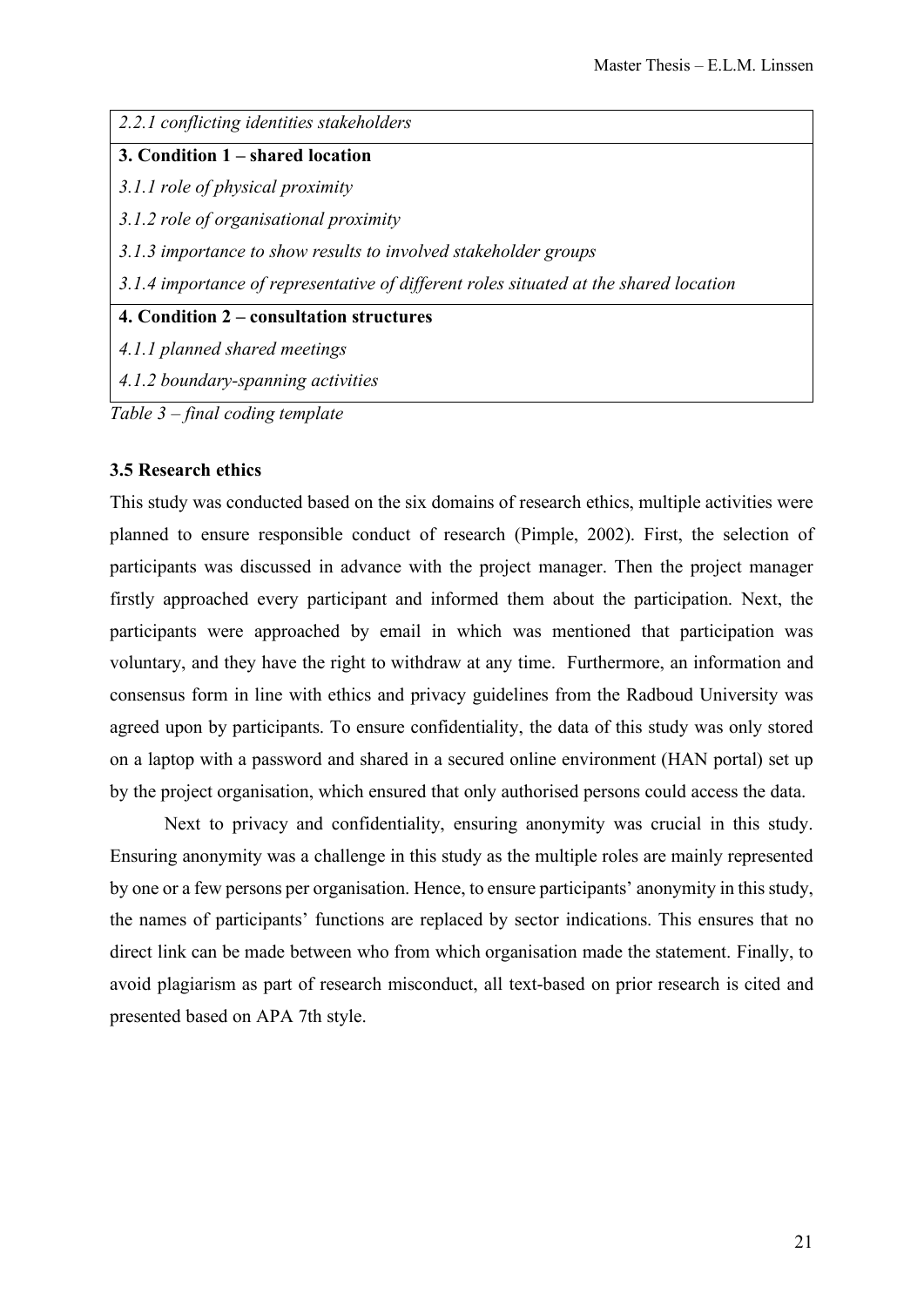#### <span id="page-21-0"></span>**4 – Results**

This chapter encapsulates this study's insights into how relationships and communication were built in a Living Lab focused on organising services for older people's well-being. Insights into lines of communication and relationships helped to understand the challenges of coordinating work. Therefore, this chapter will start with a short context and setting description followed by section 4.1, which presents an overview of how the work was coordinated. Then, in section 4.2, role development is explained. Lastly, section 4.3 and 4.4 covers the two main conditions cited by stakeholders in the living lab to ensure the viability of organising prevention.

#### <span id="page-21-1"></span>Context and case setting

The Buur&Zo project was launched to connect care, welfare, and logistics to organise selfmanagement, prevention and safety for the elderly in their neighbourhood. The Buur&Zo project started in 2019 with a pilot in neighbourhood x of Deventer with one person in the new role of neighbourhood concierge. After a test phase, February 2021 marked the start of phase two within this pilot called Buur&Zo 2.0. In this second phase, the welfare organisation situated in the pilots' neighbourhood became temporarily organisationally responsible because the official organisation form and ownership had not yet been established. Moreover, two new neighbourhood concierges have been hired. In addition, from March 2021 onwards, Buur&Zo has scaled up and started a second pilot in another part of Deventer. This second pilot had two own neighbourhood concierges. Both pilots were running during this study.

#### <span id="page-21-2"></span>**4.1 Coordination of work in a Living Lab**

As shown in the context and case setting, two pilots were running under one project called Buur&Zo. Hence, first, the unique characteristics per pilot regarding work coordination are presented and then the pilot overarching characteristics.

#### <span id="page-21-3"></span>4.1.1 Coordination of work in pilot 1

Uniquely for pilot one was the emerged core team consisting of the owner of the welfare organisation, social team and neighbourhood concierge. This core team was central in collaboratively organising services for elderly well-being. The strength of this core team was that they, together as a team solved problems related to the elderly in the neighbourhood. They did this by communicating both timely and frequently as a result of short lines of communication established through shared training in which they got to know each other,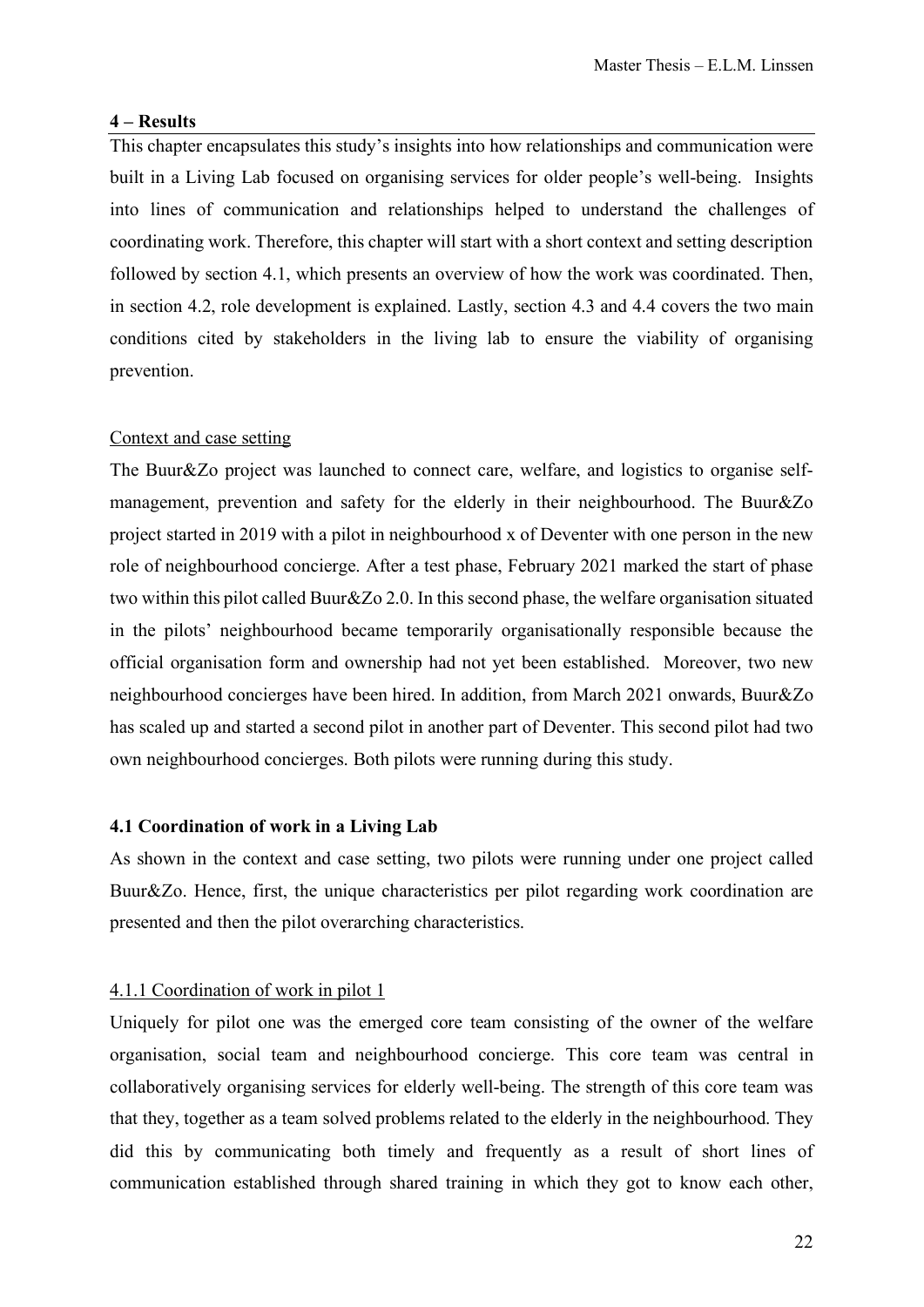informal coordination at a shared location, scheduled weekly meetings and building on existing connections. The informal communication that was established took place through telephone conversations, via WhatsApp and face to face ad-hoc conversations on location.

*I think it is precious that we have a location. In addition, that the project had already been running for one and a half years. So, we can build on that. We know social team worker x, who has been working in the neighbourhood for 12/13 years. Well, welfare organisation x has been here for five years plus a few years. For example, I visited a resident who lives next door to a volunteer who has worked here with welfare organisation x for twenty years. You have those lines all day long, and we do get much pleasure from that. Certainly, in the beginning, when we were new, x from the social team helped us right away, and that works very well. – Neighbourhood concierge pilot 1 participant 1 (f)*

In addition to the core team, neighbourhood concierges had face-to-face contact at the hub with suppliers and telephone contact to coordinate deliveries.

*The agreement is that we will get x brought to the Hub by our delivery man. Before the start, we have spoken with neighbourhood concierge X and neighbourhood concierge X, the delivery people. To agree on a few things, we have telephone contact with the deliverers next to this. However, that does not go through me but through one of the assistants. Furthermore, they often come at the end of the day to return X as sometimes someone is not at home or patients give something that has to be returned to the pharmacy. So, there is always a brief moment of consultation. - Supplier a*

Lastly, one of the employees of the healthcare organisation affiliated with the project mentioned that she was busy making connections between care organisation workers (except social team) and neighbourhood concierges, which indicated that she was operating in the role of boundary spanner. However, only a few online introductory talks had taken place. So, the connections were still under construction. Neighbourhood concierges perceived a lack of connection with care organisations (except social team) as a hindrance to welfare delivery.

*I sometimes notice that when I come to give medicine to one of the older people, the door is opened by someone from the home care service of X. I do not want to say that they are your colleagues, but you do work together. Nevertheless, those people have no idea who we are. I*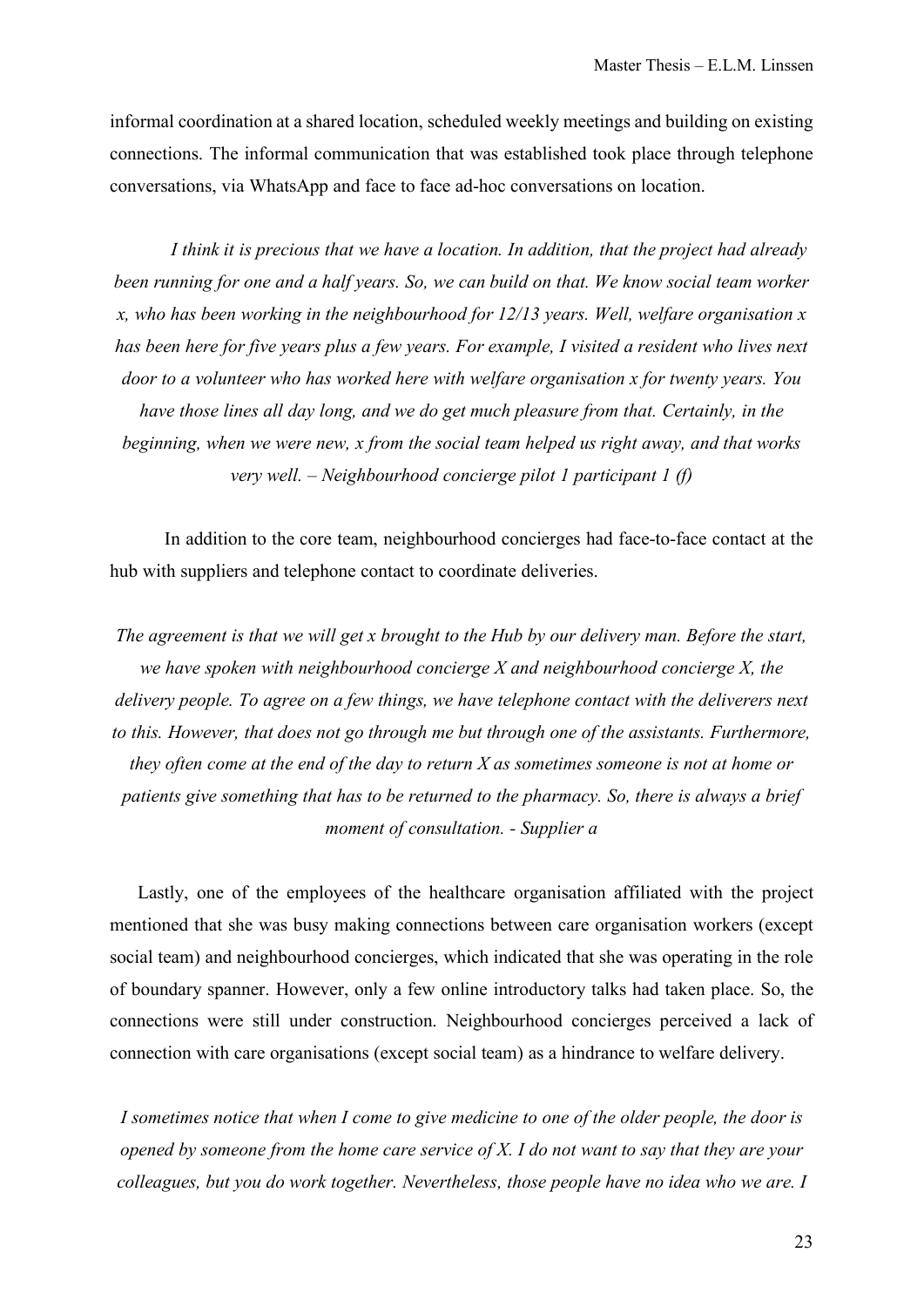*would like to get to know them. That they recognise me as we both visit the same people. – Neighbourhood concierge pilot 1*

#### <span id="page-23-0"></span>4.1.2 Coordination of work in pilot 2

In pilot two, there was no core team yet. Neighbourhood concierges had a hub location, but there was no activity due to the COVID-19 pandemic. Next to the lack of activity in pilot two at the hub, the lines with suppliers were laid, resulting in few delivery moments and referral opportunities for the neighbourhood concierges. In addition, there were no planning or casuistic discussion or coordination with other stakeholders, only occasionally on an ad hoc basis with the social team. Consequently, there was not yet proper coordination with each other as the project manager said:

*For example, neighbourhood concierges took someone to the vaccination centre. While the social team should have passed on the call to the voluntary help service because they drive people to the vaccination centre. However, you see that this cooperation is still in its infancy; it is new, so that is the challenge. Shaping it, making it run smoothly. That people can find each other. – Project management*

Neighbourhood concierges mainly independently started to make contacts with various suppliers, volunteers, and social team to get acquainted, which helped them build connections. However, due to the low level of activity, they had not or barely been used.

*Yes, I have already spoken to them, because they are going to talk to everyone. Moreover, I also see them driving around now. I see them regularly; I see the car. – Voluntary service pilot 2*

*I must say that they find us better and better—the case manager of x, the district nurse of x. We get quite a lot of requests now. This is because we have made our acquaintance. They know our face and know where we are because they have been here. However, it just needs time; it will develop. – Neighbourhood concierge pilot 2 participant 1 (f)*

Lastly, in pilot two, several communication lines were established between stakeholder groups outside Buur&Zo. For example, within are or between the social team and welfare workers.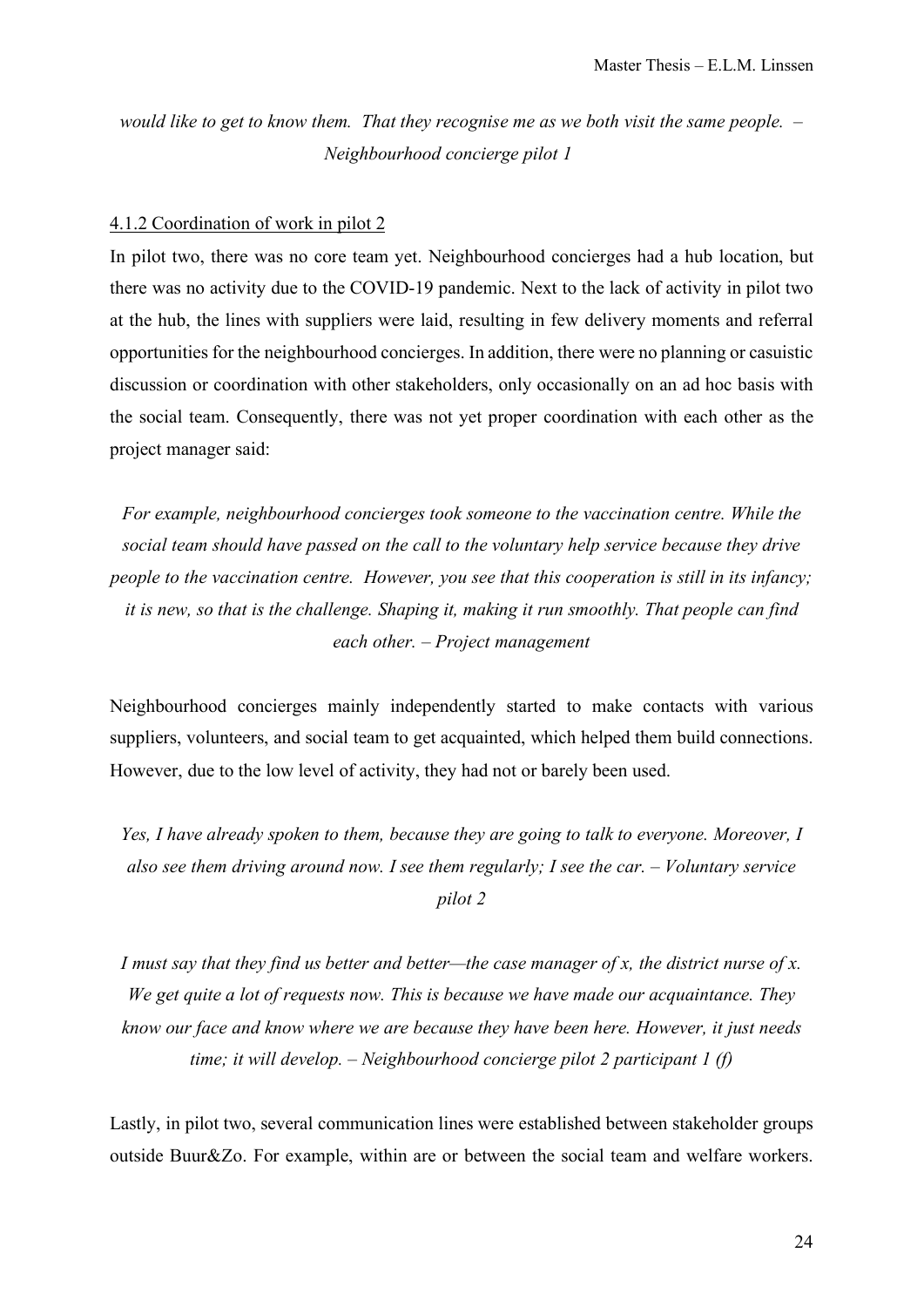However, neighbourhood concierges are not yet taken into account in those initiatives. This was a consequence of COVID-19 and the initial stage of the pilot.

*In neighbourhood x, a Home Team consultation takes place once every eight weeks. This is a consultation in which the general practitioner, the Social Team and the neighbourhood care worker, who may be x or x or both, meet to discuss signals. That Home Team was always there, even before this project. This Home Team is going well. There is an agreement that the neighbourhood concierges can join, but this consultation has not taken place yet. To say something about whether this is valuable and additional, I think you need to be six months further on. – Social team pilot 2*

#### <span id="page-24-0"></span>4.1.3 Pilot overarching coordination

In this study, relationships and communication lines within a profession, between neighbourhood concierges and coordinator from the welfare organisation, are established based on shared training.

*The four of us also followed a training course, 'the question behind the question', which a prevention worker gave. The four of us (neighbourhood concierges) got to know each other well. It is a team, and yes, sometimes you get messages at eleven o'clock in the evening when welfare worker X is still working late. – Neighbourhood concierge pilot 1* 

As a result of the shared training, the frequency of communication increased since they knew each other, making the approachability easier. Nevertheless, also this line appeared to be under development as there were no shared meetings between the neighbourhood concierges of the pilots, which influenced mainly the accuracy of communication.

Second, there was one overarching vision and project management were responsible for pilot one and pilot 2. To create the shared vision, selection based on teamwork took place. The selection criterion was 'enthusiasm' and resulted in collaboratively pursuing the shared vision, as the project manager said:

*I want people who are actively involved to see where we can make progress, so the group you are working with, now they are all entrepreneurs as well, see it through. Moreover, they support the shared vision. – Project management*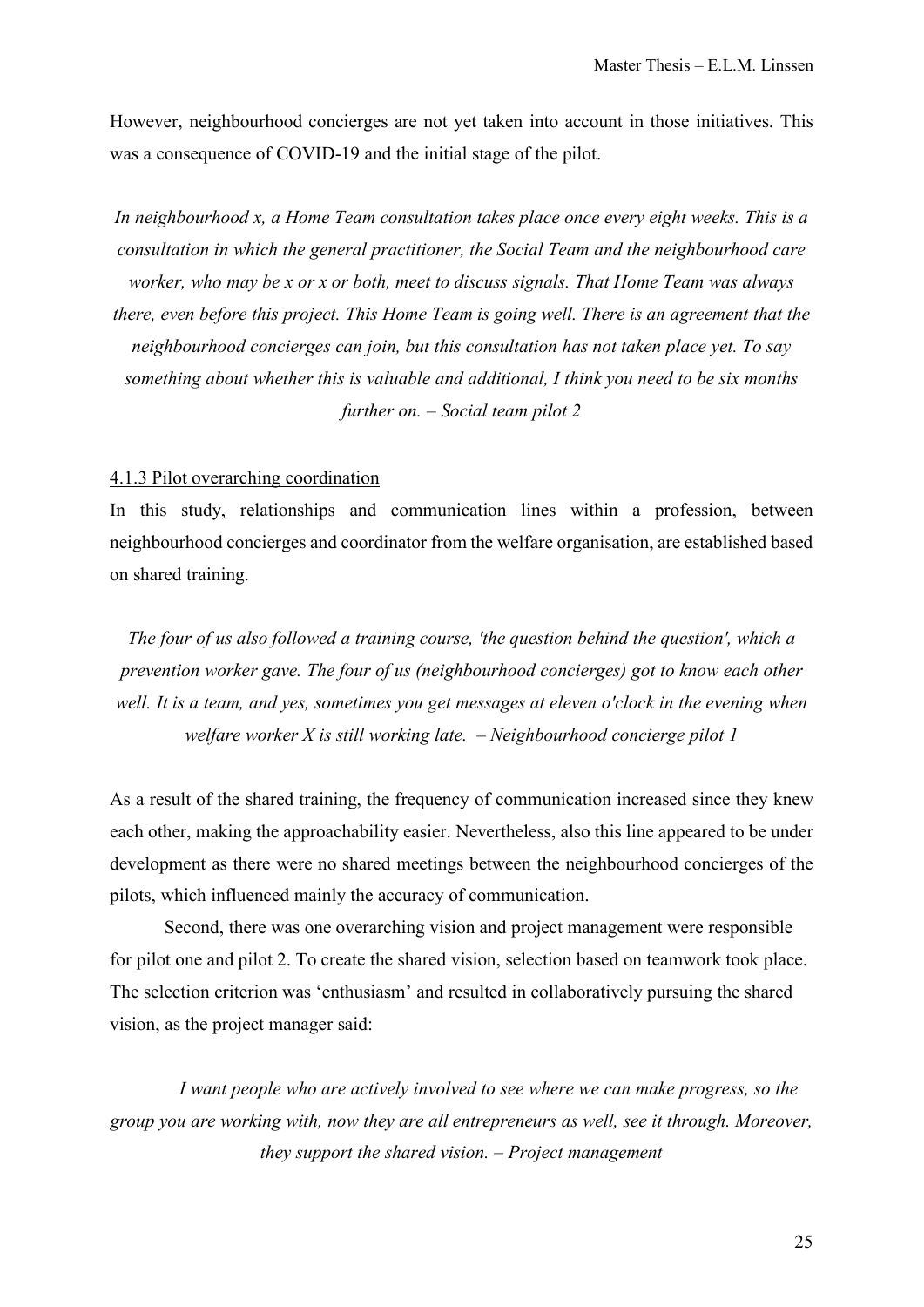Lastly, concerning the coordination of work between stakeholder groups, there were challenges, for example, between neighbourhood concierges and project management. Project management referred to a lack of communication with neighbourhood concierges due to hierarchical levels. At the same time, neighbourhood concierges pointed out the distance and way of communicating. In addition, the connection between care workers in the neighbourhood and neighbourhood concierges. This connection was still in its infancy in both pilots because they did not yet know each other. As a solution, one of the participants from the care organisation expressed the importance of time and contact moments, preferably in person, as crucial when building relationships.

*They did not yet know what we could contribute. I felt more like, uh you are not going to do what we are already doing – Neighbourhood concierge pilot 1*

*A bit of time will help us in this respect. Trust is not something you do in a digital consultation. That remains a daily thing, of course. You have to build it up with each other. We did get acquainted digitally. We can find each other through the mail, teams and WhatsApp. But you notice that it is different from physical contact. In one way or another, there is a threshold to indicate that you find something meaningful. – Care organisation x participant 1a*

#### <span id="page-25-0"></span>**4.2 Role development**

Another finding was that stakeholders involved in organising services for elderly well-being (hereafter prevention) faced challenge concerning role development. This was next to network building, an overarching theme in this study.

#### <span id="page-25-1"></span>4.2.1 Role definition

First of all, role definition was identified as crucial by all the stakeholders as the experimental nature of organising in a Living Lab has led to creating a new function when organising prevention, the neighbourhood concierges.

*You have care, logistics and welfare that need to be integrated, and the neighbourhood concierges are a new stakeholder group. Neighbourhood concierges connect the three industries, so to speak, yes, they are the centre. – Project Management*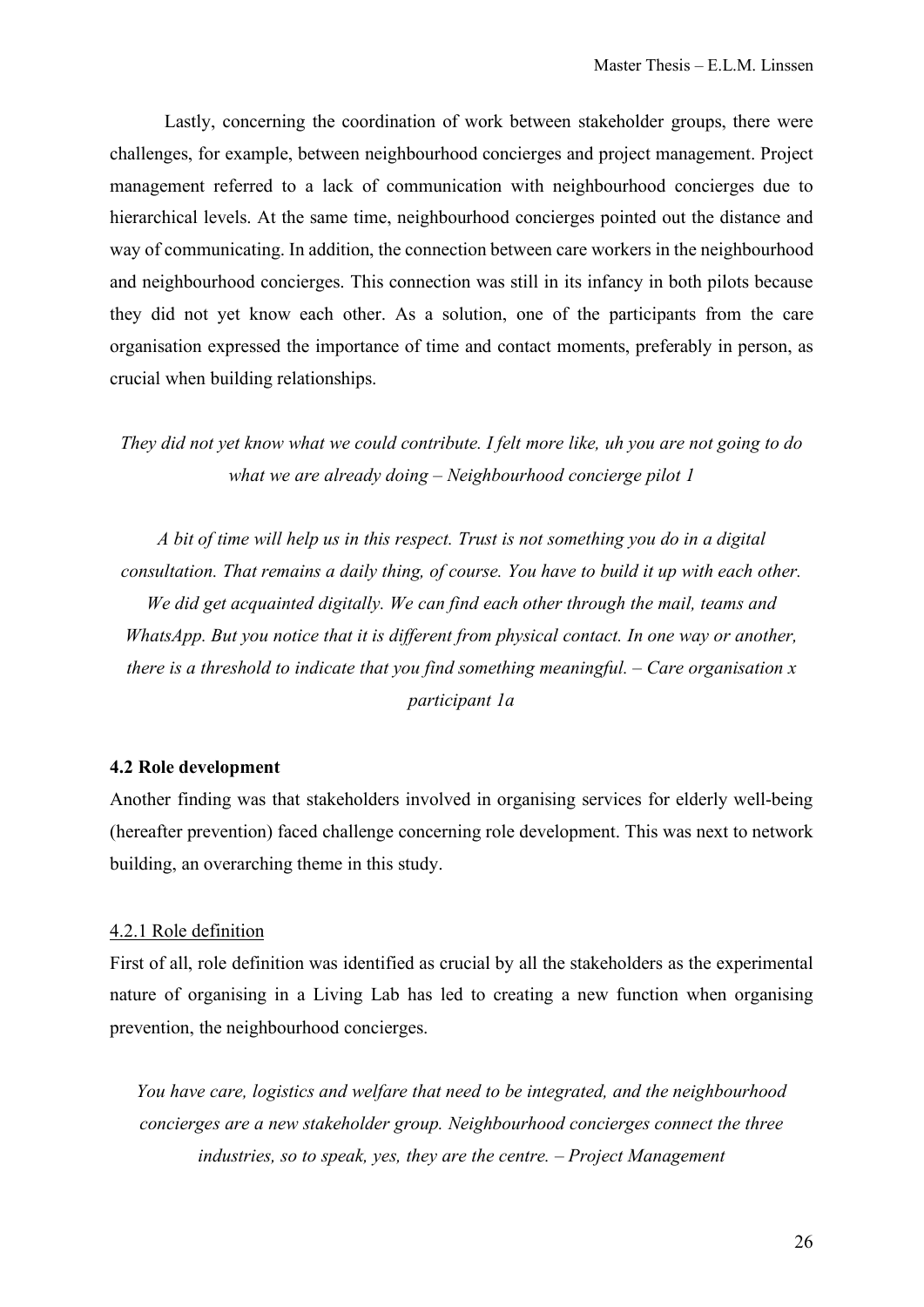Together with the newly designed function of neighbourhood concierges, these three stakeholder groups were seen as the basis for organising services for elderly welfare. Since the neighbourhood concierges, in coordination with the other stakeholders, are seen as welfare providers. All involved stakeholders identified neighbourhood concierges' role as signalling and passed it on to existing stakeholders in the district.

*The neighbourhood concierges go into the neighbourhood by delivering meals, medicine or other products to get behind the front door. They are just extra eyes and ears in the neighbourhood. Moreover, as soon as they notice something care-related, they link it back to the social team. If it is not care-related, if it only has to do with loneliness or wanting to participate in certain things or going for a walk, it can go directly to welfare organisation x. The volunteers will take it up. However, it will be briefly discussed with the social team. – Welfare pilot 1* 

All stakeholders highlight the signalling function criteria and the need for suppliers to get behind the door as indicators for neighbourhood role description. As the project manager said,

*It is a story of complementing each other rather than being involved in taking advantage. With the supply's neighbourhood concierge, contact the elderly and start having a chat with them. During these contact moments, neighbourhood concierges signal things, and if necessary, they pass it on to welfare or care. This depends on what is needed. You can see very clearly that it is an extension of each other in cooperation and if you start spreading that message, suddenly a lot more is possible. – Project Management*

Furthermore, all stakeholder groups mentioned the importance of suppliers to provide welfare as a neighbourhood concierge. As one of the care organisation representatives said;

*We noticed in the initial phase that the delivery moment is a very natural moment to literally come in with someone. Look, if you, as a care provider, are standing in front of the door wearing a jacket, so to speak, nobody wants care. When you come to the door with a package, because you've brought medicine, that's literally what we get back from the concierge the first time, then the front door opens slowly. The next time, the door opens a bit further, well the third time, she*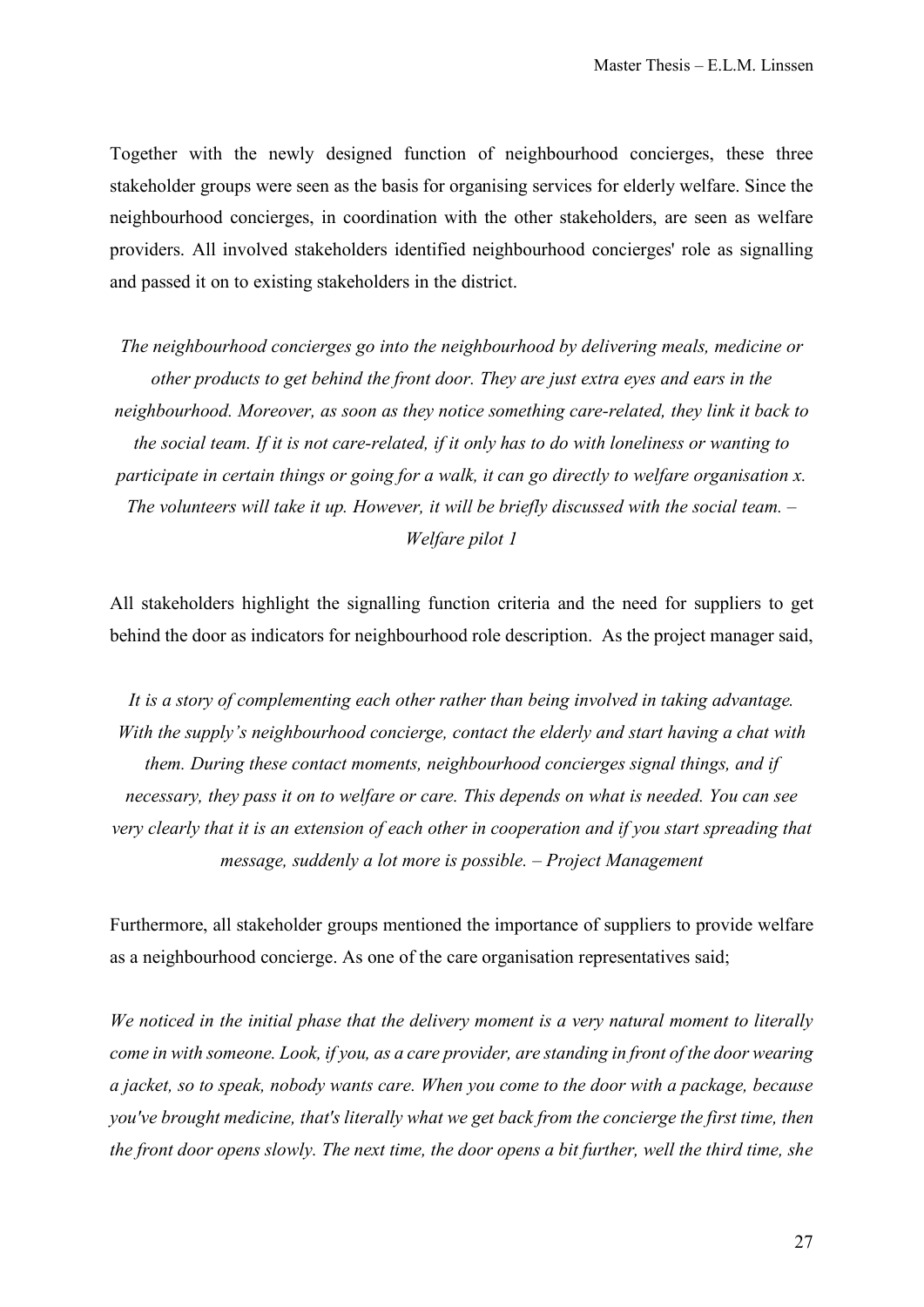*says do you want to have a cup of coffee, so to speak. The delivery moment has simply become a very important contact moment as well – care organisation x participant 2* 

#### <span id="page-27-0"></span>4.2.2 Role clarity

During the initial phase, it turned out that the neighbourhood concierge would make the social map herself. This resulted in various (care/welfare) workers involved with the elderly in the neighbourhood visiting the same people without knowing each other. Consequently, the content of the work of the neighbourhood concierge has been adjusted, and new neighbourhood concierges have been hired.

*As of 1 February 2021, two neighbourhood concierges started in pilot one, and they now have a different job content than I had. So that means that they indeed deliver, and they signal and then it is picked up by others. – Neighbourhood concierge initial phase* 

Moreover, job profiles were designed. Welfare saw the definition of roles through job profiles as a medium that has provided clarity and working towards a shared goal.

*With us (core team), the goals do not conflict. This is because we have made it very clear what belongs to you and what does not. All people have intrinsic motivation. That is the common goal, so welfare in the neighbourhood, looking out for each other, doing something for people, meaning something to people, is the common motive. By making it very clear that neighbourhood concierges are not professional and we are all here for one purpose. We have divided the functions and tasks, which provided clarity. – Welfare pilot 1* 

However, in response to the statement proposed in the focus group that job profiles had provided clarity, the neighbourhood concierges reacted indignantly. Neighbourhood concierges, working on the operational level, did not recognise this as a reason for knowing what the job entails. Instead, they refer to the vacancy and first interviews in the position.

*I do not understand why role descriptions have provided peace of mind. At least not for me; I do not have a job profile either. I know what to do and whom to contact based on the job text and meetings at the start of my job. - Neighbourhood concierge pilot 1 participant 2 (f)*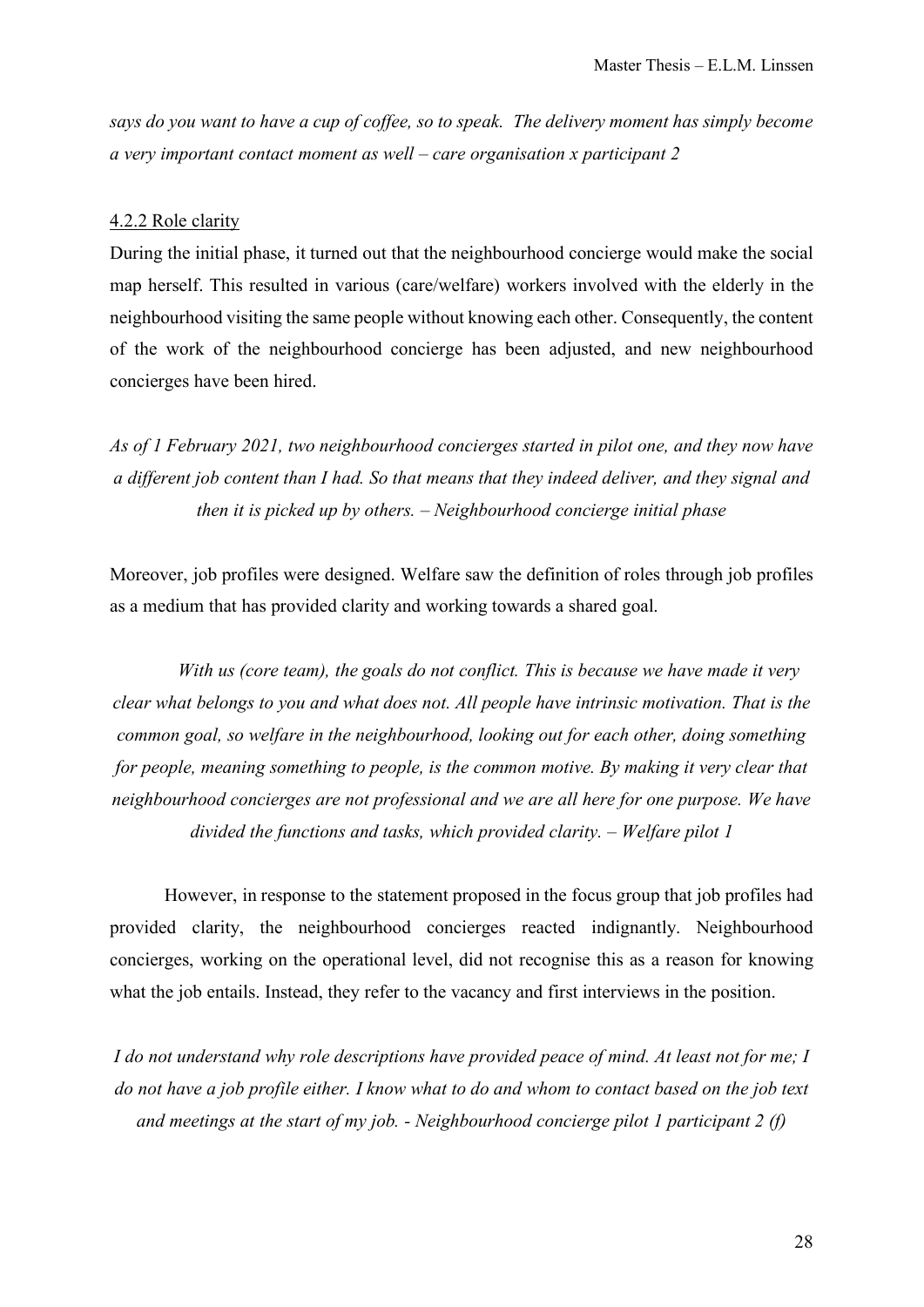Although there is a difference in perception on how the role of neighbourhood concierge became clear, it appears that neighbourhood concierges experienced their role as straightforward. Nevertheless, a grey area was experienced by welfare, social team and neighbourhood concerning organising prevention concerning the role of neighbourhood concierges. Based on the focus group, it is not the neighbourhood concierges' role, which was unclear. Instead, it was the area of recording and exchanging data between various stakeholders involved.

## <span id="page-28-0"></span>4.2.3 Role unclarity due to hindrance of shared information

The possibilities for information exchange were perceived as a grey area due to the current legislation not yet geared towards prevention. For example, neighbourhood concierges that are not identified as care professionals could not access care-related information registered by the social team. This resulted in impeded collaboration between various stakeholder groups as they all have their own protocols and authorisations.

*You are subject to a great many laws and regulations—especially privacy-sensitive information. The care workers are not allowed to share medical data, and that makes it difficult. On the other hand, it is more or less a lack of time for care workers. – Care organisation x participant 1a*

While information exchange on cases was perceived as a necessary condition to organise prevention.

*It is simply not possible for the neighbourhood concierge to go into the neighbourhood without background information. Information has to be shared. There is no other way to help these people. – Welfare pilot 1(f)*

Participants of the focus group mentioned the importance of consultation structures and shared space to discuss confidentiality informally. As the owner from the welfare organisation said:

*You can solve it together in a safe way. Maybe not according to the rules, but with integrity and according to the duty of confidentiality. Otherwise, you cannot do what you do. – Welfare pilot 1 (f)*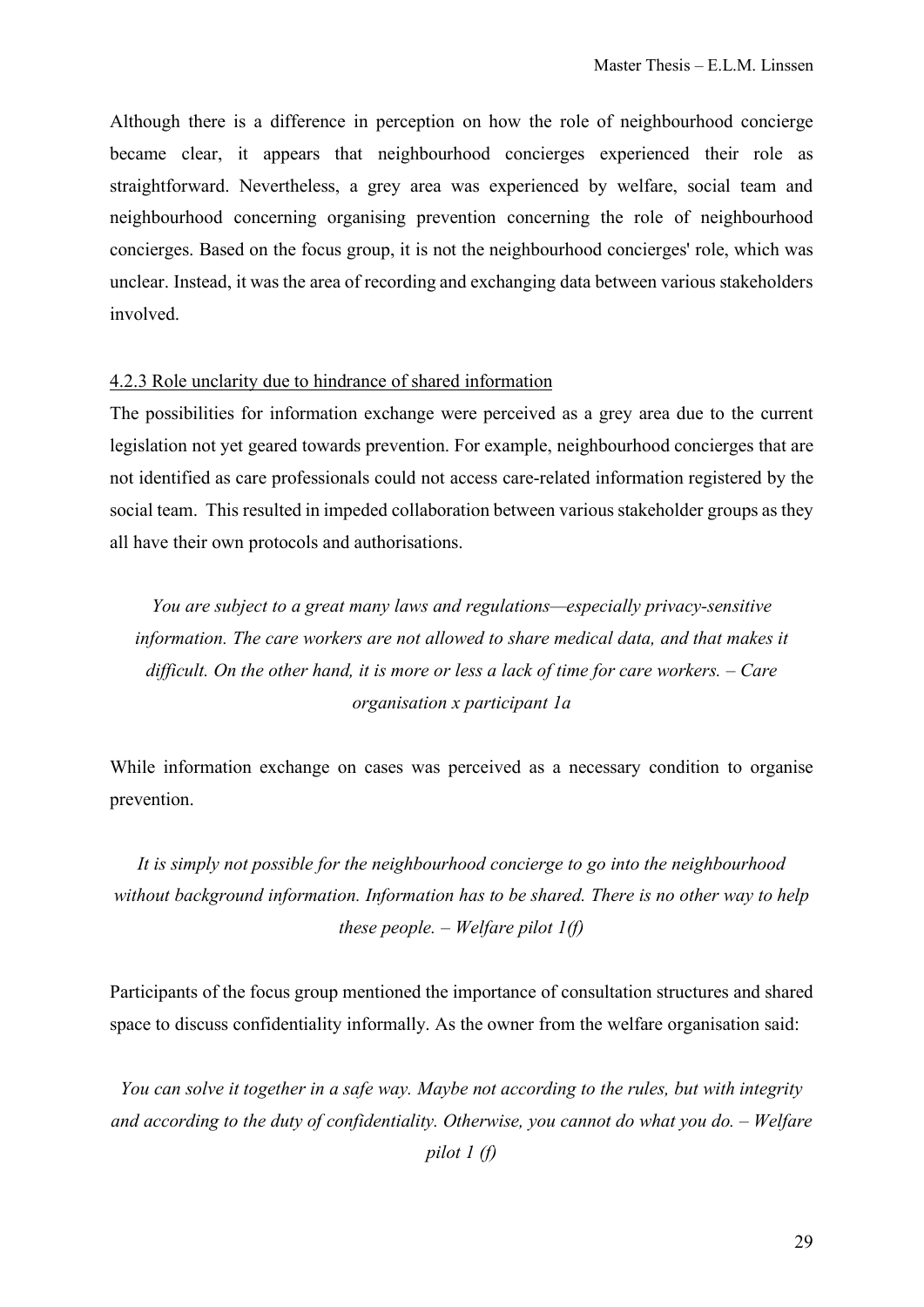In addition, alignment between supplier and neighbourhood concierge is perceived as crucial since there were time limits for some supplies. However, because the various stakeholder groups had their organisational processes and systems, suppliers mentioned that they faced difficulties aligning them.

*Well, what we are doing now takes a lot more time than I thought it would. That is the transfer of information to align addresses and delivery routes. We have 140 patients per week, and sometimes there are exceptional circumstances. For some deliveries, you have a specific route for Buur&Zo, which is another route. So, we are still quite busy transferring that well. - Supplier a*

#### <span id="page-29-0"></span>4.2.4 Identity challenges hindered neighbourhood concierges' role

Neighbourhood concierges cited the different interests of stakeholders involved, which made it difficult to carry out activities in the role of neighbourhood concierges.

*The different goals between logistics, welfare, care and project management are not in line. You notice that as a neighbourhood concierge because you have meetings or hear that project management decides that it can be done just like that. We then sometimes feel like 'yes, but if we want to do this in this way (for example, more medicine deliveries), then the whole welfare aspect is gone. While that is what we stand for. On the other hand, we do have the realisation that you do need those suppliers. It is just a matter of finding the right balance every time.*

- *Neighbourhood concierges' pilot 1 and 2*

The contribution to the common goal from the various stakeholders was mentioned, for example, the motivation based on corporate social responsibility for the suppliers and the welfare of the elderly in the neighbourhood by care organisations. However, it turned out that even though everyone contributed to the common goal from his or her role, there was still a hindrance to the collaborative organisation. Hence, project management and care organisation representatives identified the importance of highlighting added value for each stakeholder group to ensure that they stay connected and support the overarching shared goal.

*I think that a concept can only continue to succeed, in my opinion, at the moment that it has added value for every participant somewhere. As soon as there is no added value for one party, they will undoubtedly drop out, so you must constantly look together. As yes, where is*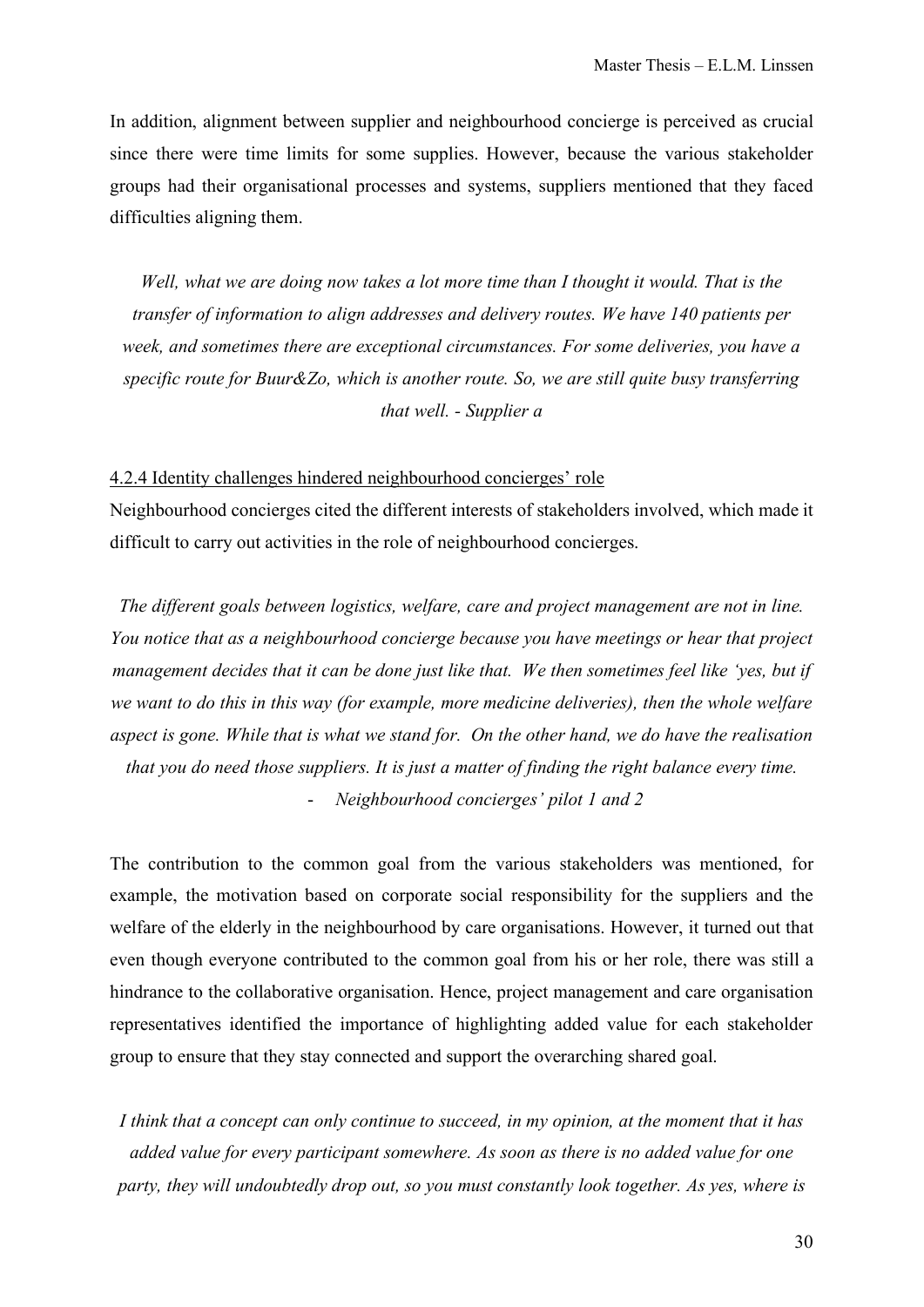# *the value for each part? So, I am also talking about healthcare, welfare, suppliers, of course. – Care organisation x participant 2*

As a result of all the challenges cited above, welfare, social team, and neighbourhood concierges from both pilot one and two discussed the conditions for the viability of a Living Lab in the focus group. Consequently, two main conditions related to network building and role development were highlighted: (1) shared location and (2) development of consultation structures.

### <span id="page-30-0"></span>**4.3 Shared location**

Having access to a shared location was one of the main conditions identified in the semistructured interviews and focus group concerning coordination of work in a Living Lab focused on organising services for elderly well-being.

## <span id="page-30-1"></span>4.3.1 Physical proximity allows for sharing information and stimulates shared goal

We found that for both welfare-related stakeholders and suppliers' physical proximity was perceived as necessary. First of all, the social team, welfare and neighbourhood concierge situated at a shared location highlighted the informal contact moments established based on physical proximity as crucial when coordinating work related to prevention. Physical proximity ensured a low threshold to exchange knowledge informally. According to one of the social team members, this resulted in timely and frequent communication about planning and casuistry.

*The advantage is that we are under one roof, that we meet each other —the low threshold, the* 

*accessibility. I do not have to call, and I do not have to e-mail; I do not have to go somewhere. That is just a walk-in as 'oh you know' or how often I pick up the phone and pass it on. This kind of things gives added value. It supports to react quickly and also intervene on time– Social team pilot 1*

Additionally, welfare-related stakeholders from pilot one reported that they communicated via phone calls, WhatsApp and informal meetings due to knowing each other. This informal way of communicating helped them to act quickly and be flexible, and to prevent extra care loading activities: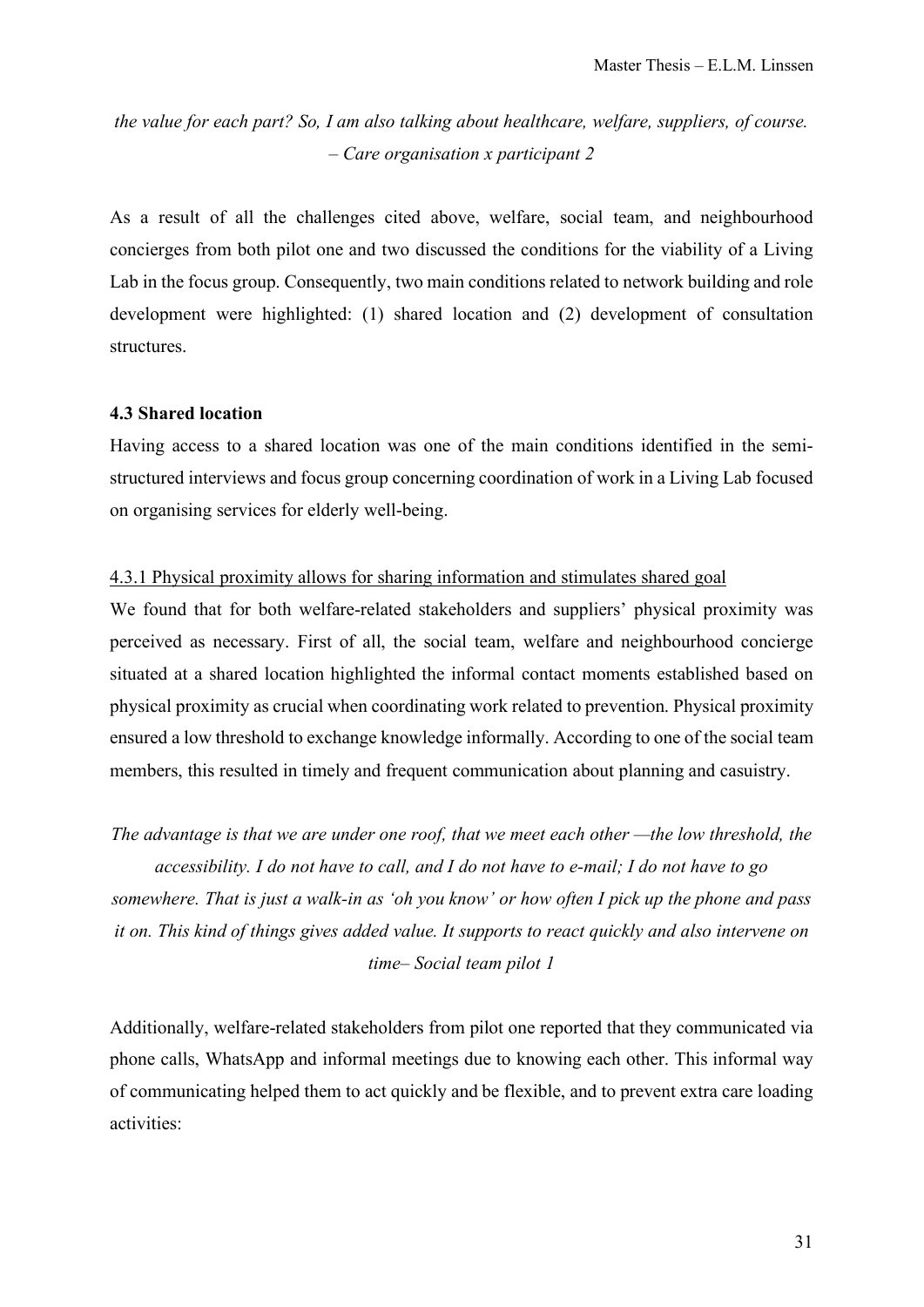*The neighbourhood concierge of the pilot one hub was out and about. They came to the house, and the neighbour opened the door. She was in a panic, and a lot was going on at home. Well, the community concierge also panicked and said: 'We have to take action because things are not going well at all. So, they immediately called a person from the Social team, and person x got the file and said, 'no, there is already enough help for her, tell the neighbour she can take it easy. There is already a lot going on around her. There is nothing wrong with her; this is all part of her'. Peace returned. No GP has been called; no 112 has been called. – Welfare pilot 1*

On the other hand, neighbourhood concierges from pilot two who did not have a shared location expressed that lack of a shared location hindered informal contact. As neighbourhood concierge from pilot two said,

*You just see that such a place in the neighbourhood, where there is activity, where the coffee is ready. Yes, that is a kind of magnet. If you do not have that magnet because it is either closed by Corona or just not there at all, it becomes more complicated. – Neighbourhood concierge pilot 2 participant 1 (f)*

Second, informal contact established based on mainly face-to-face communication at the hub, which ensured shared information about experiences of the elderly related to supplies. This shared information is established based on informal contact moments resulting from a shared location as valuable for suppliers. The neighbourhood concierge stated:

*We have experienced numerous times that we have given feedback to suppliers and benefited from it. X, who then either gives us the wrong medicine or far too much. We have all given feedback and done that. We now have almost weekly contact with supplier a, and we provide feedback—the same for the meals. Every time the empty boxes are taken away, we contact and talk about the meals and how much people like them. So, I notice that supplier x, in this case, is pleased with it. That feedback, I know for sure, is also added value for the supplier. – Neighbourhood concierge pilot 1 participant 1(f)*

Suppliers confirmed the added value due to contact with neighbourhood concierges about supplies but experienced it as a small amount of feedback.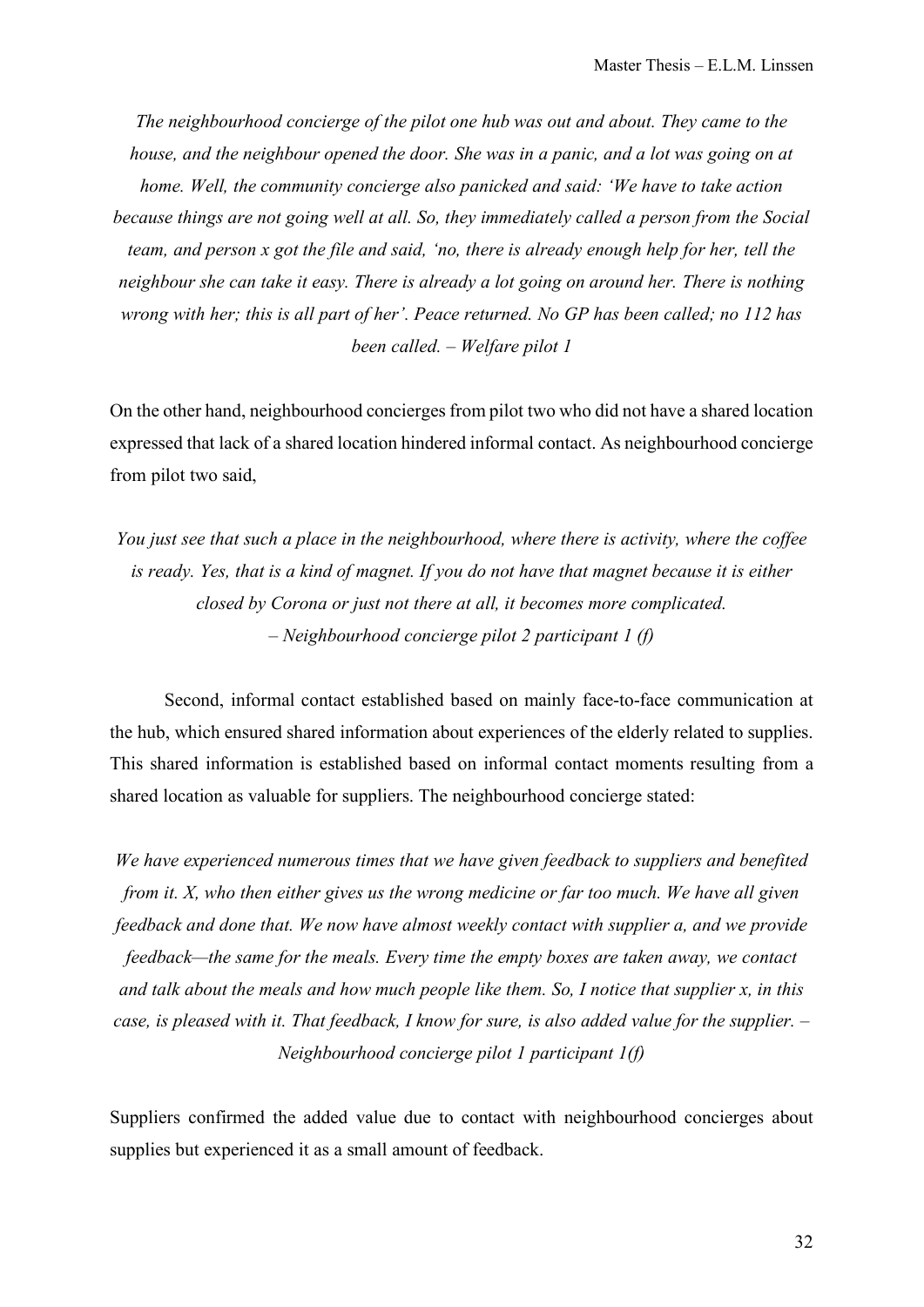*Well, for example, they came to a patient and, uh, he had been given medication, but he did not take it. So, there was a whole supply there, and then the district coach asks, 'shouldn't you take it' 'no, she says I do not have to take it and how that works because we do deliver it and order it in one way or another, but it is not taken. You do find out then as an example or, uh, what I told you before, in terms of side effects, of course, that someone experiences specific symptoms; I do have a few examples of that. However, I find that difficult to estimate whether that makes a difference because of Buur&Zo and the quantity. - Supplier a*

Since the situation changed continuously during the research because it was in the middle of the operational roll-out phase, it was difficult to explain the difference in perception regarding feedback to suppliers. What could be observed is that the importance of feedback is experienced as necessary for accurate communication by both the neighbourhood concierges and the suppliers themselves, which was mainly due to informal conversations at the hub but also because project management had feedback on things as one of the suppliers said,

*I sometimes get lovely messages from project management saying that medicine was brought to a lady and product x was collected from you. In terms of efficiency, that is, of course, super. In terms of communication, I am told immediately, and I like that. – Supplier b*

Furthermore, next to creating "shared knowledge", the feedback resulting from communication between neighbourhood concierge and supplier is perceived as essential for developing shared goals. Since stakeholders recognized that in a Living Lab, it is not only the individual, organisational interests that make it difficult to pursue a common goal, but also the presence of a project organisation that wants to complete the business case, mainly focused on financial feasibility.

*That will be the biggest challenge: the welfare, attention for people, and suppliers stuck with times. And then, there is the project organisation that wants to close the business case. That is a long way off because if you start making many deliveries, well-being will be in trouble. – Welfare pilot 1*

Projects management's goal to develop a business case ran alongside the already existing conflict goals of care, welfare and suppliers. This came into play due to the experimental and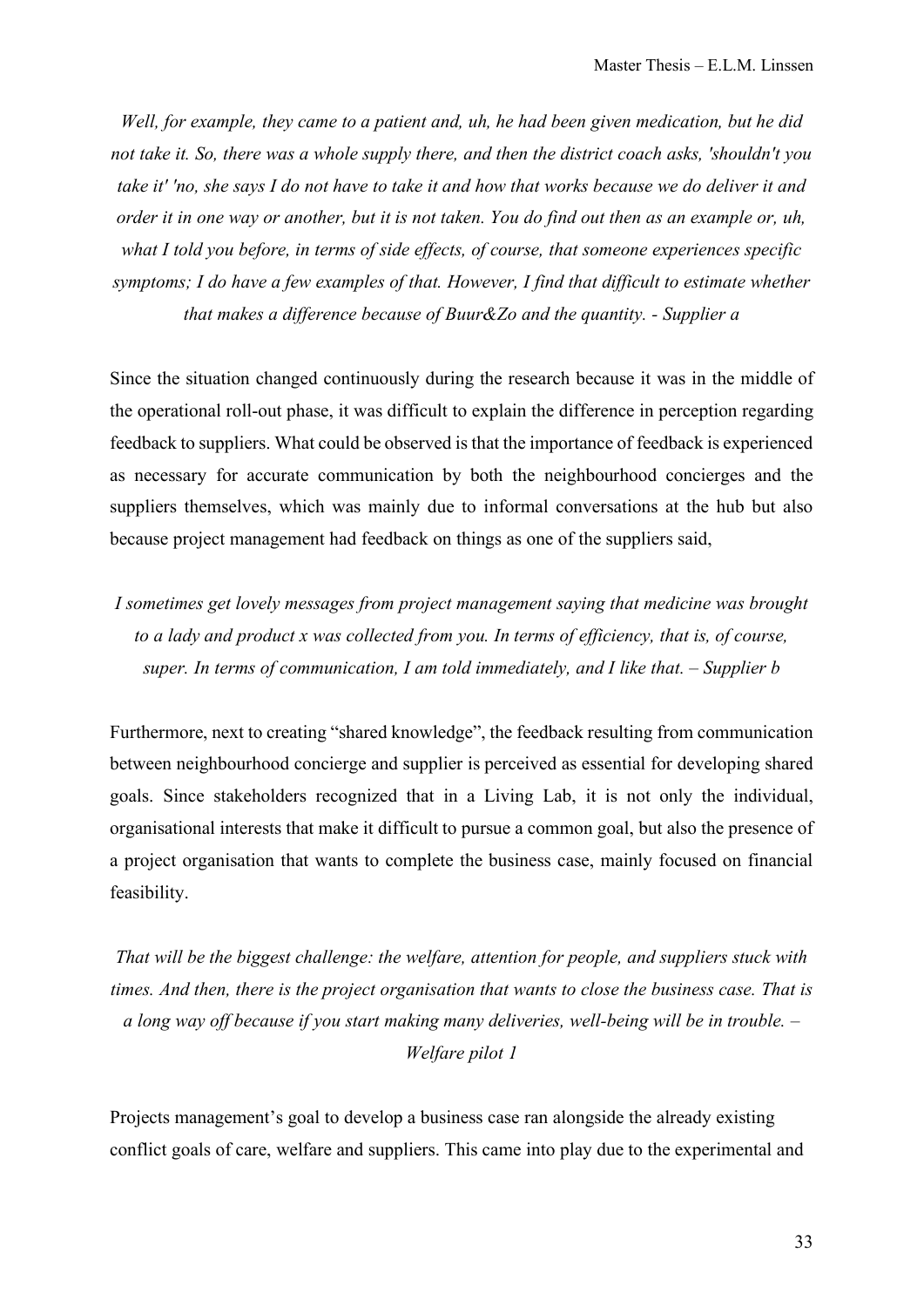innovative nature of a Living Lab. However, there was still talk of a project rather than an organisation with a lack of organisational proximity.

As it turned out, suppliers are a significant contributor to the financial part of the project. Project management highlighted the importance of insight into results and added value for suppliers to see the shared goal and the importance of feedback structures, which was in line with the statement earlier from the care stakeholders concerning added value for each stakeholder group.

*Person x says I need a report. As he needs to be able to show and justify this internally again. That he is putting money into prevention and the WMO and the WLZ, what they are allowed and what they can do - Project management*

Moreover, this was in line with observing the neighbourhood concierges who have experienced the feedback mechanisms established as valuable. Hence, the physical proximity that has provided personal contact and feedback is seen by stakeholders involved in the project as necessary to develop shared information and contribute to creating a shared goal. Therefore, a shared location for the care professionals and the neighbourhood concierges was seen as a necessary resource to achieve this physical proximity.

*I found that a condition for myself was that the neighbourhood concierges were linked to the social team. Why? Otherwise, you create a line next to the social team where you both have your social map while there was already something here. It is better to complement each other than to have something running parallel that does not communicate with each other and comes to the door of the same people in the same neighbourhood. So that was somewhat of a condition in my mind that I said it is possible to have Buur&Zo and neighbourhood concierges. The condition is that it is connected to the social team and that they are the ones who are in charge, they have file information, they are professionals, they know, and they have already put everything in place in the neighbourhood. So, neighbourhood concierges are just an excellent addition to that.*

*– Welfare pilot 1*

*We meet occasionally, and if there is something, we contact each other again. I would prefer to be located in the same location as the neighbourhood concierges. – Social team pilot 2 (f)*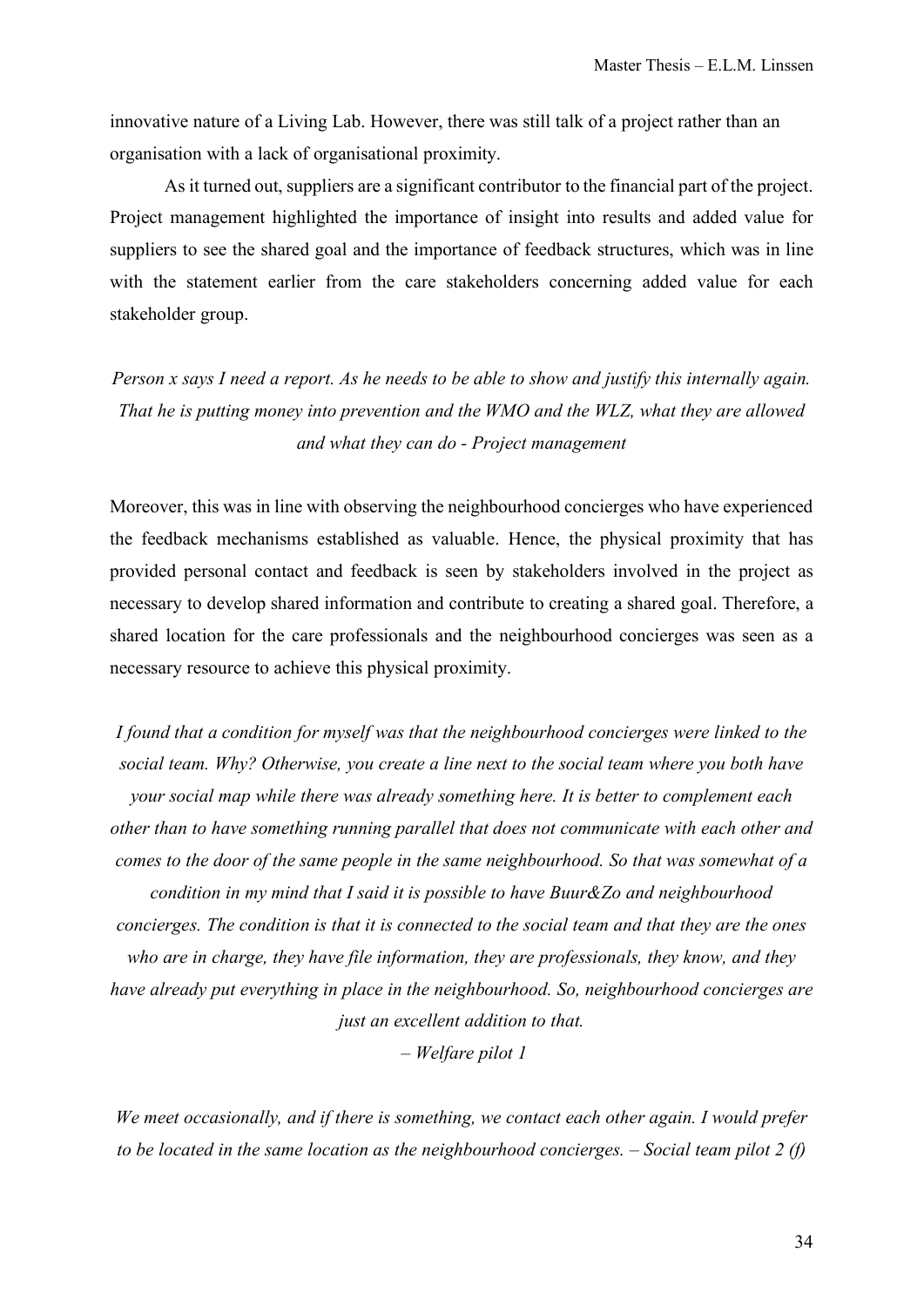The lack of mutual communication between neighbourhood concierges and the social team made them see each other as competition instead of cooperation in the neighbourhood which hindered the development of a shared goal mentioned already in the coordination of work within pilot 1.

Concerning achieving collaboration between suppliers and neighbourhood concierges' informal meetings at the hub were considered sufficient. Since mutual coordination is achieved and feedback can be given.

## <span id="page-34-0"></span>**4.4 Consultation structures**

After a shared location, the development of consultation structures was one of the leading solutions identified in the focus group concerning coordination of work in a Living Lab focused on organising services for elderly well-being.

#### <span id="page-34-1"></span>4.4.1 Shared meeting to establish effective communication

Despite physical proximity and the opportunity to communicate face-to-face, the neighbourhood concierge perceived informal communication methods not as sufficient for effectively communicating. Therefore, consultation structures were crucial for effectively communicating and creating "shared information" as a lack of consultation hindered seeing the overall work process.

*I do miss consultations, also that I am curious about what you are doing. From my perspective, we need to organise once a fortnight with the four of us, including the owner of the welfare organisation as coordinator. Just shortly discussing what you are doing, how you are doing it, and which challenges you face. I did miss that. – Neighbourhood concierge pilot 2 participant 1 (f)*

Moreover, there is referred to the further development of consultation structures based on the perception that 'only informal alignment lacks the accuracy of communication'. Accuracy of communication when organising prevention is perceived as crucial since they worked with the same persons and otherwise strange situations arose.

*That word 'feedback'. This is something that we often have together. We should also perhaps consult more with x from voluntary services. A resident died recently who was very well*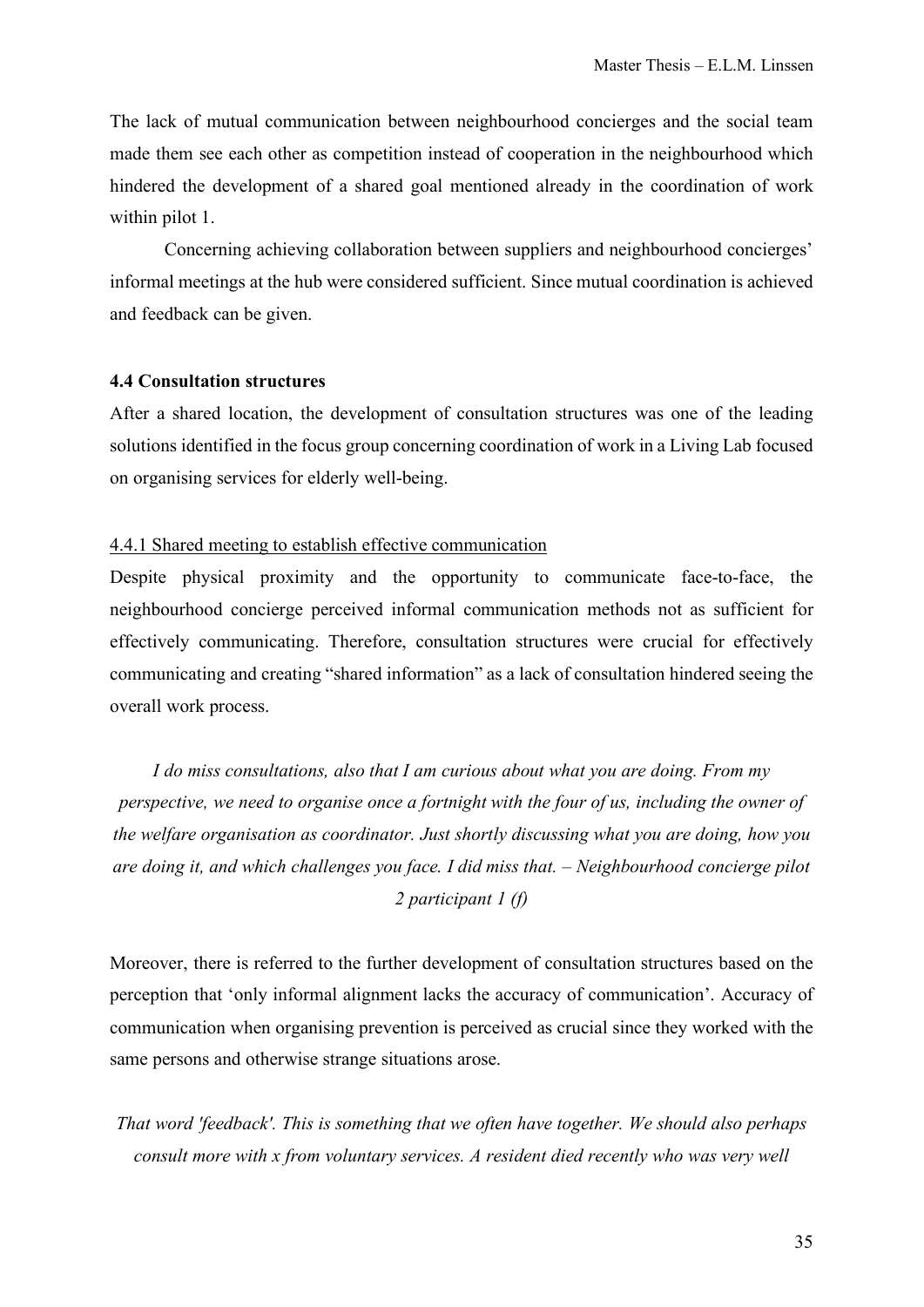*known to welfare organisation X but whom we did not know. So, I think some coordination is still needed there. That we know who is already known here. – Neighbourhood concierge pilot 1 participant 2 (f)*

Since various stakeholder groups necessarily needed to communicate, the importance of boundary spanners is highlighted. The project manager and welfare-related stakeholders cited a lack of time of the boundary spanner to explain the absence of the desired consultations and mutual coordination on the operational level.

*The difference is indeed what did not go well and what I had in mind was that I do not have the time to sit on top of it. For example, to organise two or three consultations a week. Once in pilot 2, once in pilot one and once in plenary together. The management also ended up here, and that management, yes is excellent, but if you have two companies, you lack the time, and everyone starts doing their own thing and look at it in its way. I think we did the right thing, OK, if you go into the neighbourhood, then at least you know where you need to go. We put the volunteers around it in pilot 1. However, structural consultation and planning did not get off the ground, at least on my part. The social team did, and they have weekly client meetings with neighbourhood concierges in pilot 1. – Welfare pilot 1(f)*

*We told her owner welfare organisation) that she gives feedback or is the contact person for the neighbourhood concierges. But in the rush, she is running up against her limits. Well, extra help is needed with coordinating so for the operational matters back and forth. It's just nice to have someone who can take care of that. – Project management*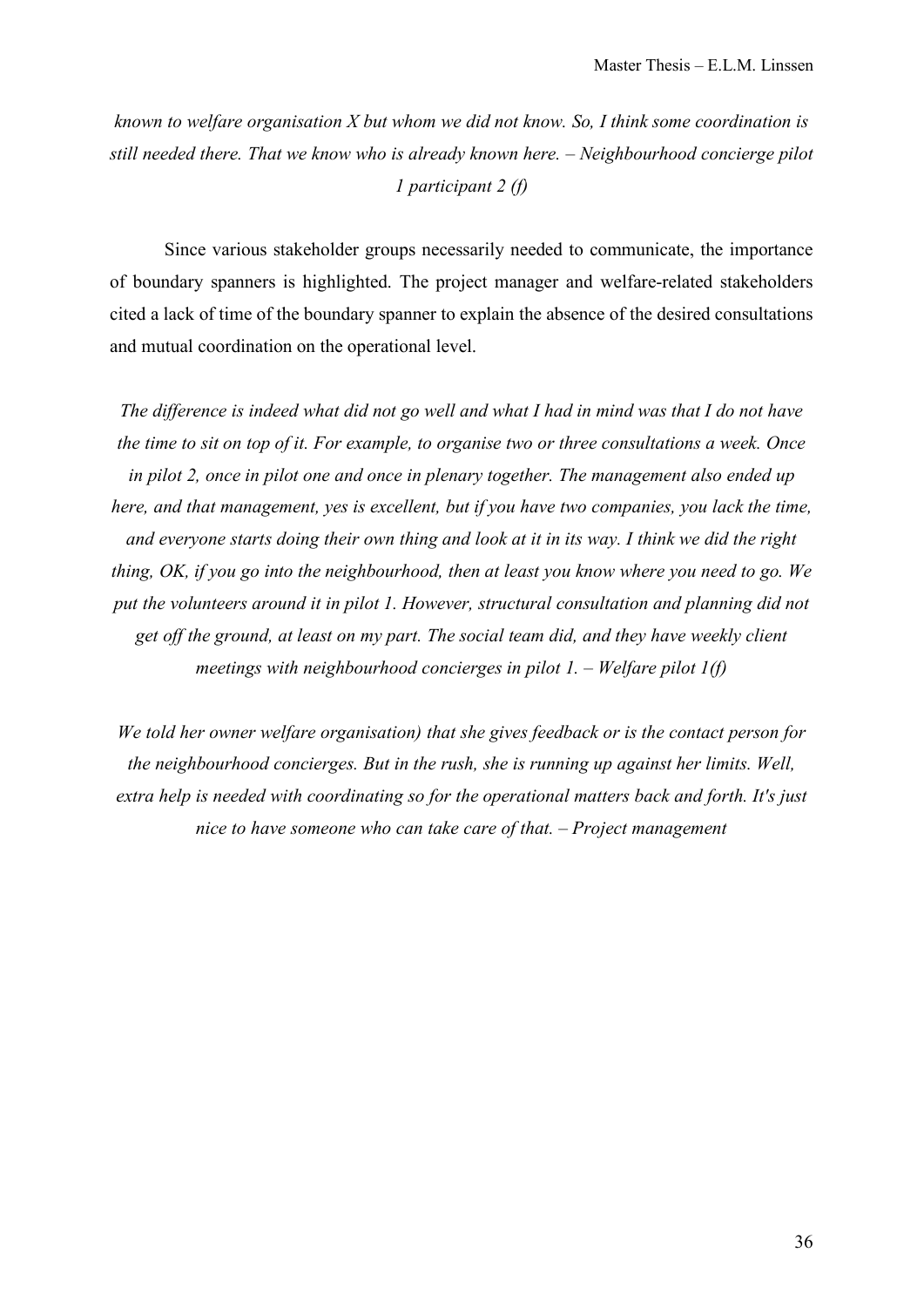#### <span id="page-36-0"></span>**5. Discussion**

This final chapter provides a discussion and conclusion on the results. Section 5.1 covers the main findings of this study in relation to the existing theory. Section 5.2 marks this study's managerial and academic implications. Section 5.3 provides this study's limitations and recommendations for further research. Lastly, section 5.4 finishes this study with a reflection on the role of the researcher.

#### <span id="page-36-1"></span>**5.1 Discussion of results**

The study aimed to investigate how actors involved in a Living Lab coordinate work. For this purpose, the following question was central: *How do actors involved in innovative approaches organising services for elderly well-being coordinate their work?* Based on the literature review in chapter two, the following seven dimensions were expected to be essential for the coordination of work: shared goal, shared knowledge, mutual trust, frequent-, timely-, accurate- , and problem-solving communication (Gittell, 2006). Although mutual trust is considered necessary in the literature, this study yielded less insights on this dimension. The participants referred mainly to 'getting to know each other' and the desired lines of communication that go with it to establish relationships. This does not entail that mutual trust is not considered essential for coordinating services for elderly well-being in neighbourhoods, but establishing communication is essential for building mutual trust. Besides, ten cross-cutting structures were proposed to strengthen RC. Although the literature indicates this, this study shows that not all dimensions and cross-cutting structures were equally relevant when coordinating work in a Living Lab pilot phase organising services for elderly well-being. The cross-cutting structures recognized in this study are (1) selecting for shared training and teamwork, (2) relational job design, (3) boundary spanner, (4) shared meetings, (5) shared space, and (6) shared information systems. Although those cross-cutting structures are relevant, only two of them have received more in-depth attention in this study. According to research participants, (1) the presence of a shared location, and (2) developing consultation structures, i.e., shared meetings, were seen as crucial by the participants and should be directly included in the blueprint. These findings summarised based on the results provided in the previous chapter yield exciting insights with which the central question of this study. To elaborate on these insights, the two main conditions are presented below in line with existing literature.

First of all, this study found that having access to a shared location is crucial to collaboratively organise services for elderly well-being. Stakeholders involved in the core team of pilot one, who had an up and running shared location, perceived this as helpful regarding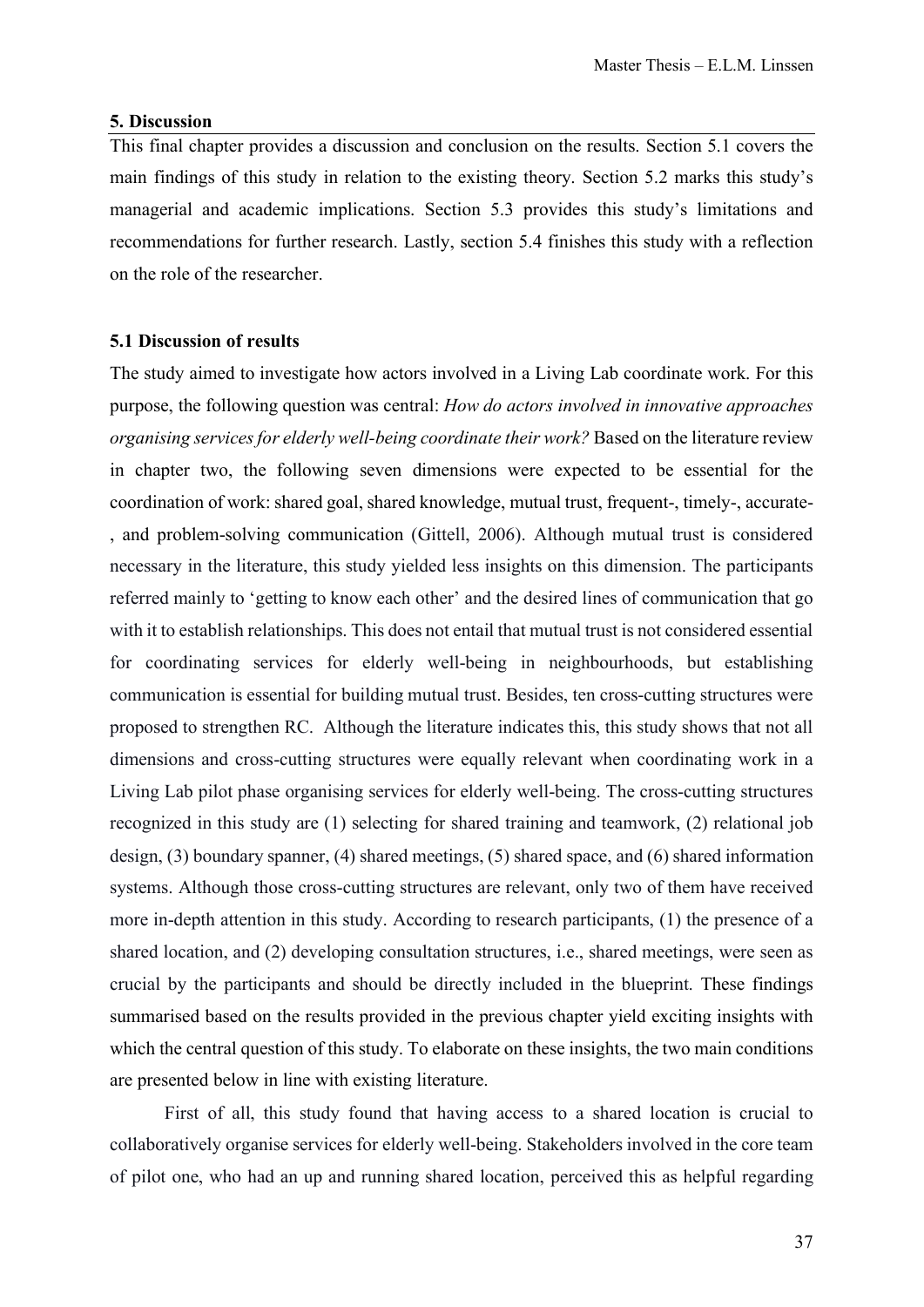frequently and timely communication. Moreover, creating shared knowledge arose resulting from informal conversations. This finding showed that having access to a shared location when coordinating work in an emerging inter-organisational setting influenced relationships and communication. This finding is aligned with existing literature which found that a shared place can act as a facilitator for relational coordination (Bergman et al., 2016; Bligaard Madsen & Burau, 2021; Cromp et al., 2015; McEvoy et al., 2011).

Second, this study shows that despite using formal structures (e.g., shared space and shared meetings in pilot 1), structural challenges as organisational proximity hindered the forming of relationships and particularly shared knowledge development. This finding differs from the study by Bligaard Madsen and Burau (2021). Since they propose that structural challenges do not hinder RC development in tasks directly related to the process. Hindrance concerning RC development observed in this study can be explained by a lack of management on the operational level, which could be why formal structures as shared meetings are not implemented across the project and only in parts of the project. Which in turn, is in line with McEvoy et al. (2011), who state that a relational workspace with adequate resources in the form of consultation structures related to a shared space supports the quality of coordination in dispersed networks. Thus, this study's findings that the presence of a consultation structure at that shared location, as McEvoy et al. (2011) describes, is indeed seen as necessary.

Third, this study shows that the development of a shared goal is also related to the shared place, in this study, the hub. As neighbourhood concierges, project management and suppliers highlight the link between two-way communication established as a result of a shared location. This result is supported in previous literature that highlights two-way communication, mainly by phone or face-to-face, as a communication condition that supports collaboration and builds trustworthy relationships (Faruquee et al., 2019). So, here this study shows the relation between shared location as a cross-cutting structure with communication and the reinforcement between communication and relationships, which is in line with Gittell (2006) that highlight the reinforcement of relationships and communication and Bolton et al. (2021), who highlight the relation between shared space as cross-cutting structure and RC.

Fourth, this study shows that the development of consultation structures was an enabler for communication and relationships. This result is supported in previous literature, which also found that shared meetings are a facilitator for developing relational coordination (Solberg et al., 2015). Moreover, the absence of shared meetings in this study is highlighted as to why mainly accurate communication and development of relationships are complex. Shared meetings in this study are value-adding as consultation structures helped them align work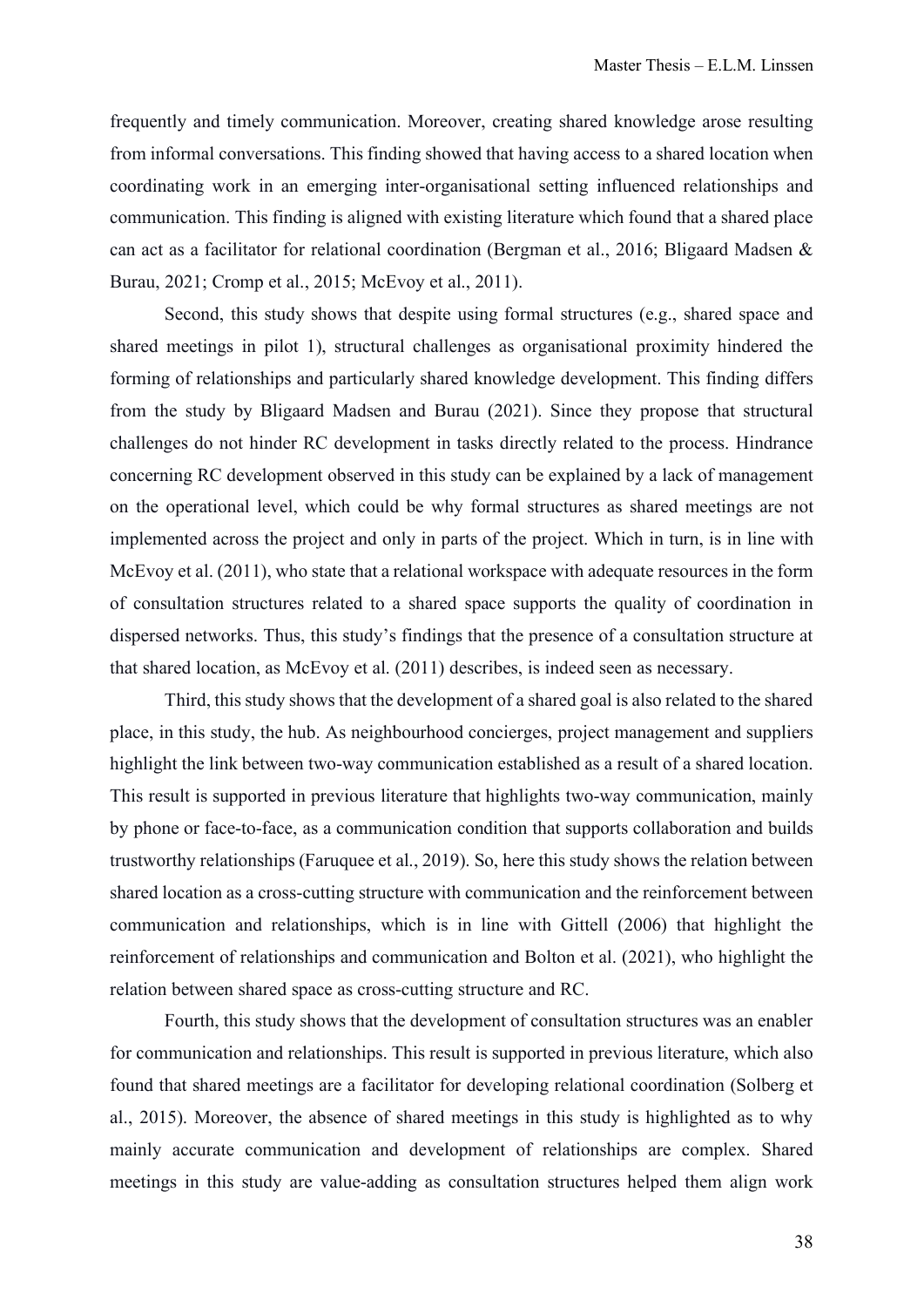activities and inform each other about cases, which aligns with the findings of Gittell et al. (2010). As she referred to interactively coordinating tasks resulting from shared meetings.

Additionally, Stjerne et al. (2019) propose that relational space is needed in interorganisational meetings in the form of boundary-spanning activities. However, this is not directly supported in this study since it is not entirely clear whether it is only the lack of meetings that hinders relational coordination or the absence of a facilitator that hinders RC's effectiveness in this study. For example, neighbourhood concierges highlighted the interests in shared meetings with fellow neighbourhood concierges facilitated by welfare. Additionally, project management and a representative of the involved care organisation highlighted the lack of boundary spanning activities that resulted in a lack of consultation structures. Nevertheless, because in both cases, the lack of consultation structures and the role of boundary spanners are mentioned, it cannot be said whether it is actually due to a lack of relational space.

Lastly, Cramm et al. (2014) referred to the difference in RC within health professions rather than among health professions. This study partly confirms this pattern as RC was better developed within the team of neighbourhood concierges than between care and neighbourhood concierges. However, in pilot one, RC was better developed within the core team than in pilot two, which shows that previously established communication plays a crucial role in RC development rather than differences between certain stakeholder groups.

#### <span id="page-38-0"></span>**5.2 Managerial and academic implications**

The findings of this study suggest a need for a shared location. Finding a shared location where building on existing relationships is possible is a prerequisite for coordinating services related to elderly well-being in an emerging inter-organisational network setting. In this study, it concerns the connection between neighbourhood concierges and semi-professionals who are neighbourhood oriented. This combination showed that delivering welfare (prevention) as a new service seems possible. Moreover, this study suggested a need for developing consultation structures on an operational level in the form of shared meetings and feedback processes. Since organising solely based on informal contact moments causes planning, case discussion and mutual coordination to be hampered, it seems that formally organising this can play a significant role in the development of shared information and effectively communicating. In this study, it mainly concerns linking care, welfare and neighbourhood concierges. Finally, as the coordination of work has become transparent, participants and project management have insights into their position concerning the whole work process, which could help them improve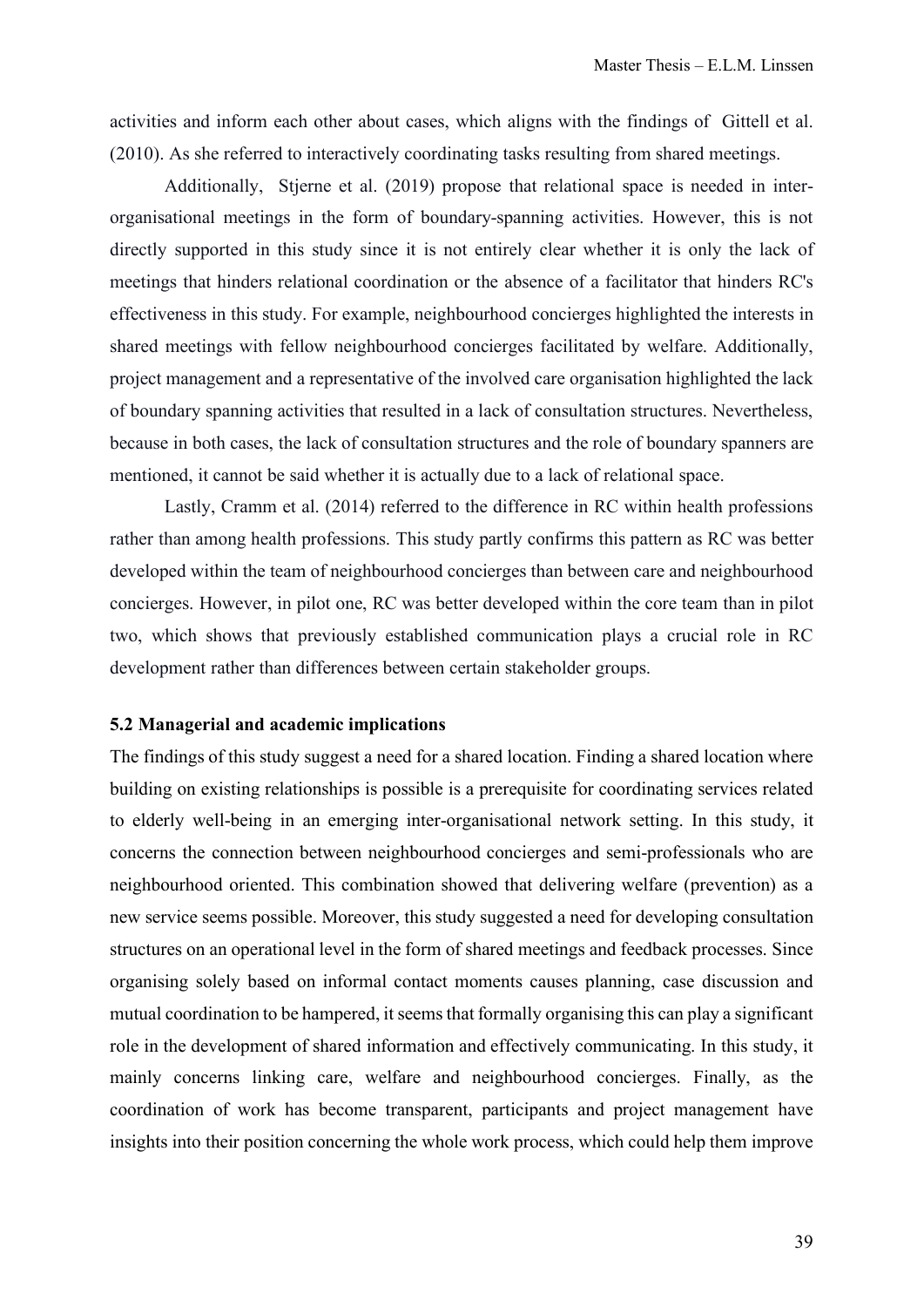RC. Furthermore, this study's insight into the coordination of work could help the project manager further develop the blueprint for the Living Lab.

This study also provides implications for research. It contributes to limited studies focusing on RC in inter-organisational networks, in particular cross-cutting structures that strengthen RC. The findings showed that shared space and shared meetings are the two main conditions to strengthen RC in such a context. Therefore, this study argues in line with Gittell and Weiss (2004) that shared meeting as a cross-cutting structure is transferable from intraorganisational networks to inter-organisational networks. Moreover, this study deepens the relational coordination theory concerning emerging inter-organisational collaborations by showing that shared space seems to be transferable to the inter-organisational setting. In addition, this study assumed that this is probably also the case for boundary spanner, selecting for teamwork and shared training and shared information systems. However, more in-depth research is required to determine this due to the limited attention concerning these cross-cutting structures in this exploratory study.

#### <span id="page-39-0"></span>**5.3 Limitations**

When interpreting the findings of this study, several limitations should be kept in mind. First of all, in this study, we mainly focused on coordination between care and welfare (including neighbourhood concierges). The findings lacked input from suppliers due to time restrictions and the cancellation of an interview—consequently, less in-depth information from their perspective. Therefore, the findings do not reflect the views of all types of stakeholder groups ultimately. Moreover, the agreements with other researchers in this project affected data collection. Since most of the interviews are either done together or joint topic lists, this has ensured that not all questions could be dealt with or fewer questions on specific subjects. In contrast, the presence of other researchers ensured that the perspective of suppliers was included in the results of this study wherever possible—guaranteeing the fairness of the research. However, to improve the fairness of the research, further studies should aim for interviews in which each stakeholder group is equally represented and for a focus group in which all stakeholder groups are represented.

Second, despite providing a detailed description of the data, the transferability of the findings to other contexts is limited as findings were highly context-specific. Therefore, this study needs to be replicated in other emerging inter-organisational network settings to test if the results apply to other contexts.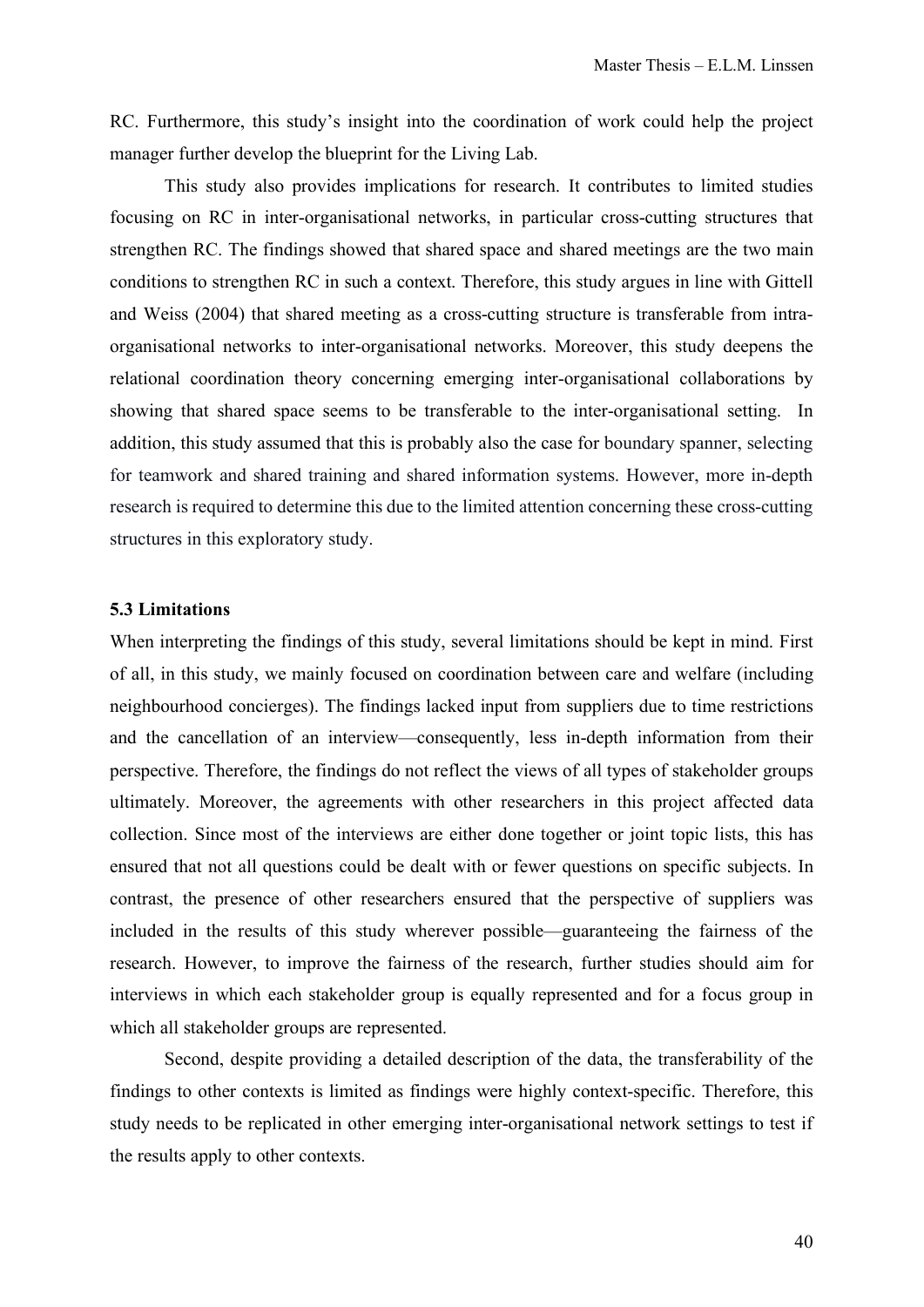Third, this study's conclusion is limited to the two main cross-cutting structures that seem to strengthen RC for coordinating work in a Living Lab rather than on all cross-cutting structures passed in the findings section. This study assumed that relational job design, boundary spanner, selecting for shared training and teamwork, and shared information systems also play a role in strengthening RC in inter-organisational network settings. Illustrative, boundary spanner is a cross-cutting structure that seems to strengthen RC because of creating moments to share knowledge in line with existing literature (Gebo & Bond, 2020). However, due to the limited attention concerning these cross-cutting structures in this exploratory study, more in-depth research is required to determine this. Therefore, further research should unfold these cross-cutting structures more in detail to test how and why those cross-cutting structures are valuable concerning RC in inter-organisational network settings.

Fourth, this study showed that there might be a difference in RC development per phase of a Living Lab. As the focus of this study was not on RC per phase but more on RC in emerging inter-organisational settings, it will be interesting to test those cross-cutting structures per phase to capture this difference.

Lastly, as the context had an emerging character, it was hard to define relations between the cross-cutting structures and RC development. Therefore, longitudinal research is necessary to understand the dynamic relationship between relational coordination and cross-cutting structures.

#### <span id="page-40-0"></span>**5.4 Reflection on the role of the researcher**

I conducted this research by myself as a Master student in Organisational Design and Development. Based on my experience, I noted three main points. First of all, I am very thankful that I got the opportunity to research as part of the ongoing project of Buur&Zo. As I was part of an ongoing research project in which several stakeholder groups simultaneously researched their part, I learned to manage my expectations. I have learned to express my expectations very clearly and to keep participants continuously informed of my process. An example of how I did this is sending potential participants an e-mail with the timeframe I wanted to talk to them about. By clearly stating the objective, the added value for the participants and the time schedule, I found the cooperation very pleasant. The vast majority of the planned activities took place as planned. Unfortunately, a significant supplier cancelled. Since this was crucial to the study due to the small number of suppliers, I learned to anticipate quickly. I did this by asking other researchers to include my questions in their conversations with other suppliers. Although writing a thesis in such a complex project with several people involved was a challenge, I was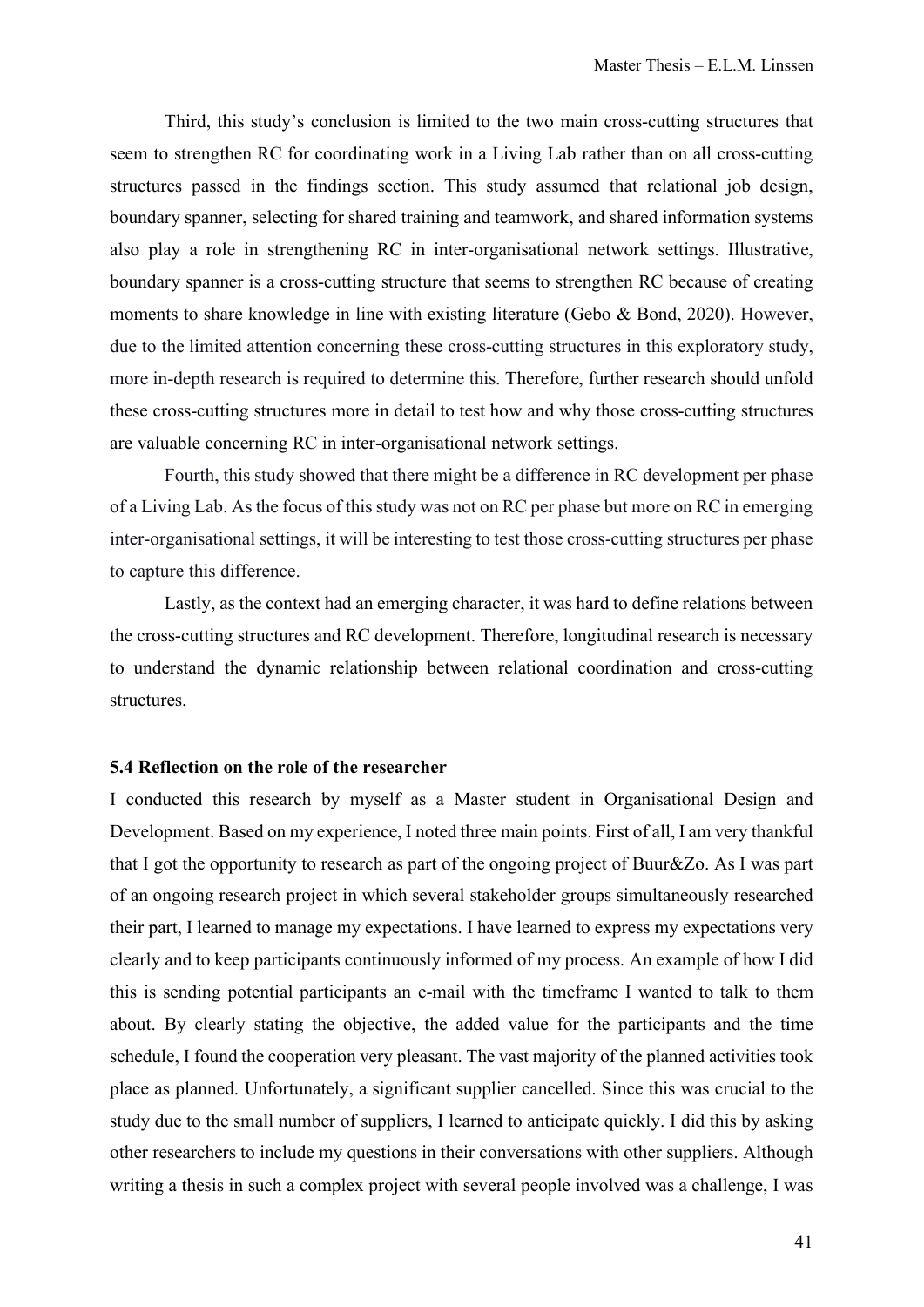also able to use the advantages of a more significant amount of data. This ensured that the data quality could still be guaranteed, especially the fairness of the data in this study.

Second, I encountered some challenges related to the complexity of the project. For example, exploratory interviews, where I sometimes had trouble asking more in-depth questions focused on the research because I first had to understand the complex situation. This was also due to the constantly changing environment. I solved this by bringing up specific points of doubt in the focus group to get a clear picture still. I also noticed that by transcribing each interview immediately and taking the findings with me to the subsequent interviews, I sometimes asked suggestive questions. I solved this by asking many questions for examples, which allowed people to tell a lot from their own experience, thus allowing the perspective of the various stakeholders to emerge strongly.

Ultimately, In the focus group, I took on the role of observer. However, because I also supplemented the focus group leader with illustrative examples from the interviews, this sometimes caused me to become too involved in the discussion and to assert my interpretation and position based on the interviews. Because I had recorded the focus group and listened to it again with the notes, I solved this problem by only including objective observations in the analysis and staying as close to the data as possible and thus avoiding interpretations.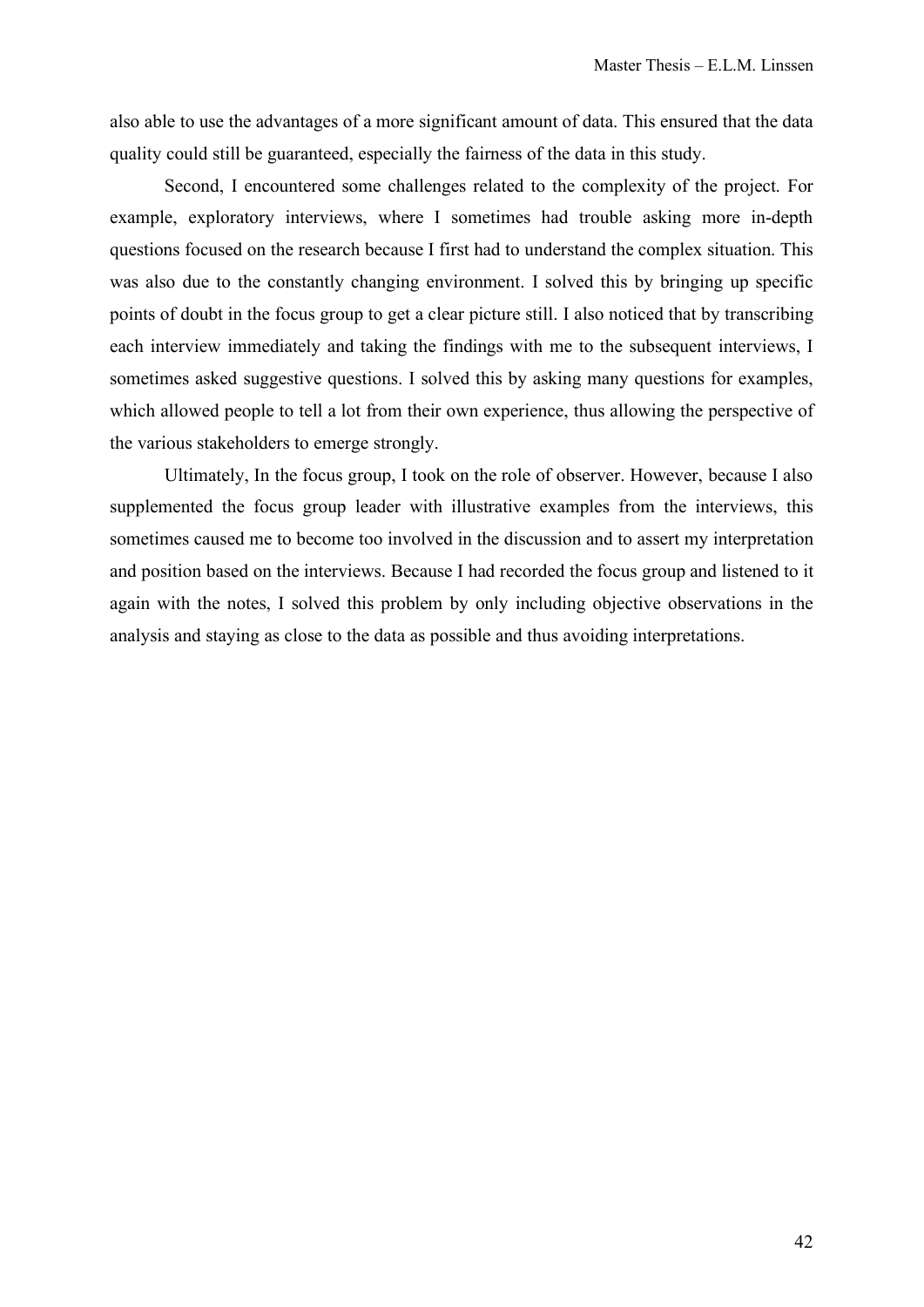## <span id="page-42-0"></span>**6. Conclusion**

This study shows *how* Living Lab participants coordinated work and which cross-cutting structures influenced the development of relational coordination. When coordinating work in emerging inter-organisational network settings, stakeholders were more likely to communicate effectively and build relationships if there was a shared space for representatives of different roles. Moreover, it was found that establishing consultation structures was identified as crucial for organising prevention collaboratively. In addition to these two main conditions, a lack of boundary-spanning activities hindered the coordination of work in emerging interorganisational network settings. While shared training and selection for teamwork were identified as supportive concerning the development of relational coordination. Furthermore, as a result of organising with various stakeholders and the linked issues concerning registering data, the use of shared information systems was complex and therefore did not strengthen RC. Lastly, there were contradictory statements for relational job design, so it is unclear what influence this has had on building relational coordination.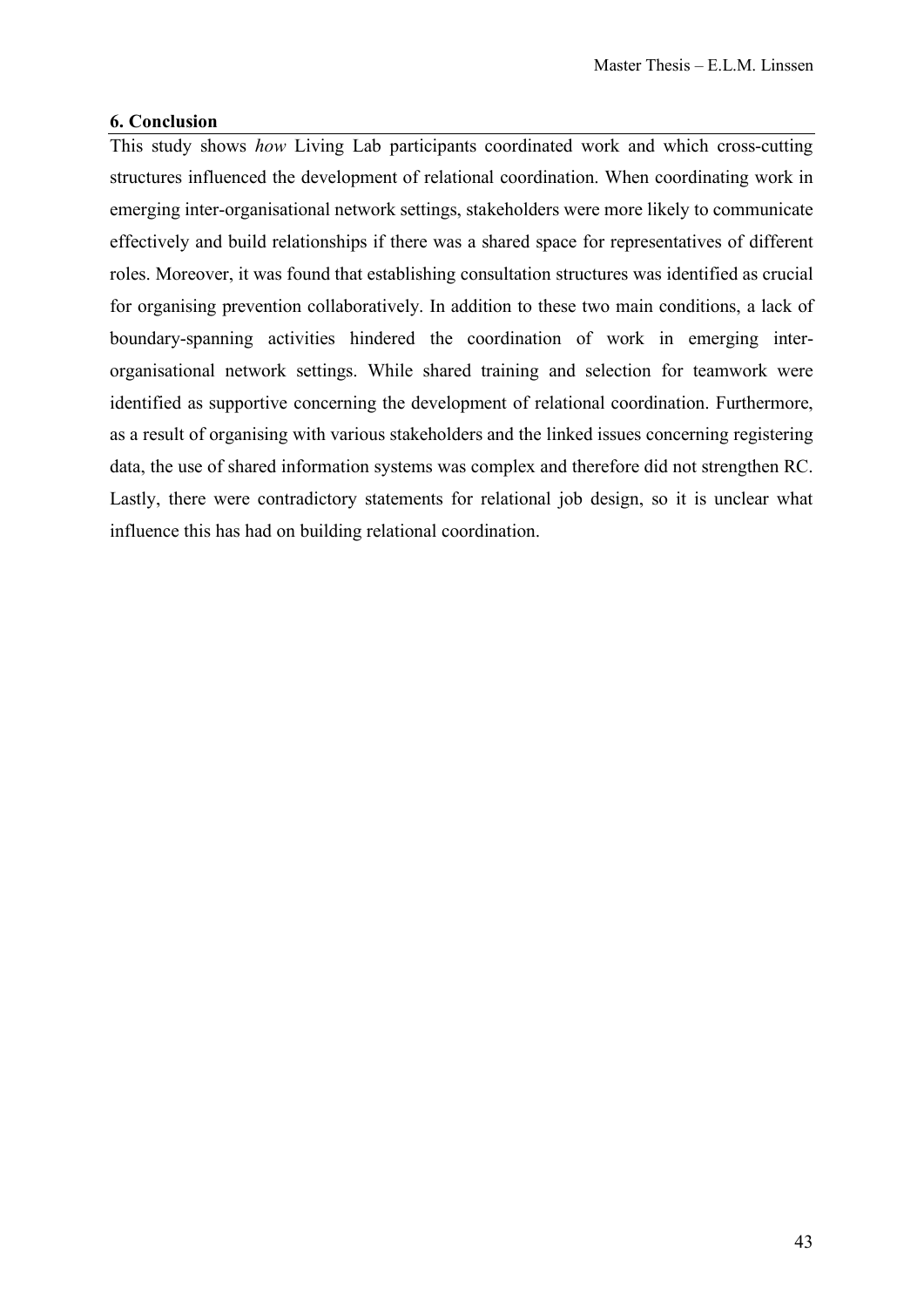- <span id="page-43-0"></span>Abu-Rish Blakeney, E., Lavallee, D. C., Baik, D., Pambianco, S., O'Brien, K. D., & Zierler, B. K. (2019). Purposeful interprofessional team intervention improves relational coordination among advanced heart failure care teams. *Journal of interprofessional care, 33*(5), 481-489. [https://doi.org/https://doi.org/10.1080/13561820.2018.1560248](https://doi.org/https:/doi.org/10.1080/13561820.2018.1560248)
- Ahaus, K. (2020). *Organiseren van waardegedreven zorg vanuit patiëntperspectief*. M. C. ESHPM.
- Berends, H., & Sydow, J. (2019). Introduction: process views on inter-organizational collaborations. In *Managing Inter-organizational Collaborations: Process Views*. Emerald Publishing Limited. [https://doi.org/https://doi.org/10.1108/S0733-](https://doi.org/https:/doi.org/10.1108/S0733-558X20190000064001) [558X20190000064001](https://doi.org/https:/doi.org/10.1108/S0733-558X20190000064001)
- Bergman, A. A., Jaynes, H. A., Gonzalvo, J. D., Hudmon, K. S., Frankel, R. M., Kobylinski, A. L., & Zillich, A. J. (2016). Pharmaceutical role expansion and developments in pharmacist-physician communication. *Health communication, 31*(2), 161-170. [https://doi.org/https://doi.org/10.1080/10410236.2014.940672](https://doi.org/https:/doi.org/10.1080/10410236.2014.940672)
- Bergvall-Kåreborn, B., Eriksson, C. I., Ståhlbröst, A., & Svensson, J. (2009). A milieu for innovation: defining living labs. 2nd ISPIM Innovation Symposium, New York
- Bligaard Madsen, S., & Burau, V. (2021, Jan-Feb). Relational coordination in interorganizational settings. How does lack of proximity affect coordination between hospital-based and community-based healthcare providers? *J Interprof Care, 35*(1), 136-139.<https://doi.org/10.1080/13561820.2020.1712332>
- Bolton, R., Logan, C., & Gittell, J. H. (2021). Revisiting Relational Coordination: A Systematic Review. *The Journal of Applied Behavioral Science*, 1-33. [https://doi.org/https://doi.org/10.1177%2F0021886321991597](https://doi.org/https:/doi.org/10.1177%2F0021886321991597)
- Cramm, J. M., Hoeijmakers, M., & Nieboer, A. P. (2014). Relational coordination between community health nurses and other professionals in delivering care to communitydwelling frail people. *Journal of Nursing Management, 22*(2), 170-176. [https://doi.org/https://doi.org/10.1111/jonm.12041](https://doi.org/https:/doi.org/10.1111/jonm.12041)
- Cromp, D., Hsu, C., Coleman, K., Fishman, P. A., Liss, D. T., Ehrlich, K., Johnson, E., Ross, T. R., Trescott, C., & Trehearne, B. (2015). Barriers and facilitators to team-based care in the context of primary care transformation. *The Journal of ambulatory care management, 38*(2), 125-133. [https://doi.org/https://doi](https://doi.org/https:/doi-org.ru.idm.oclc.org/10.1097/JAC.0000000000000056)[org.ru.idm.oclc.org/10.1097/JAC.0000000000000056](https://doi.org/https:/doi-org.ru.idm.oclc.org/10.1097/JAC.0000000000000056)
- Dille, T., & Söderlund, J. (2011). Managing inter-institutional projects: The significance of isochronism, timing norms and temporal misfits. *International Journal of Project Management, 29*(4), 480-490. [https://doi.org/https://doi.org/10.1016/j.ijproman.2011.02.007](https://doi.org/https:/doi.org/10.1016/j.ijproman.2011.02.007)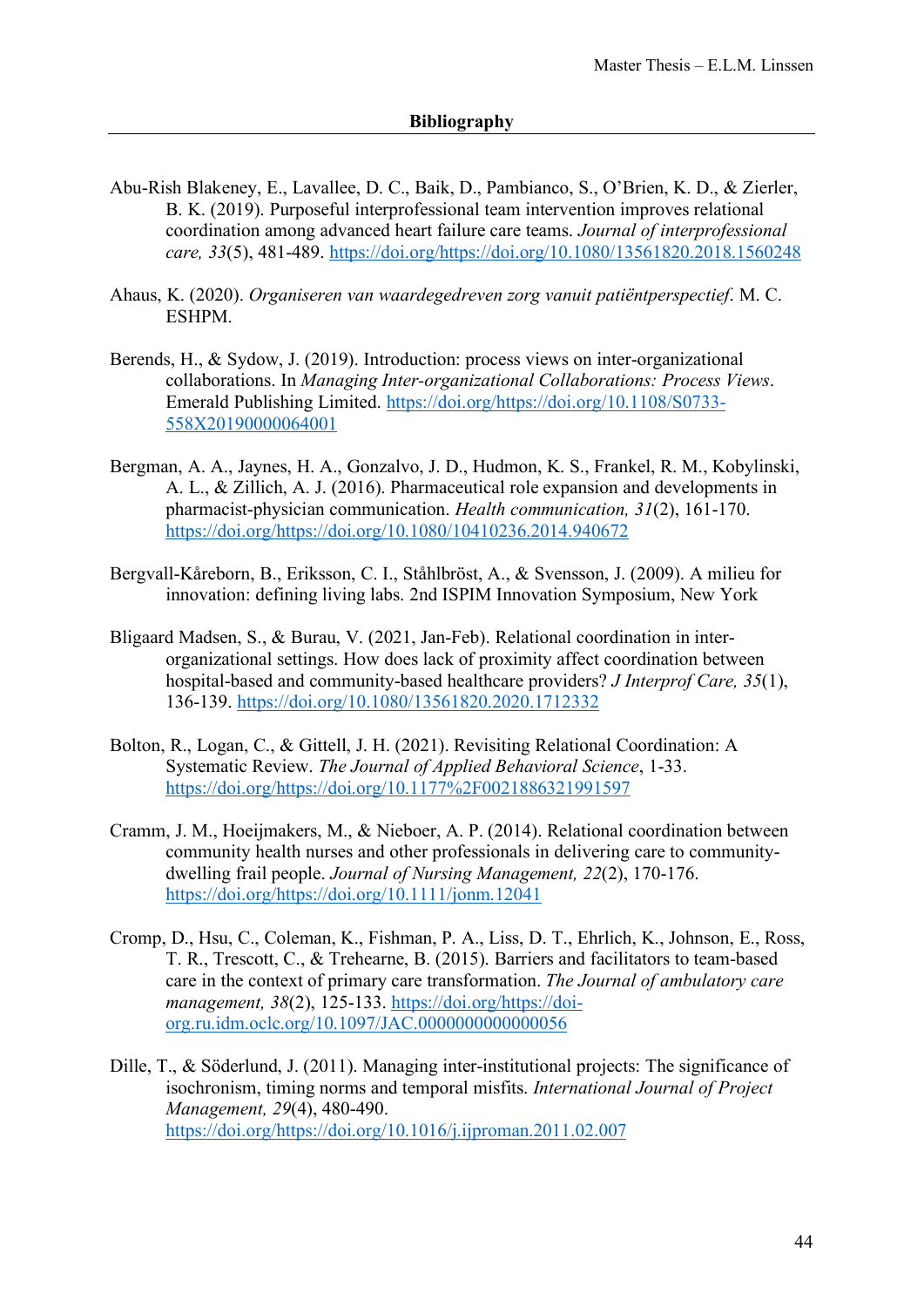- Doekhie, K. D., de Veer, A. J., Rademakers, J. J., Schellevis, F. G., & Francke, A. L. (2014). *Ouderen van de toekomst*. Nivel.
- Dougherty, D. (1992). Interpretive barriers to successful product innovation in large firms. *Organization Science, 3*(2), 179-202. [https://doi.org/https://doi.org/10.1287/orsc.3.2.179](https://doi.org/https:/doi.org/10.1287/orsc.3.2.179)
- Faruquee, C. F., Khera, A. S., & Guirguis, L. M. (2019). Family physicians' perceptions of pharmacists prescribing in Alberta. *Journal of interprofessional care*. [https://doi.org/https://doi.org/10.1080/13561820.2019.1609432](https://doi.org/https:/doi.org/10.1080/13561820.2019.1609432)
- Gebo, E., & Bond, B. J. (2020). Improving interorganizational collaborations: An application in a violence reduction context. *The Social Science Journal*, 1-12. [https://doi.org/https://doi.org/10.1016/j.soscij.2019.09.008](https://doi.org/https:/doi.org/10.1016/j.soscij.2019.09.008)
- Gittell, J. H. (2000). Organizing work to support relational co-ordination. *International Journal of Human Resource Management, 11*(3), 517-539. [https://doi.org/https://doi.org/10.1080/095851900339747](https://doi.org/https:/doi.org/10.1080/095851900339747)
- Gittell, J. H. (2002a). Coordinating mechanisms in care provider groups: Relational coordination as a mediator and input uncertainty as a moderator of performance effects. *Management Science, 48*(11), 1408-1426. [https://doi.org/https://doi.org/10.1287/mnsc.48.11.1408.268](https://doi.org/https:/doi.org/10.1287/mnsc.48.11.1408.268)
- Gittell, J. H. (2002b). Relationships between service providers and their impact on customers. *Journal of Service Research, 4*(4), 299-311. [https://doi.org/https://doi](https://doi.org/https:/doi-org.ru.idm.oclc.org/10.1177/1094670502004004007)[org.ru.idm.oclc.org/10.1177/1094670502004004007](https://doi.org/https:/doi-org.ru.idm.oclc.org/10.1177/1094670502004004007)
- Gittell, J. H. (2006). Relational coordination: Coordinating work through relationships of shared goals, shared knowledge and mutual respect. In *Relational perspectives in organizational studies: A research companion* (pp. 74-94). Edward Elgar Publishing Ltd.
- Gittell, J. H., & Douglass, A. (2012). Relational bureaucracy: Structuring reciprocal relationships into roles. *Academy of Management review, 37*(4), 709-733. [https://doi.org/https://doi.org/10.5465/amr.2010.0438](https://doi.org/https:/doi.org/10.5465/amr.2010.0438)
- Gittell, J. H., Seidner, R., & Wimbush, J. (2010). A relational model of how highperformance work systems work. *Organization Science, 21*(2), 490-506. [https://doi.org/https://doi.org/10.1287/orsc.1090.0446](https://doi.org/https:/doi.org/10.1287/orsc.1090.0446)
- Gittell, J. H., & Weiss, L. (2004). Coordination networks within and across organizations: A multi‐level Framework. *Journal of Management Studies, 41*(1), 127-153. [https://doi.org/https://doi.org/10.1111/j.1467-6486.2004.00424.x](https://doi.org/https:/doi.org/10.1111/j.1467-6486.2004.00424.x)
- Gray, B., & Purdy, J. (2018). *Collaborating for our future: Multistakeholder partnerships for solving complex problems*. Oxford University Press.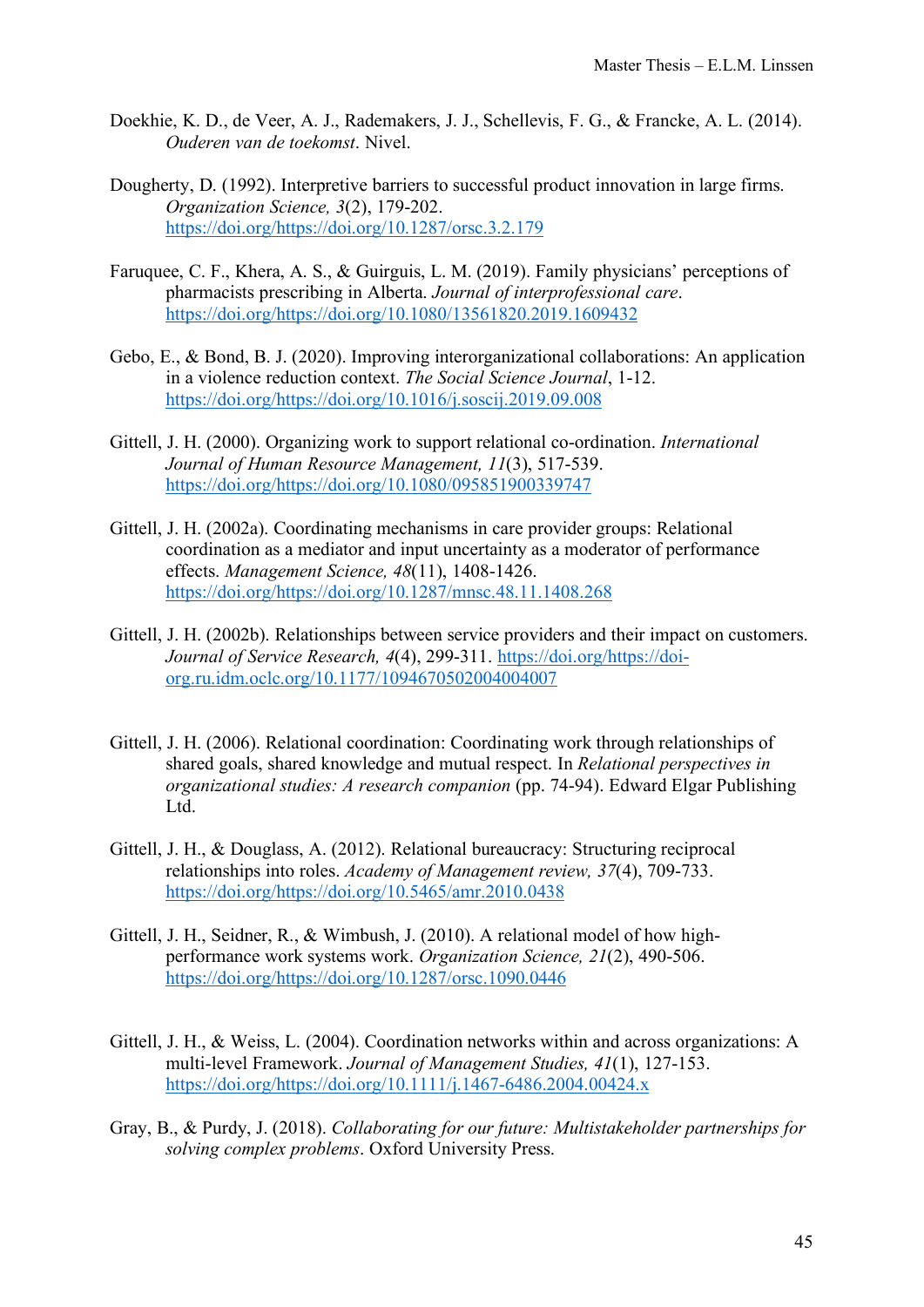- Huber, T. P., Rodriguez, H. P., & Shortell, S. M. (2020). The influence of leadership facilitation on relational coordination among primary care team members of accountable care organizations. *Health care management review, 45*(4), 302-310. <https://doi.org/10.1097/HMR.0000000000000241>
- Jong, B. M.-d., Wynia, K., & Geluk-Bleumink, A. (2018). Ageing Better in the Netherlands. In *Gerontology*.<https://doi.org/10.5772/intechopen.74748>
- Kitzinger, J. (1995). Qualitative research: introducing focus groups. *Bmj, 311*(7000), 299-302. [https://doi.org/https://doi.org/10.1136/bmj.311.7000.299](https://doi.org/https:/doi.org/10.1136/bmj.311.7000.299)
- Knoben, J., & Oerlemans, L. A. (2006). Proximity and inter-organizational collaboration: A literature review. *international Journal of management reviews, 8*(2), 71-89. [https://doi.org/https://doi.org/10.1111/j.1468-2370.2006.00121.x](https://doi.org/https:/doi.org/10.1111/j.1468-2370.2006.00121.x)
- Lasker, R. D., Weiss, E. S., & Miller, R. (2001). Partnership synergy: a practical framework for studying and strengthening the collaborative advantage. *The Milbank Quarterly, 79*(2), 179-205. [https://doi.org/https://doi.org/10.1111/1468-0009.00203](https://doi.org/https:/doi.org/10.1111/1468-0009.00203)

Lincoln, Y. S., & Guba, E. G. (1985). *Naturalistic inquiry*. Sage Publications.

- Manski-Nankervis, J.-A., Furler, J., Blackberry, I., Young, D., O'Neal, D., & Patterson, E. (2014). Roles and relationships between health professionals involved in insulin initiation for people with type 2 diabetes in the general practice setting: a qualitative study drawing on relational coordination theory. *BMC family practice, 15*(1), 1-10. [https://doi.org/https://doi.org/10.1186/1471-2296-15-20](https://doi.org/https:/doi.org/10.1186/1471-2296-15-20)
- McEvoy, P., Escott, D., & Bee, P. (2011). Case management for high-intensity service users: towards a relational approach to care co‐ordination. *Health & social care in the community, 19*(1), 60-69. [https://doi.org/https://doi.org/10.1111/j.1365-](https://doi.org/https:/doi.org/10.1111/j.1365-2524.2010.00949.x) [2524.2010.00949.x](https://doi.org/https:/doi.org/10.1111/j.1365-2524.2010.00949.x)
- Mervyn, K., Amoo, N., & Malby, R. (2019). Challenges and insights in inter-organizational collaborative healthcare networks. *International Journal of Organizational Analysis, 27*(4), 875-902.<https://doi.org/10.1108/ijoa-05-2018-1415>
- Myers, M. D. (2013). *Qualitative Research in Business & Management*. SAGE
- Otte-Trojel, T., Rundall, T. G., de Bont, A., & van de Klundert, J. (2016). Can relational coordination help inter-organizational networks overcome challenges to coordination in patient portals? *International Journal of Healthcare Management, 10*(2), 75-83. <https://doi.org/10.1080/20479700.2015.1101911>
- Patru, D., Lauche, K., van Kranenburg, H., & Ziggers, G. W. (2015). Multilateral boundary spanners: Creating virtuous cycles in the development of health care networks. *Medical Care Research and Review, 72*(6), 665-686. [https://doi.org/https://doi.org/10.1177%2F1077558715590233](https://doi.org/https:/doi.org/10.1177%2F1077558715590233)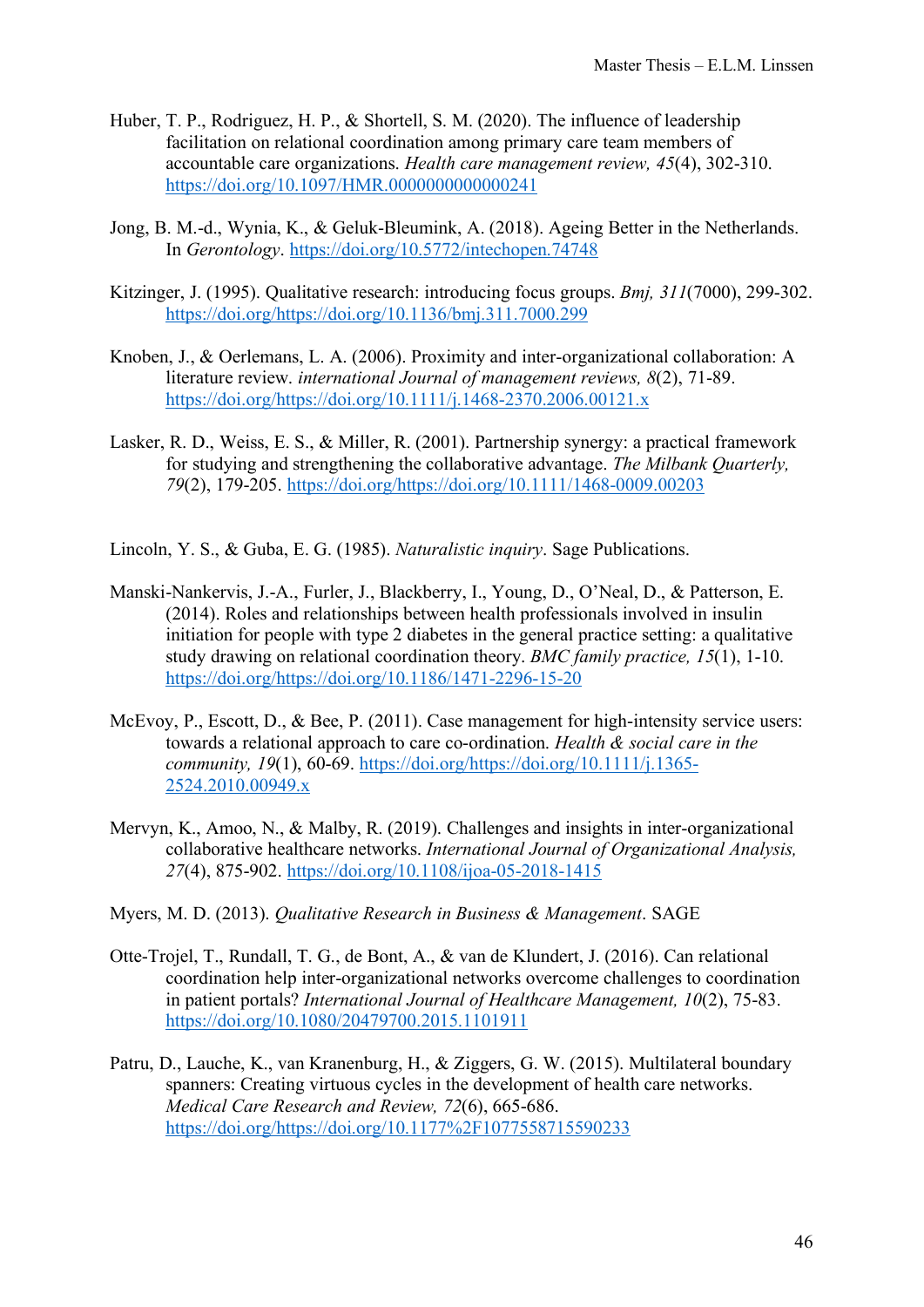- Pimple, K. D. (2002). Six domains of research ethics. *Science and engineering ethics, 8*(2), 191-205. [https://doi.org/https://doi.org/10.1007/s11948-002-0018-1](https://doi.org/https:/doi.org/10.1007/s11948-002-0018-1)
- Quinn, R. W., & Dutton, J. E. (2005). Coordination as energy-in-conversation. *Academy of Management review, 30*(1), 36-57. [https://doi.org/https://doi.org/10.5465/amr.2005.15281422](https://doi.org/https:/doi.org/10.5465/amr.2005.15281422)
- Sebastian, I. M. (2014). *The influence of information systems affordances on work practices in high velocity, high reliability organizations: A relational coordination approach* [Honolulu]:[University of Hawaii at Manoa],[August 2014]]. <http://hdl.handle.net/10125/100372>
- Solberg, M. T., Hansen, T. W. R., & Bjørk, I. T. (2014). Oxygen and ventilator treatment: perspectives on interprofessional collaboration in a neonatal intensive care unit. *Journal of Research in Interprofessional Practice and Education, 4*(1). [https://doi.org/https://doi-org.ru.idm.oclc.org/10.22230/jripe.2014v4n1a172](https://doi.org/https:/doi-org.ru.idm.oclc.org/10.22230/jripe.2014v4n1a172)
- Solberg, M. T., Hansen, T. W. R., & Bjørk, I. T. (2015). The need for predictability in coordination of ventilator treatment of newborn infants–a qualitative study. *Intensive and Critical Care Nursing, 31*(4), 205-212. [https://doi.org/https://doi](https://doi.org/https:/doi-org.ru.idm.oclc.org/10.1016/j.iccn.2014.12.003)[org.ru.idm.oclc.org/10.1016/j.iccn.2014.12.003](https://doi.org/https:/doi-org.ru.idm.oclc.org/10.1016/j.iccn.2014.12.003)
- Stjerne, I. S., Söderlund, J., & Minbaeva, D. (2019). Crossing times: Temporal boundaryspanning practices in interorganizational projects. *International Journal of Project Management, 37*(2), 347-365. [https://doi.org/https://doi.org/10.1016/j.ijproman.2018.09.004](https://doi.org/https:/doi.org/10.1016/j.ijproman.2018.09.004)
- Stuckey, H. (2014). The first step in data analysis: Transcribing and managing qualitative research data. *Journal of Social Health and Diabetes, 2*(1), 6-8. <https://doi.org/10.4103/2321-0656.120254>
- Symon, G., & Cassell, C. (2012). *Qualitative organizational research: core methods and current challenges*. Sage.
- Tobin, G. A., & Begley, C. M. (2004). Methodological rigour within a qualitative framework. *Journal of advanced nursing, 48*(4), 388-396.<https://doi.org/> <https://doi.org/10.1111/j.1365-2648.2004.03207.x>
- Weick, K. E., & Roberts, K. H. (1993). Collective mind in organizations: Heedful interrelating on flight decks. *Administrative Science Quarterly*, 357-381. [https://doi.org/https://doi.org/10.2307/2393372](https://doi.org/https:/doi.org/10.2307/2393372)
- Westerlund, M., & Leminen, S. (2011, October 2011). Managing the challenges of becoming an open innovation company: experiences from Living Labs. *Technology Innovation Management Review, 1*(1), 19-25.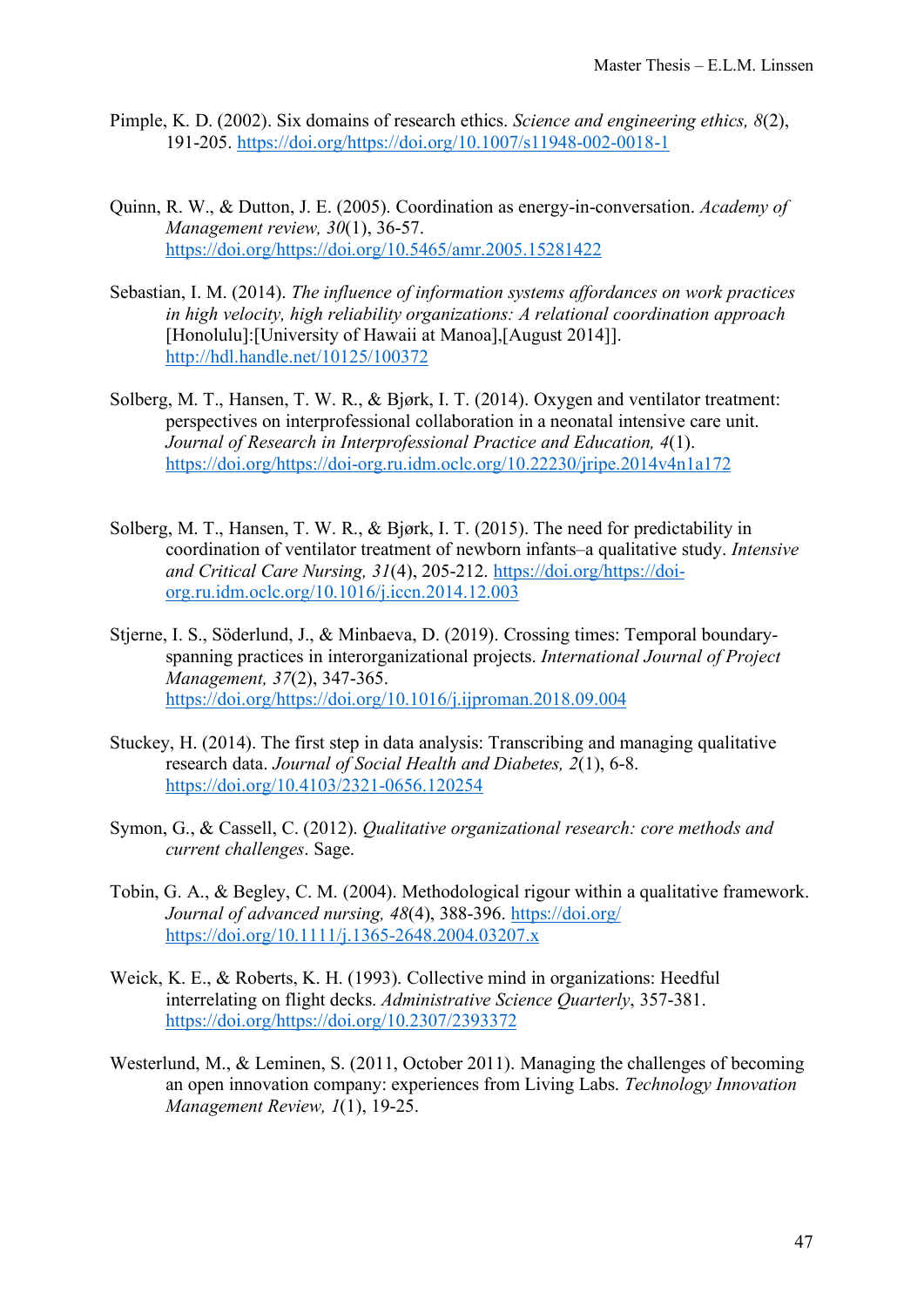Wilkinson, S. (1998). Focus group methodology: a review. *International journal of social research methodology, 1*(3), 181-203. [https://doi.org/https://doi.org/10.1080/13645579.1998.10846874](https://doi.org/https:/doi.org/10.1080/13645579.1998.10846874)

Yin, R. K. (2013). *Case Study Research: Design and Methods.* (5th ed.). SAGE.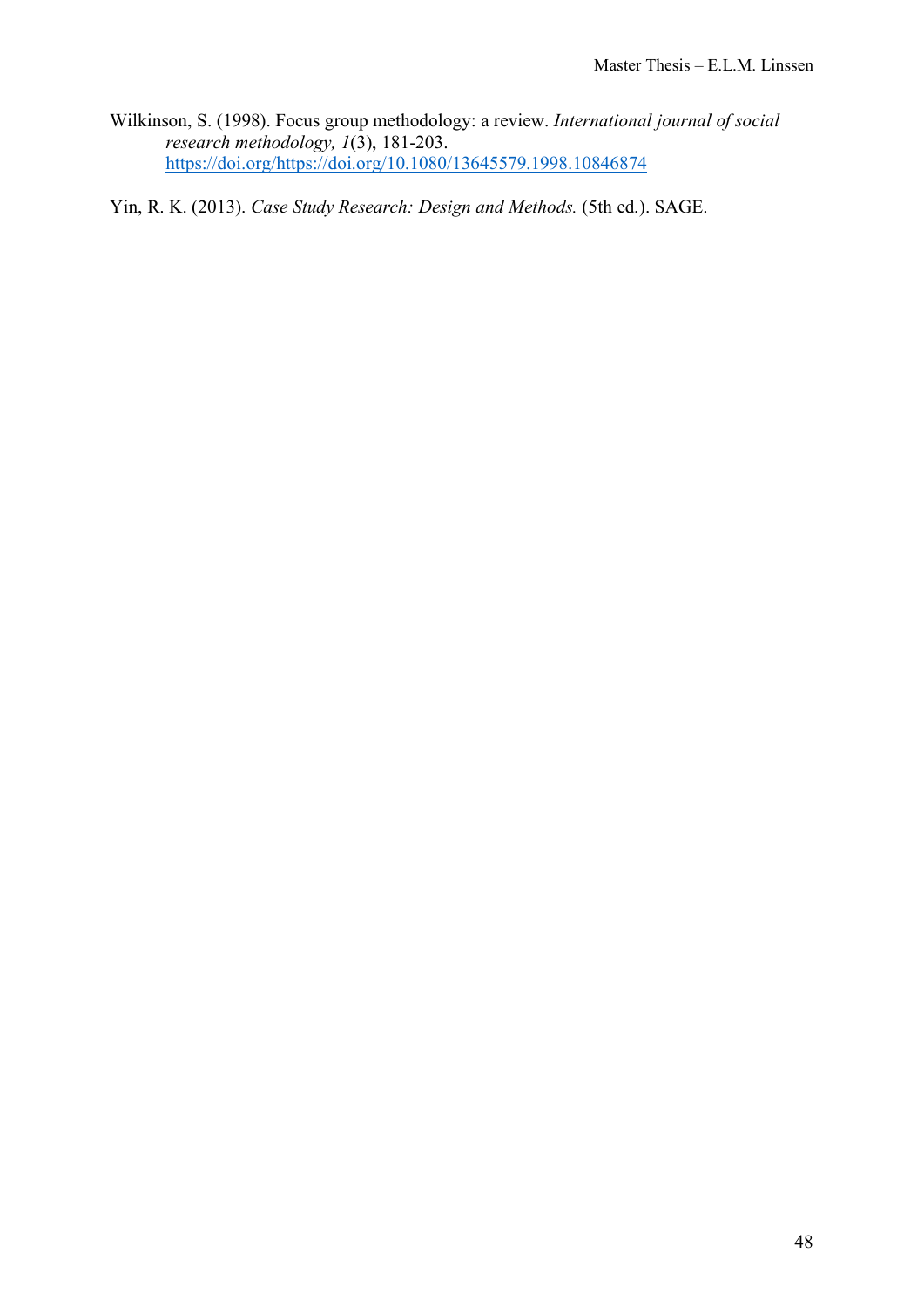## <span id="page-48-0"></span>**Appendix 1 – information and consent form interviews**

# Radboud Universiteit

**Research:** *Living labs Sustainable Supply Chain Management in Healthcare (SSCMH) NWO project* **Responsible researcher:**

Eva Linssen, Radboud University

## **Partner research institutes SSCMH research:**

HAN University of Applied Science Saxion University of Applied Science VU University Amsterdam Eindhoven University of Technology Windesheim University of Applied Science

## **Introduction**

We are asking you to participate in a scientific study. Participation is voluntary. Your written consent is required to participate. Before you decide whether you want to participate in this study, an explanation will be given on what the study entails. Please read this information carefully and ask the researcher if you have any questions. Beschrijving en doel van het onderzoek

## **Description and purpose of the study**

In this project, we will investigate how to improve care logistics at Nijmegen  $(X)$  and Deventer (X) sites. We will first focus on the transport of goods. In Deventer, we will also investigate how we can combine this goods transport with offering care services and reducing loneliness. This service will be carried out by a driver who coordinates these three components. In this overarching study by Radboud, we focus on several points. First of all, we want to investigate how the costs and benefits can be shared fairly between the different parties. Second, we will also look at how cooperation can best be set up between the parties involved. Finally, we are interested in how the different concepts can be scaled up in the longer term. With these studies, we hope to contribute to the business model of both concepts to support their long-term success and affordability.

#### **What is expected of you?**

In this study, you will talk to one or more researchers from the SSCMH project named above. With your permission, the interview will be recorded using mobile recording equipment. During the introduction of the interview, the expectations and topics will be briefly discussed. Subsequently, several related questions will be asked. The interview will last between 1 and 1.5 hours. If desired, the transcripts can be sent to you as a respondent. You, as a respondent, have the opportunity to have passages removed or edited before fragments may be quoted.

## **What happens with the data?**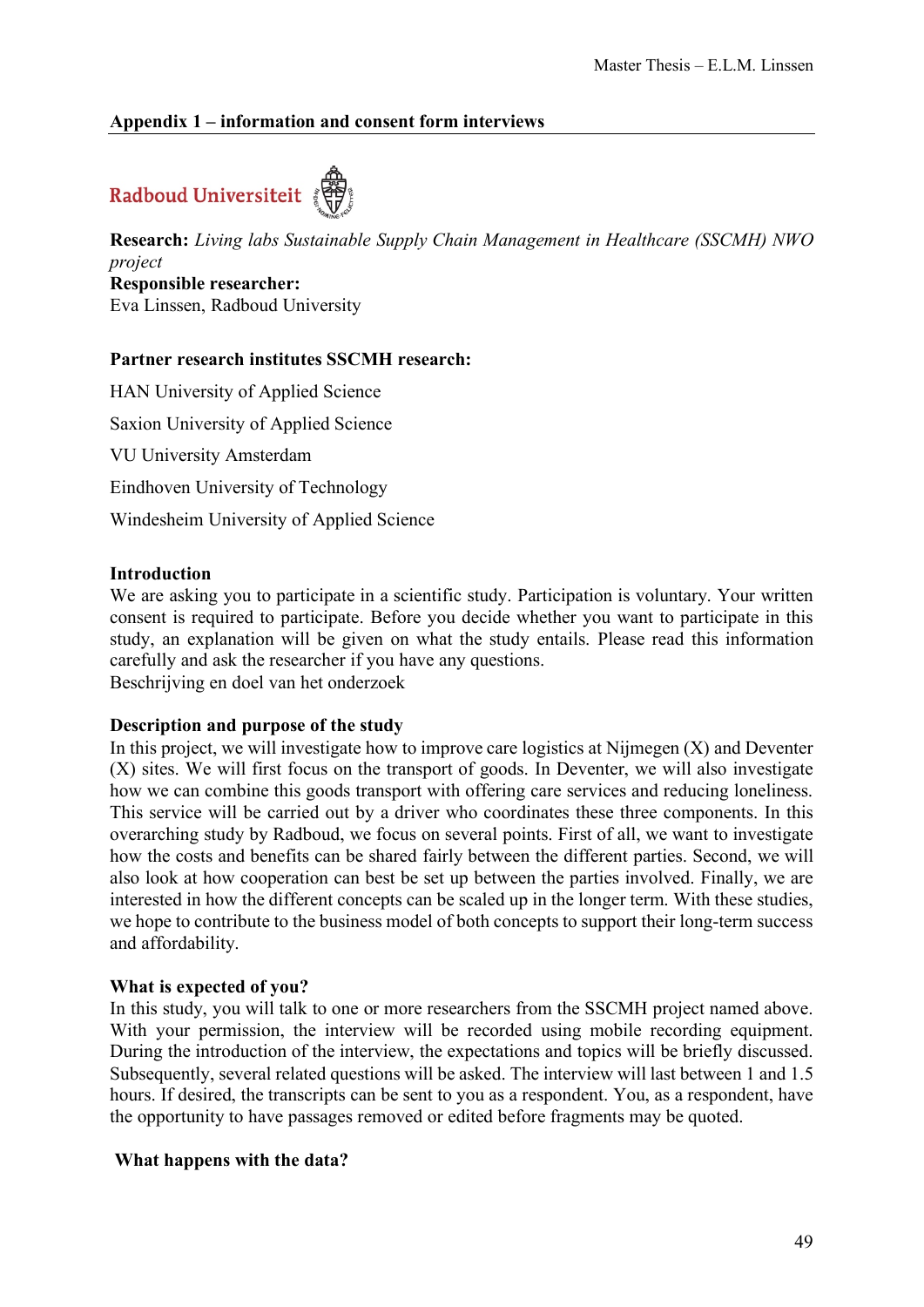Scientists will use the research data we collect in this study for datasets, articles and presentations. The anonymised research data will be available to other scientists for at least ten years. If we share data with other researchers, it cannot be traced back to you.

In this research, audio recordings are made. These recordings will be processed into transcripts, which will then be used by the researcher(s) for the stakeholder analysis. The transcripts will be anonymised, ensuring that the data could not be traced back to specific persons. However, the audio recordings themselves cannot be made completely anonymous due to the unique voice characteristics of individuals. The recordings and transcripts will be stored on Surf Research Drive's secure network drives. The transcripts will be shared with researchers from the SSCMH project.

The internal administration of this study also requires personal data such as name and date of birth. These data are only accessible to the researchers and the data administrator.

We store all research and personal data securely according to Radboud University guidelines.

## **Voluntary**

Your participation in this study is voluntary. Therefore, at any time during the study, you can stop your participation and withdraw your consent. You do not have to indicate why you are stopping. You can also have your research data and personal details removed up to two weeks after participation. You can do this by sending an e-mail to X.

Do you have questions or complaints about the study?

If you would like more information about the study, now or in the future, please contact Eva Linssen (X).

Advice on this research has been issued by the Ethics Assessment Committee Law and Management (EACLM). If you have complaints about the study, you can contact the researcher responsible.

## Or

Contact the confidential Academic Integrity Advisors: Prof. X, via email: X. For more information about Prof. x: https://www.radboudumc.nl/en/people/X. Prof. X, via email: X For more information regarding Prof. X: https://www.ru.nl/english/people/X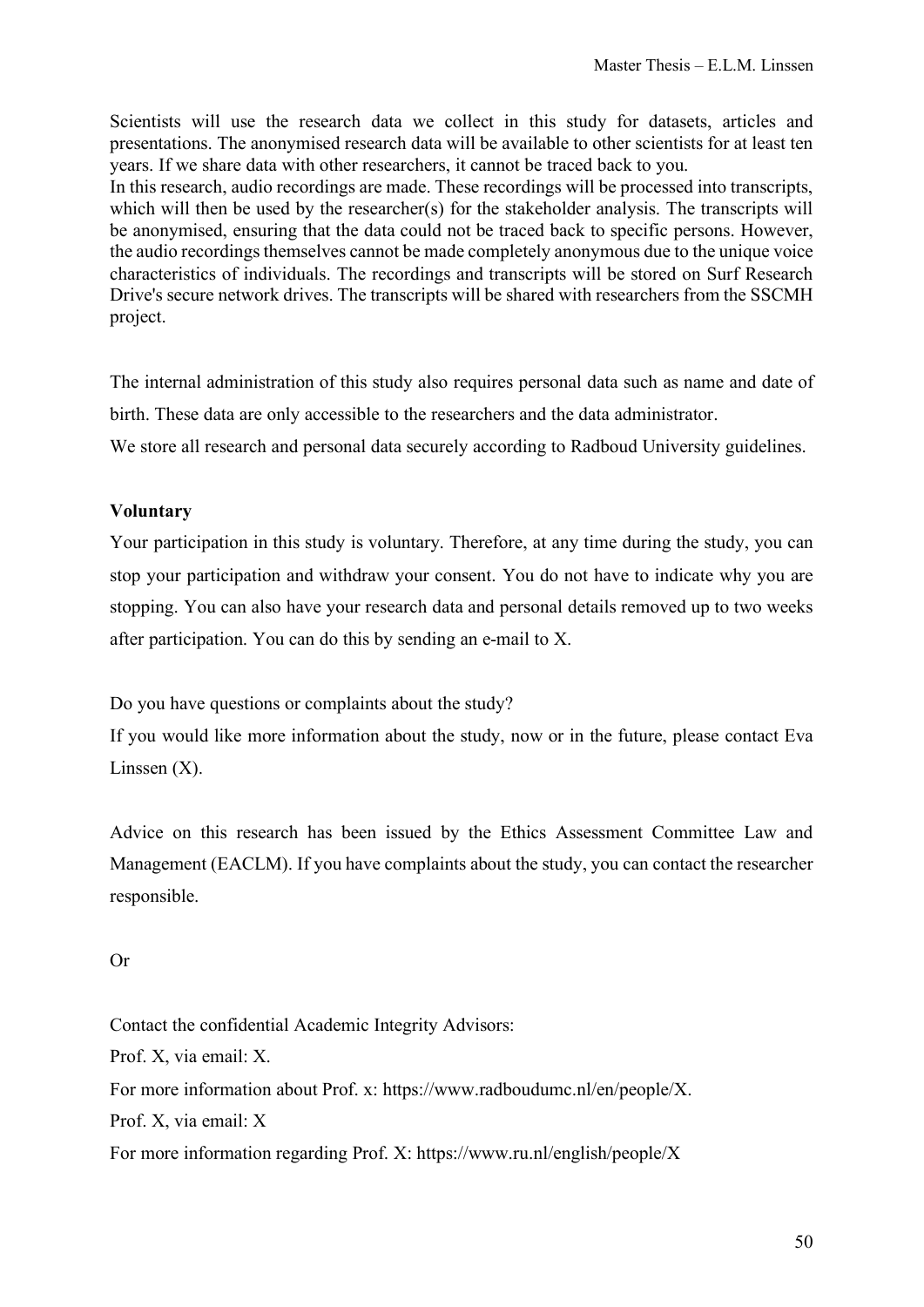Or

Contact the Committee Scientific Integrity of Radboud University. The secretary of this committee is X, Executive and Legal Affairs.

More information on the Committee Scientific Integrity can be found here: https://www.ru.nl/english/research/other-research/academic-integrity/

## **Statement of consent**

If you want to participate in this study, we will ask you to sign the consent form. Your written consent indicates that you have understood the information and agree to participate in the study.



## **Statement of consent**

### *Name research:*

*……………………………………………………………………………………………………………… Responsible researcher: ………………………………………………………………………………………………………..*

## *Participant's statement*

I have been explained the purpose of the study. I have been allowed to ask questions about the study. I will participate in the study voluntarily. I understand that I may stop at any time during the study if I wish. I understand how data from the study will be stored and what it will be used for. I agree to participate in the study as described in the information document.

Name: Date of birth:

| Signature: | Date: |
|------------|-------|
|            |       |

#### *Executive researcher statement*

I declare that I have correctly informed the person named above about the research and that I adhere to the guidelines for researchers as expressed in the Ethics Assessment Committee Law and Management (EACLM).

Name: …………………………………………………………......

Signature:.........................................................Date:………………………………....................

..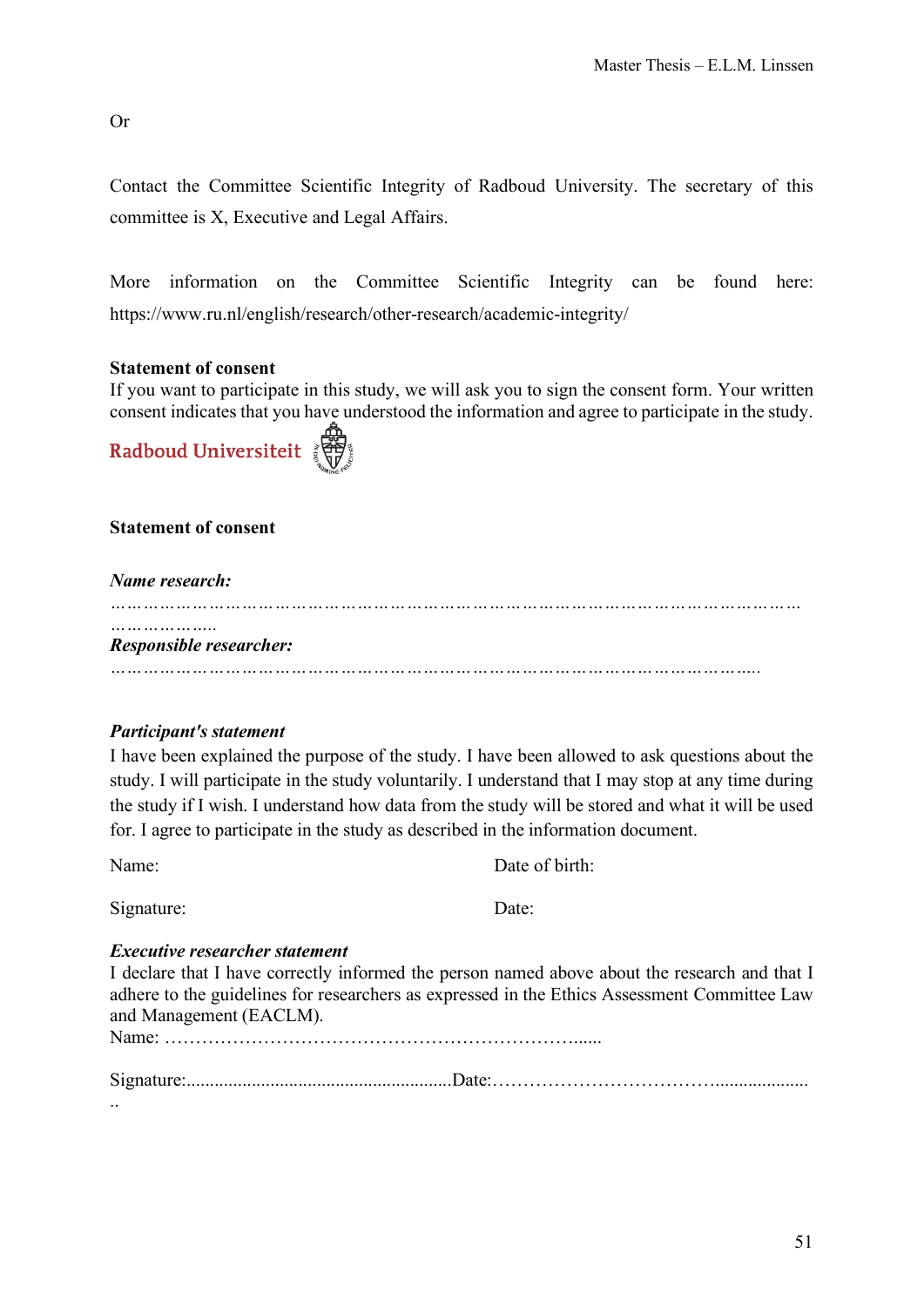## <span id="page-51-0"></span>**Appendix 2 – Interview protocol**

The interview guides were adapted from previous interviews, and some interviews were conducted in collaboration with other researchers. The various protocols are presented below.

## <span id="page-51-1"></span>1.1 Interview protocol – Supplier A

## **Introduction**

- 1. Could you describe a workday or workweek concerning activities for Buur&Zo?
- 2. What motivated you to participate in the Buur&Zo project?

## **Alignment**

- 3. What do you want to achieve by participating in the Buur&Zo concept?
- 4. Could you describe the communication/coordination with other participants within Buur&Zo?
	- What do you think is going well? What do you think could be improved?
	- From your role, what do you see as challenges in the coordination with other Buur&Zo participants?
	- How do you deal with the challenges of coordination with other Buur&Zo participants?
	- Buur&Zo involves care, logistics and welfare partners. How does this work in terms of communication?
	- How are decisions made?

## **Growth and relationships**

- 5. Could you describe to what extent you are involved in consortium meetings? (Please continue to ask questions about common goals)
- 6. Could you identify dominant challenges in the cooperation/growth of the project? And what are the main challenges for the future from your perspective?
	- Collaboration, value allocation and growth
- 7. Do you feel that your contribution to Buur&Zo is seen by other partners in the Buur&Zo project? How is this expressed?
- 8. How do you look forward to the next phase of cooperation?
- 9. Did your role change since the start of the project? Explain.
- 10. Are there any advantages for you as a logistics provider at the moment?
- 11. How do you see the future of Buur&Zo?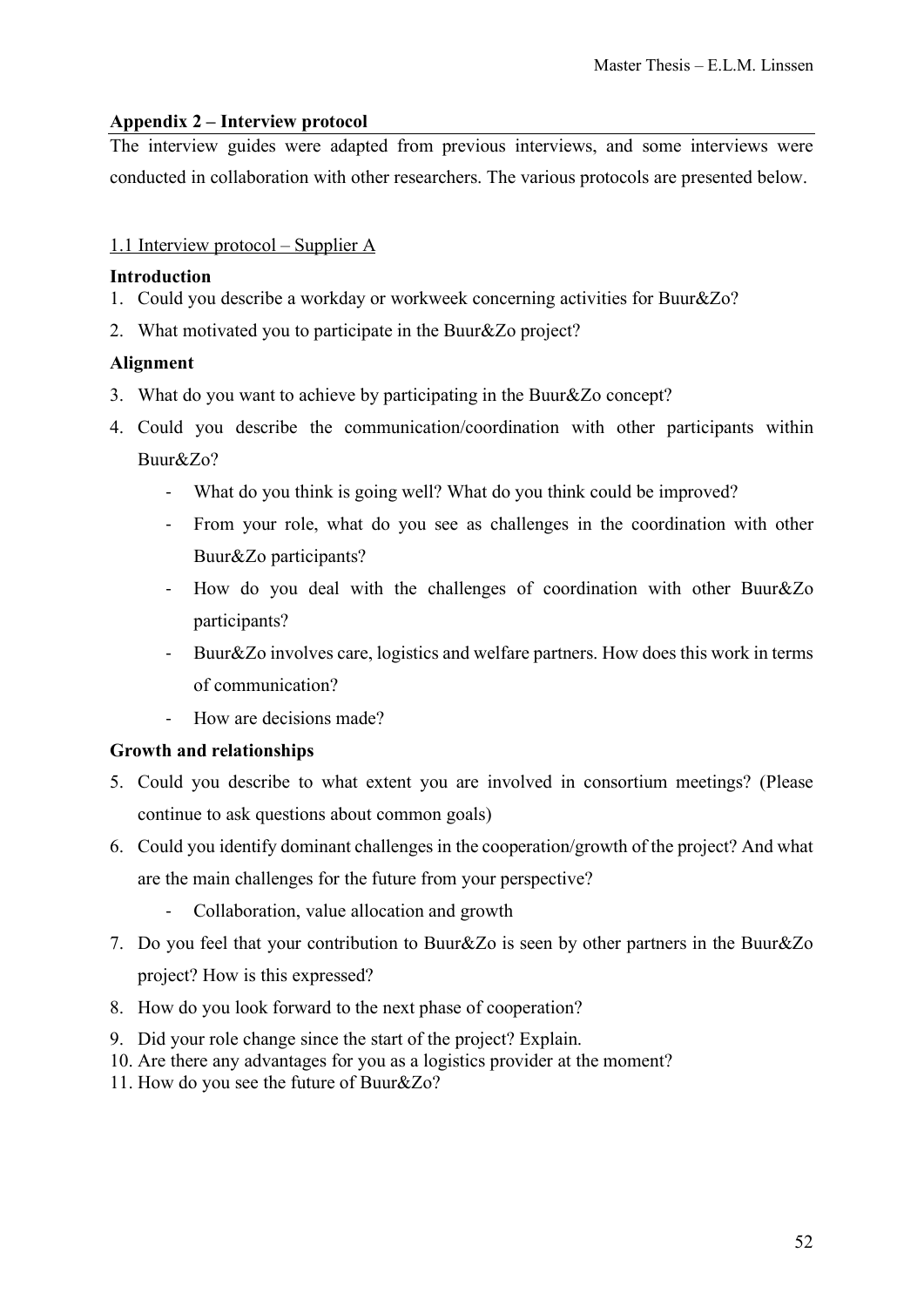## <span id="page-52-0"></span>1.2 Interview protocol care / welfare / project management

## **Introduction**

- 1. Could you describe what function you fulfil in the Buur &Zo project?
- 2. Could you describe a workday or workweek concerning activities for Buur&Zo?
- 3. What motivated you to participate in the Buur&Zo project?

## **Alignment**

- 4. What do you want to achieve by participating in the Buur&Zo concept?
- 5. How does the work you do contribute to achieving these goals and making the project grow?
- 6. Could you tell us more about how the coordination with other participants within Buur&Zo works?
	- What do you think is going well? What do you think could be improved?
	- From your role, what do you see as challenges in the coordination with other Buur&Zo participants?
	- How do you deal with the challenges of coordination with other Buur&Zo participants?
- 7. How do you communicate with the other participants of Buur&Zo?
- 8. Buur&Zo involves care, logistics and welfare partners. How does this work in terms of communication?
	- How are decisions made?

## **Growth and relationships**

- 9. Who do you think plays an important role in the development of the project? Could you elaborate why?
- 10. Could you identify dominant challenges in the cooperation/growth of the project?
- 11. What are the main challenges for the future from your perspective?
	- Collaboration, value allocation and growth
- 12. How are new partners selected? What is your role in this process?
- 13. How do you contribute to maintaining cooperation?
	- What are the challenges?
- 14. What are you proud of regarding your participation in Buur&Zo?
- 15. Do you feel that your contribution to Buur&Zo is seen by other partners in the Buur&Zo project? How is this expressed?
- 16. How do you look forward to the next phase of cooperation?
- 17. Did your role change since the beginning of the project? Explain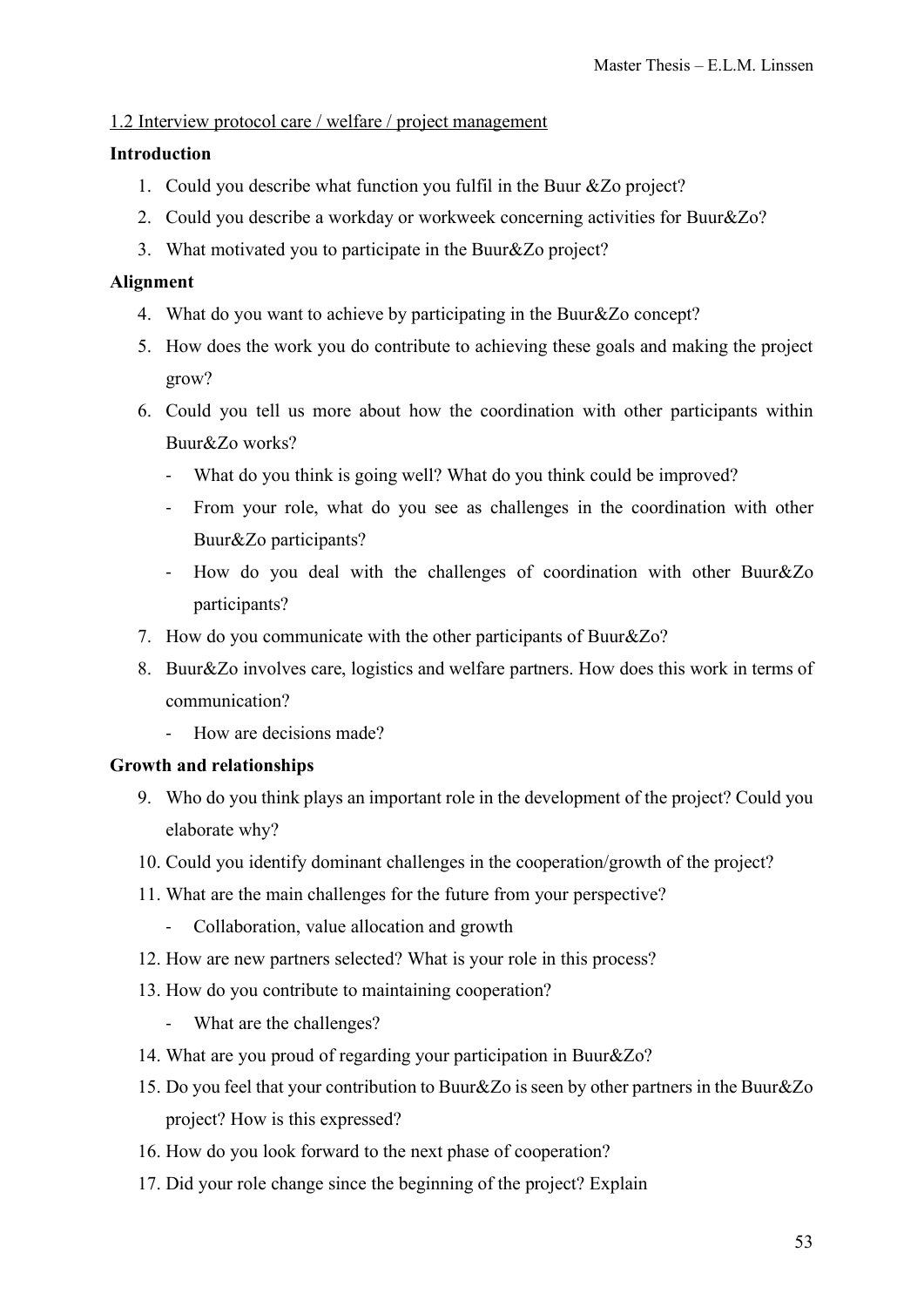## <span id="page-53-0"></span>1.3 Interview protocol – neighbourhood concierges

## **Introduction**

- 1. Could you describe what function you fulfil in the Buur &Zo project?
- 2. Could you describe a workday or workweek concerning activities for Buur&Zo?

## **Activities**

- 3. What do you want to achieve by participating in the Buur&Zo concept?
	- How does this tie in with the work and goals of other partners?
	- What do you value in the work you do for Buur&Zo? How does this fit in with your personal values about work?
	- What don't you like about your work?
- 4. What are the challenges you face? How do you deal with them? While the project continued to evolve, How did your role change from the beginning until now?

## **Alignment**

- 5. Could you tell us more about how the coordination with other participants within Buur&Zo works?
	- What do you think is going well? What do you think could be improved?
	- From your role, what do you see as challenges in the coordination with other Buur&Zo participants? How do you deal with this?
- 6. How do you balance the different tasks you have to perform and deliver? How do you deal with this? What impact does this have on your daily work?
- 7. Do you feel that partners have different goals within the Buur&Zo project?
	- If so, how do you notice this?
	- What effect does this have on your work?
- 8. How do you communicate with the other participants of Buur&Zo?
	- Buur&Zo involves care, logistics and welfare partners. How does this work in terms of communication?

## **Growth and relationships**

- 9. Could you describe to what extent you are involved in consortium meetings? (Please continue to ask questions about common goals)
- 10. Could you explain your involvement in the development of the Buur&Zo project?
- 11. Could you identify dominant challenges in the cooperation/growth of the project?
	- Collaboration, value allocation and growth
- 12. Do you feel that other partners see your contribution to Buur&Zo in the Buur&Zo project?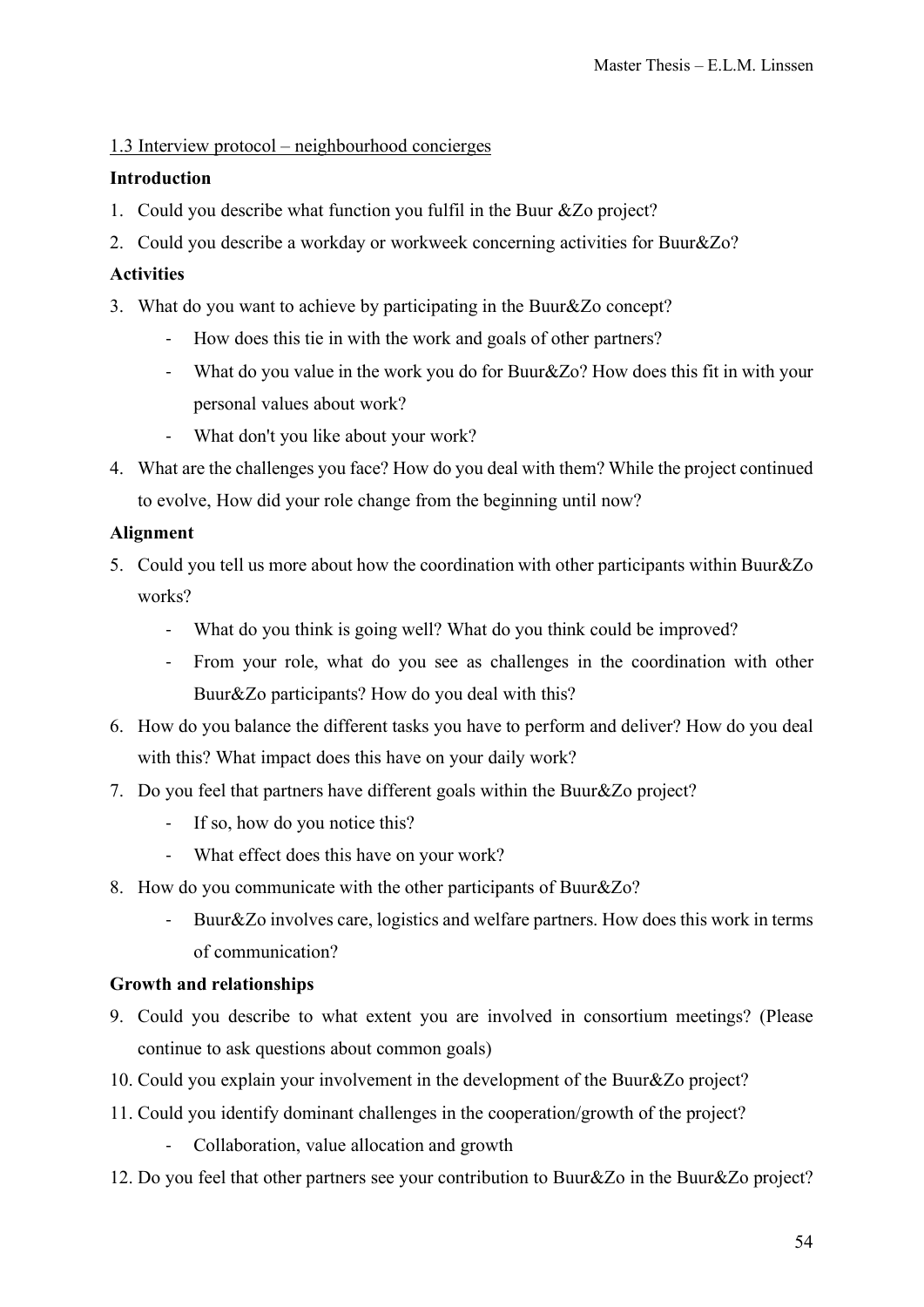- How is this expressed?
- 13. What are you proud of regarding your participation in Buur&Zo?
- 14. What challenges do you see in the future to make the project grow?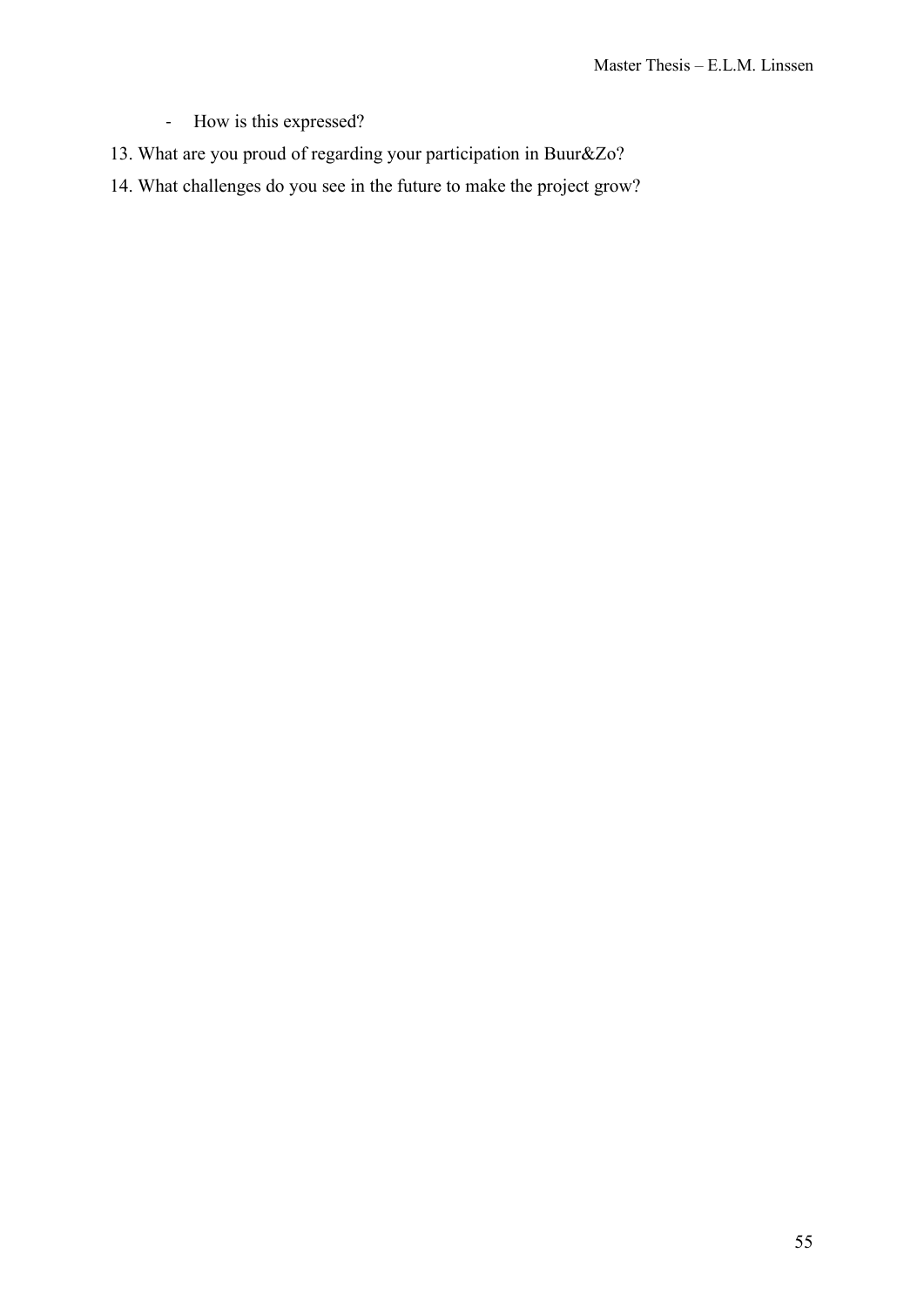## **Appendix 3 – code book**

This codebook exists of illustrative quotes used in the finding's settings.

<span id="page-55-0"></span>

| <b>Theme</b>        | Coding                          | <b>Illustrative quotes</b>                                                                 |
|---------------------|---------------------------------|--------------------------------------------------------------------------------------------|
| 1. Network building | 1.1.1 importance of a core team | I think it is precious that we have a location. – Neighbourhood concierge pilot 1          |
| 1.1. Pilot 1        |                                 | participant $I(f)$ . I think it is precious that we have a location. In addition, that the |
|                     |                                 | project had already been running for one and a half years. So, we can build on that.       |
|                     |                                 | We know social team worker x, who has been working in the neighbourhood for $12/13$        |
|                     |                                 | years. Well, welfare organisation x has been here for five years plus a few years. For     |
|                     |                                 | example, I visited a resident who lives next door to a volunteer who has worked here       |
|                     |                                 | with welfare organisation x for twenty years. You have those lines all day long, and       |
|                     |                                 | we do get much pleasure from that. Certainly, in the beginning, when we were new,          |
|                     |                                 | x from the social team helped us right away, and that works very well. $-$                 |
|                     |                                 | Neighbourhood concierge pilot 1 participant 1 $(f)$                                        |
|                     |                                 |                                                                                            |
|                     |                                 |                                                                                            |
|                     |                                 | The neighbourhood concierge of the pilot one hub was out and about. They came to           |
|                     |                                 | the house, and the neighbour opened the door. She was in a panic, and a lot was            |
|                     |                                 | going on at home. Well, the community concierge also panicked and said: 'We have           |
|                     |                                 | to take action because things are not going well at all. So, they immediately called a     |
|                     |                                 | person from the Social team, and person x got the file and said, 'no, there is already     |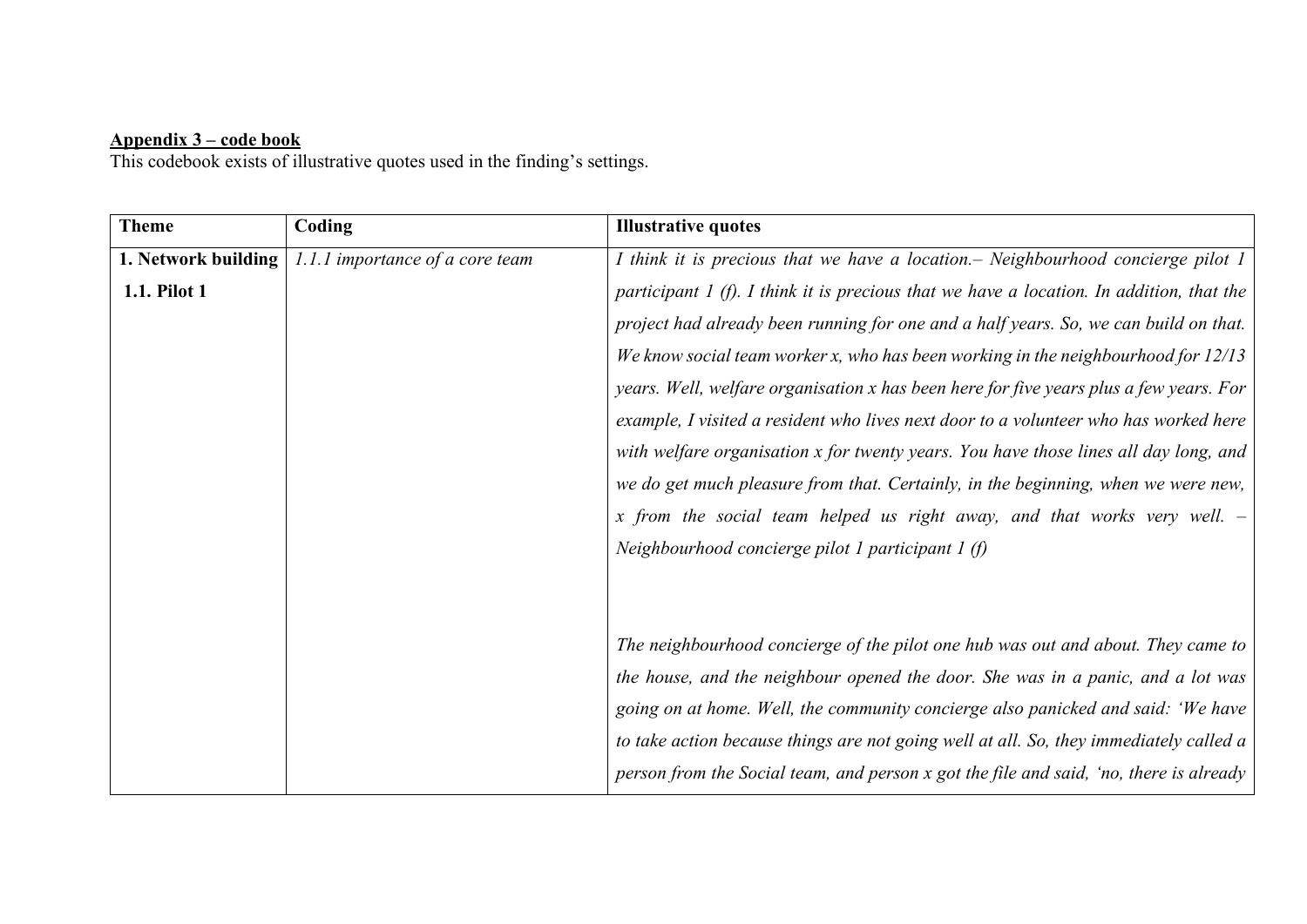| enough help for her, tell the neighbour she can take it easy. There is already a lot<br>going on around her. There is nothing wrong with her; this is all part of her'. Peace<br>returned. No GP has been called; no 112 has been called. That is how we work<br>together in the neighbourhood, but we know what belongs to whom. - Welfare pilot<br>The agreement is that we will get x brought to the Hub by our delivery man. Before<br>1.1.2 informal contact at the operational<br>level<br>the start, we have spoken with neighbourhood concierge X and neighbourhood<br>concierge X, the delivery people. To agree on a few things, we have telephone contact<br>with the deliverers next to this. However, that does not go through me but through<br>one of the assistants. Furthermore, they often come at the end of the day to return $X$<br>as sometimes someone is not at home or patients give something that has to be<br>returned to the pharmacy. So, there is always a brief moment of consultation.-<br>Supplier a<br>1.1.3 Communication lines relationships<br>I sometimes notice that when I come to give medicine to one of the older people, the<br>under development<br>door is opened by someone from the home care service of $X$ . I do not want to say that<br>they are your colleagues, but you do work together. Nevertheless, those people have<br>no idea who we are. I would like to get to know them. That they recognise me as we<br>both visit the same people. - Neighbourhood concierge pilot 1<br>1.1.4 role of previously established<br>In addition, that the project had already been running for one and a half years. So,<br>relations<br>we can build on that. We know social team worker x, who has been working in the |  |  |
|-------------------------------------------------------------------------------------------------------------------------------------------------------------------------------------------------------------------------------------------------------------------------------------------------------------------------------------------------------------------------------------------------------------------------------------------------------------------------------------------------------------------------------------------------------------------------------------------------------------------------------------------------------------------------------------------------------------------------------------------------------------------------------------------------------------------------------------------------------------------------------------------------------------------------------------------------------------------------------------------------------------------------------------------------------------------------------------------------------------------------------------------------------------------------------------------------------------------------------------------------------------------------------------------------------------------------------------------------------------------------------------------------------------------------------------------------------------------------------------------------------------------------------------------------------------------------------------------------------------------------------------------------------------------------------------------------------------------------------------------------------------------------|--|--|
|                                                                                                                                                                                                                                                                                                                                                                                                                                                                                                                                                                                                                                                                                                                                                                                                                                                                                                                                                                                                                                                                                                                                                                                                                                                                                                                                                                                                                                                                                                                                                                                                                                                                                                                                                                         |  |  |
|                                                                                                                                                                                                                                                                                                                                                                                                                                                                                                                                                                                                                                                                                                                                                                                                                                                                                                                                                                                                                                                                                                                                                                                                                                                                                                                                                                                                                                                                                                                                                                                                                                                                                                                                                                         |  |  |
|                                                                                                                                                                                                                                                                                                                                                                                                                                                                                                                                                                                                                                                                                                                                                                                                                                                                                                                                                                                                                                                                                                                                                                                                                                                                                                                                                                                                                                                                                                                                                                                                                                                                                                                                                                         |  |  |
|                                                                                                                                                                                                                                                                                                                                                                                                                                                                                                                                                                                                                                                                                                                                                                                                                                                                                                                                                                                                                                                                                                                                                                                                                                                                                                                                                                                                                                                                                                                                                                                                                                                                                                                                                                         |  |  |
|                                                                                                                                                                                                                                                                                                                                                                                                                                                                                                                                                                                                                                                                                                                                                                                                                                                                                                                                                                                                                                                                                                                                                                                                                                                                                                                                                                                                                                                                                                                                                                                                                                                                                                                                                                         |  |  |
|                                                                                                                                                                                                                                                                                                                                                                                                                                                                                                                                                                                                                                                                                                                                                                                                                                                                                                                                                                                                                                                                                                                                                                                                                                                                                                                                                                                                                                                                                                                                                                                                                                                                                                                                                                         |  |  |
|                                                                                                                                                                                                                                                                                                                                                                                                                                                                                                                                                                                                                                                                                                                                                                                                                                                                                                                                                                                                                                                                                                                                                                                                                                                                                                                                                                                                                                                                                                                                                                                                                                                                                                                                                                         |  |  |
|                                                                                                                                                                                                                                                                                                                                                                                                                                                                                                                                                                                                                                                                                                                                                                                                                                                                                                                                                                                                                                                                                                                                                                                                                                                                                                                                                                                                                                                                                                                                                                                                                                                                                                                                                                         |  |  |
|                                                                                                                                                                                                                                                                                                                                                                                                                                                                                                                                                                                                                                                                                                                                                                                                                                                                                                                                                                                                                                                                                                                                                                                                                                                                                                                                                                                                                                                                                                                                                                                                                                                                                                                                                                         |  |  |
|                                                                                                                                                                                                                                                                                                                                                                                                                                                                                                                                                                                                                                                                                                                                                                                                                                                                                                                                                                                                                                                                                                                                                                                                                                                                                                                                                                                                                                                                                                                                                                                                                                                                                                                                                                         |  |  |
|                                                                                                                                                                                                                                                                                                                                                                                                                                                                                                                                                                                                                                                                                                                                                                                                                                                                                                                                                                                                                                                                                                                                                                                                                                                                                                                                                                                                                                                                                                                                                                                                                                                                                                                                                                         |  |  |
|                                                                                                                                                                                                                                                                                                                                                                                                                                                                                                                                                                                                                                                                                                                                                                                                                                                                                                                                                                                                                                                                                                                                                                                                                                                                                                                                                                                                                                                                                                                                                                                                                                                                                                                                                                         |  |  |
|                                                                                                                                                                                                                                                                                                                                                                                                                                                                                                                                                                                                                                                                                                                                                                                                                                                                                                                                                                                                                                                                                                                                                                                                                                                                                                                                                                                                                                                                                                                                                                                                                                                                                                                                                                         |  |  |
|                                                                                                                                                                                                                                                                                                                                                                                                                                                                                                                                                                                                                                                                                                                                                                                                                                                                                                                                                                                                                                                                                                                                                                                                                                                                                                                                                                                                                                                                                                                                                                                                                                                                                                                                                                         |  |  |
|                                                                                                                                                                                                                                                                                                                                                                                                                                                                                                                                                                                                                                                                                                                                                                                                                                                                                                                                                                                                                                                                                                                                                                                                                                                                                                                                                                                                                                                                                                                                                                                                                                                                                                                                                                         |  |  |
|                                                                                                                                                                                                                                                                                                                                                                                                                                                                                                                                                                                                                                                                                                                                                                                                                                                                                                                                                                                                                                                                                                                                                                                                                                                                                                                                                                                                                                                                                                                                                                                                                                                                                                                                                                         |  |  |
|                                                                                                                                                                                                                                                                                                                                                                                                                                                                                                                                                                                                                                                                                                                                                                                                                                                                                                                                                                                                                                                                                                                                                                                                                                                                                                                                                                                                                                                                                                                                                                                                                                                                                                                                                                         |  |  |
|                                                                                                                                                                                                                                                                                                                                                                                                                                                                                                                                                                                                                                                                                                                                                                                                                                                                                                                                                                                                                                                                                                                                                                                                                                                                                                                                                                                                                                                                                                                                                                                                                                                                                                                                                                         |  |  |
|                                                                                                                                                                                                                                                                                                                                                                                                                                                                                                                                                                                                                                                                                                                                                                                                                                                                                                                                                                                                                                                                                                                                                                                                                                                                                                                                                                                                                                                                                                                                                                                                                                                                                                                                                                         |  |  |
|                                                                                                                                                                                                                                                                                                                                                                                                                                                                                                                                                                                                                                                                                                                                                                                                                                                                                                                                                                                                                                                                                                                                                                                                                                                                                                                                                                                                                                                                                                                                                                                                                                                                                                                                                                         |  |  |
|                                                                                                                                                                                                                                                                                                                                                                                                                                                                                                                                                                                                                                                                                                                                                                                                                                                                                                                                                                                                                                                                                                                                                                                                                                                                                                                                                                                                                                                                                                                                                                                                                                                                                                                                                                         |  |  |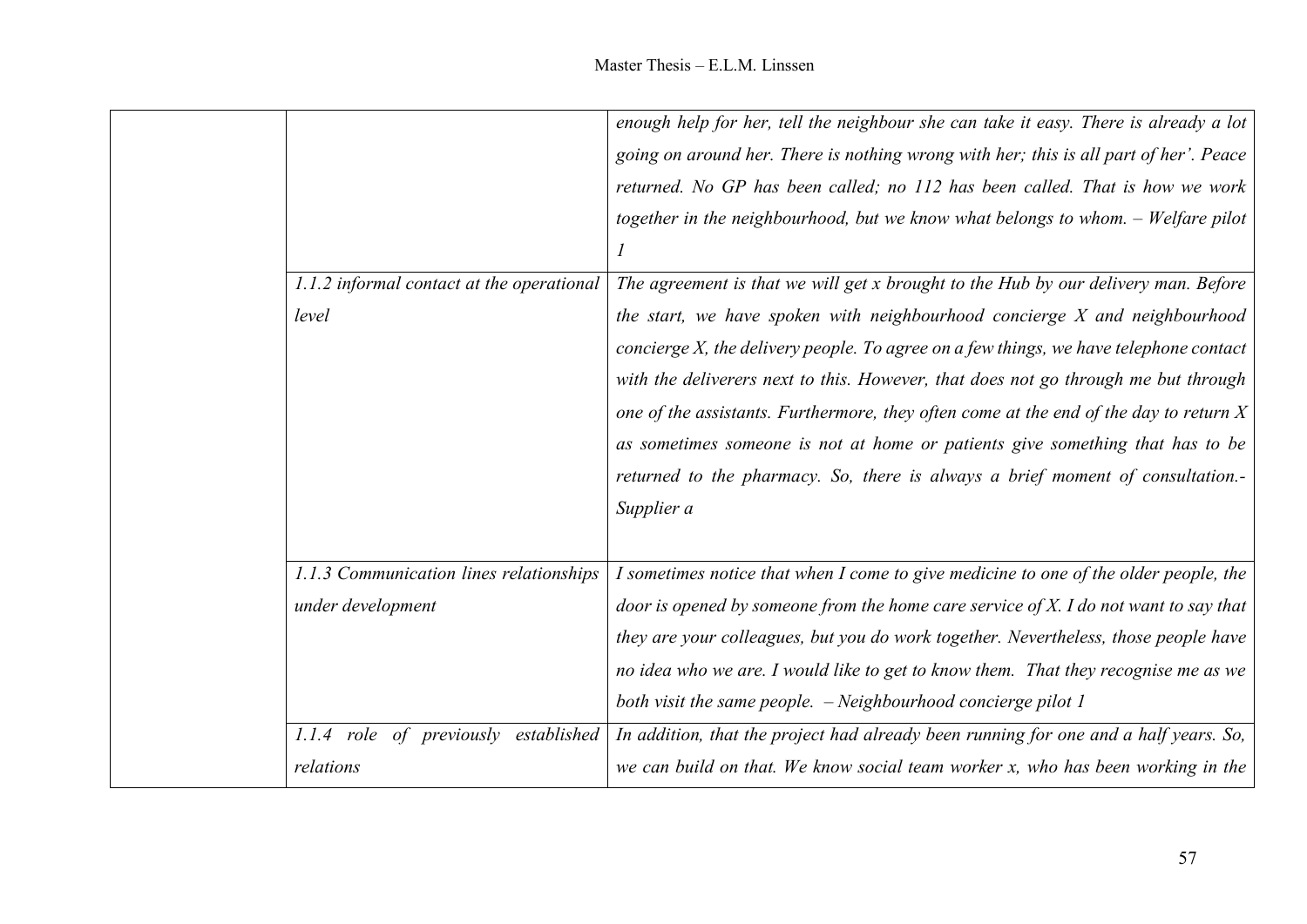|                    |                                          | neighbourhood for 12/13 years. Well, welfare organisation x has been here for five       |
|--------------------|------------------------------------------|------------------------------------------------------------------------------------------|
|                    |                                          | years plus a few years. For example, I visited a resident who lives next door to a       |
|                    |                                          | volunteer who has worked here with welfare organisation x for twenty years. You          |
|                    |                                          | have those lines all day long, and we do get much pleasure from that. Certainly, in      |
|                    |                                          | the beginning, when we were new, x from the social team helped us right away, and        |
|                    |                                          | that works very well. $-$ Neighbourhood concierge pilot 1 participant 1 (f)              |
| <b>1.2 Pilot 2</b> | 1.2.1 hinder as result of external event | In neighbourhood x, a Home Team consultation takes place once every eight weeks.         |
|                    |                                          | This is a consultation in which the general practitioner, the Social Team and the        |
|                    |                                          | neighbourhood care worker, who may be x or x or both, meet to discuss signals. That      |
|                    |                                          | Home Team was always there, even before this project. This Home Team is going            |
|                    |                                          | well. There is an agreement that the neighbourhood concierges can join, but this         |
|                    |                                          | consultation has not taken place yet. To say something about whether this is valuable    |
|                    |                                          | and additional, I think you need to be six months further on. $-$ Social team pilot 2    |
|                    | 1.2.2 importance of introductory talks   | I must say that they find us better and better—the case manager of x, the district nurse |
|                    |                                          | of x. We get quite a lot of requests now. This is because we have made our               |
|                    |                                          | acquaintance. They know our face and know where we are because they have been            |
|                    |                                          | here. However, it just needs time; it will develop. - Neighbourhood concierge pilot 2    |
|                    |                                          | participant $1(f)$                                                                       |
|                    | 1.2.3<br>communication<br>lines<br>and   | For example, neighbourhood concierges took someone to the vaccination centre.            |
|                    | relationships in its infancy             | While the social team should have passed on the call to the voluntary help service       |
|                    |                                          | because they drive people to the vaccination centre. However, you see that this          |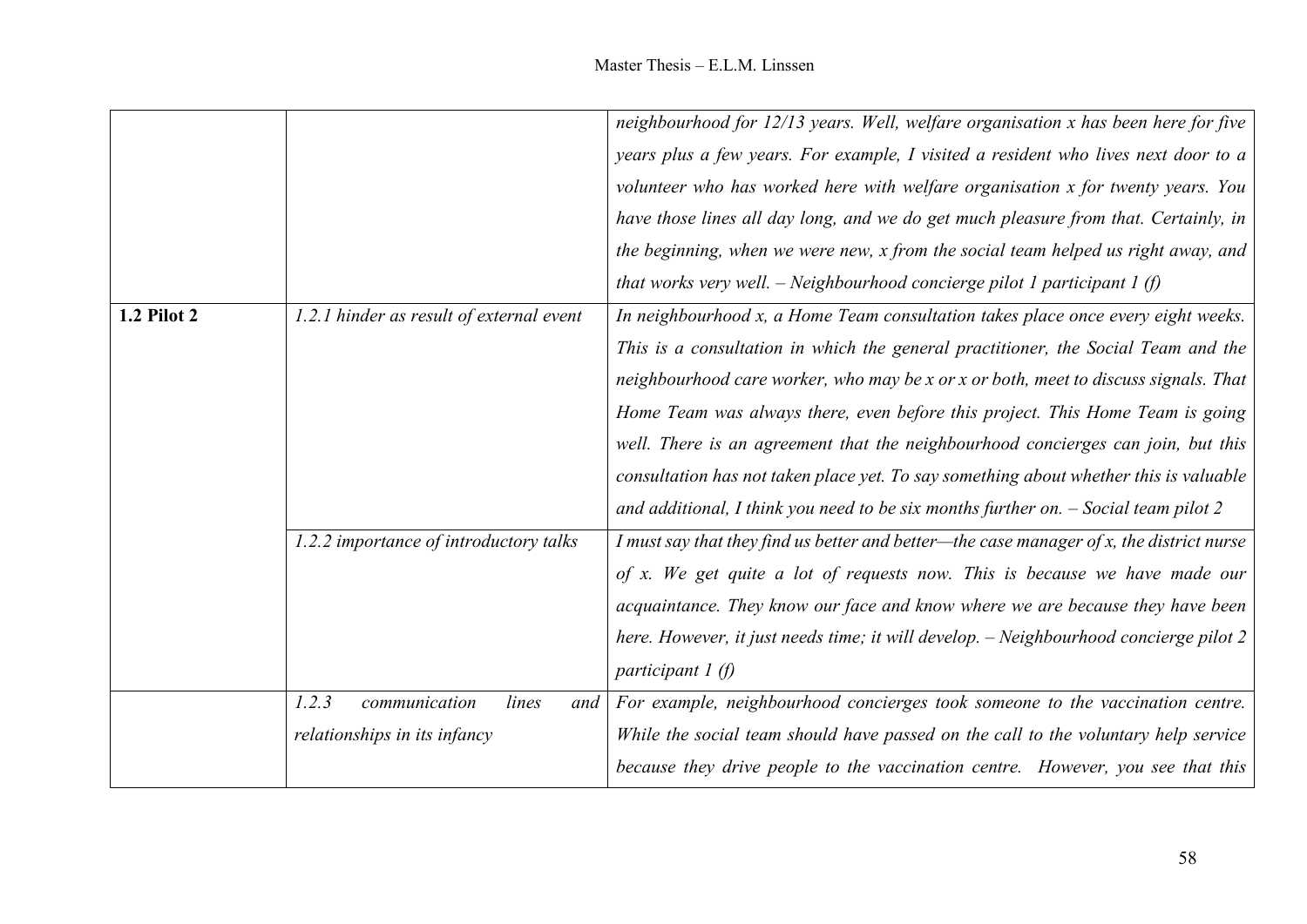|                          |                                           | cooperation is still in its infancy; it is new, so that is the challenge. Shaping it, making |
|--------------------------|-------------------------------------------|----------------------------------------------------------------------------------------------|
|                          |                                           | it run smoothly. That people can find each other. $-$ Project management                     |
|                          |                                           |                                                                                              |
|                          |                                           | Yes, I have already spoken to them, because they are going to talk to everyone.              |
|                          |                                           |                                                                                              |
|                          |                                           | Moreover, I also see them driving around now. I see them regularly; I see the car. $-$       |
|                          |                                           | Voluntary service pilot 2                                                                    |
|                          |                                           |                                                                                              |
| 1.3                      | 1.3.1 best practice for collaboration;    | The four of us also followed a training course, 'the question behind the question',          |
| <b>Pilot overarching</b> | selecting for teamwork and training       | which a prevention worker gave. The four of us (neighbourhood concierges) got to             |
|                          |                                           | know each other well. – Neighbourhood concierge pilot 1                                      |
|                          |                                           |                                                                                              |
|                          |                                           |                                                                                              |
|                          |                                           | I want people who are actively involved to see where we can make progress, so the            |
|                          |                                           | group you are working with, now they are all entrepreneurs as well, see it through.          |
|                          |                                           | Moreover, they support the shared vision. $-$ Project management                             |
|                          |                                           |                                                                                              |
|                          | 1.3.2<br>lines<br>communication<br>within | It is a team, and yes, sometimes you get messages at eleven o'clock in the evening           |
|                          |                                           |                                                                                              |
|                          | professions                               | when welfare worker $X$ is still working late. $-$ Neighbourhood concierge pilot 1           |
|                          |                                           |                                                                                              |
|                          | 1.3.3 relationships between stakeholder   | They did not yet know what we could contribute. I felt more like, uh you are not going       |
|                          | groups                                    | to do what we are already doing - Neighbourhood concierge pilot 1                            |
|                          |                                           |                                                                                              |
|                          |                                           |                                                                                              |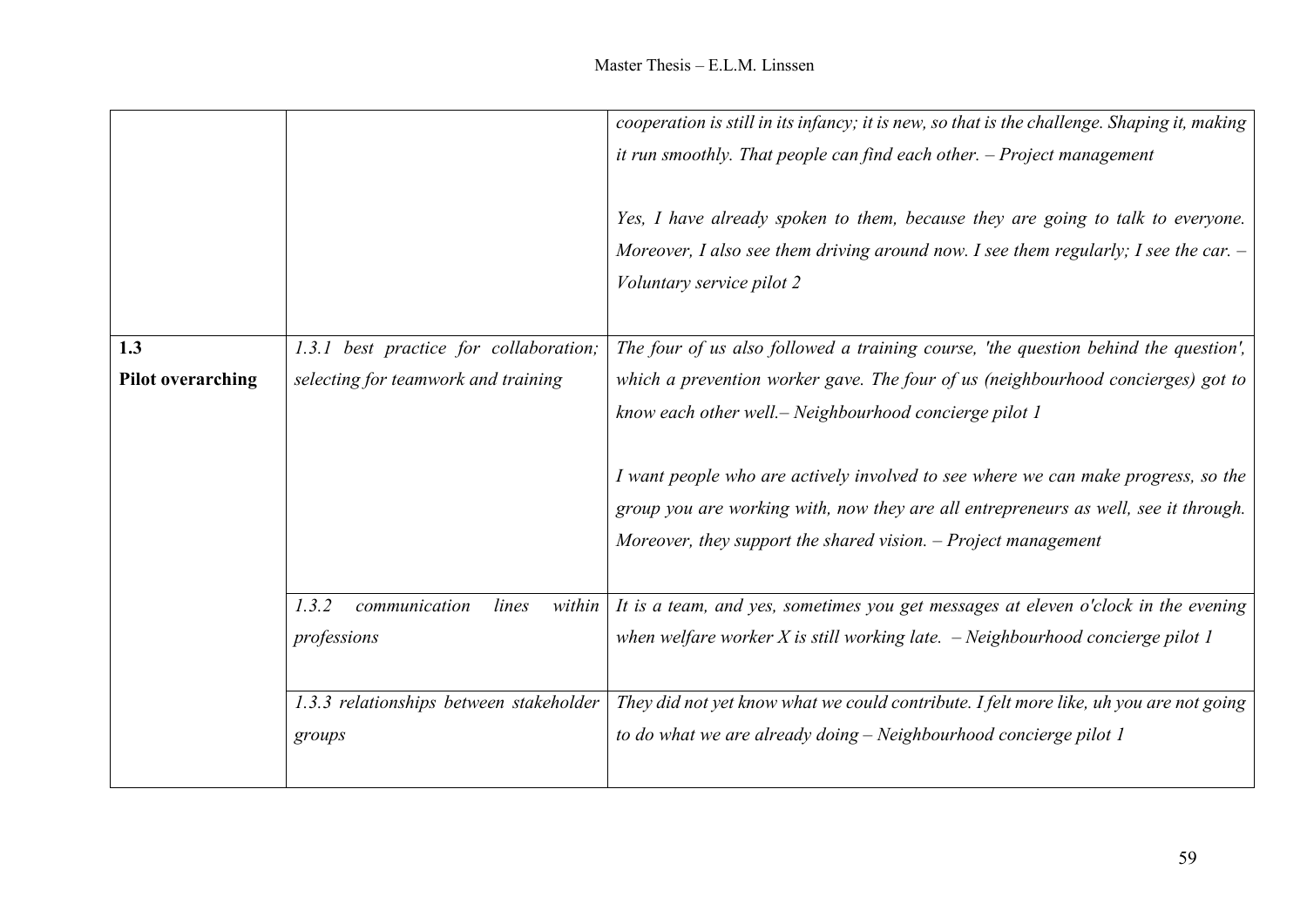|                     |                                       | A bit of time will help us in this respect. Trust is not something you do in a digital |
|---------------------|---------------------------------------|----------------------------------------------------------------------------------------|
|                     |                                       | consultation. That remains a daily thing, of course. You have to build it up with each |
|                     |                                       | other. We did get acquainted digitally. We can find each other through the mail,       |
|                     |                                       | teams and WhatsApp. But you notice that it is different from physical contact. In one  |
|                     |                                       | way or another, there is a threshold to indicate that you find something meaningful.   |
|                     |                                       | $-$ Care organisation x participant 1a                                                 |
|                     |                                       |                                                                                        |
| 2. Role development | 2.1.1 Impact of role definition/ task | With us (core team), the goals do not conflict. This is because we have made it very   |
| 2.1 Role definition | description                           | clear what belongs to you and what does not. All people have intrinsic motivation.     |
|                     |                                       | That is the common goal, so welfare in the neighbourhood, looking out for each other,  |
|                     |                                       | doing something for people, meaning something to people, is the common motive. By      |
|                     |                                       | making it very clear that neighbourhood concierges are not professional and we are     |
|                     |                                       | all here for one purpose. We have divided the functions and tasks, which provided      |
|                     |                                       | $clarity. - Welfare pilot 1$                                                           |
|                     |                                       |                                                                                        |
|                     |                                       | I do not understand why role descriptions have provided peace of mind. At least not    |
|                     |                                       | for me; I do not have a job profile either. I know what to do and whom to contact      |
|                     |                                       | based on the job text and meetings at the start of my job. - Neighbourhood concierge   |
|                     |                                       | pilot 1 participant 2 $(f)$                                                            |
|                     |                                       |                                                                                        |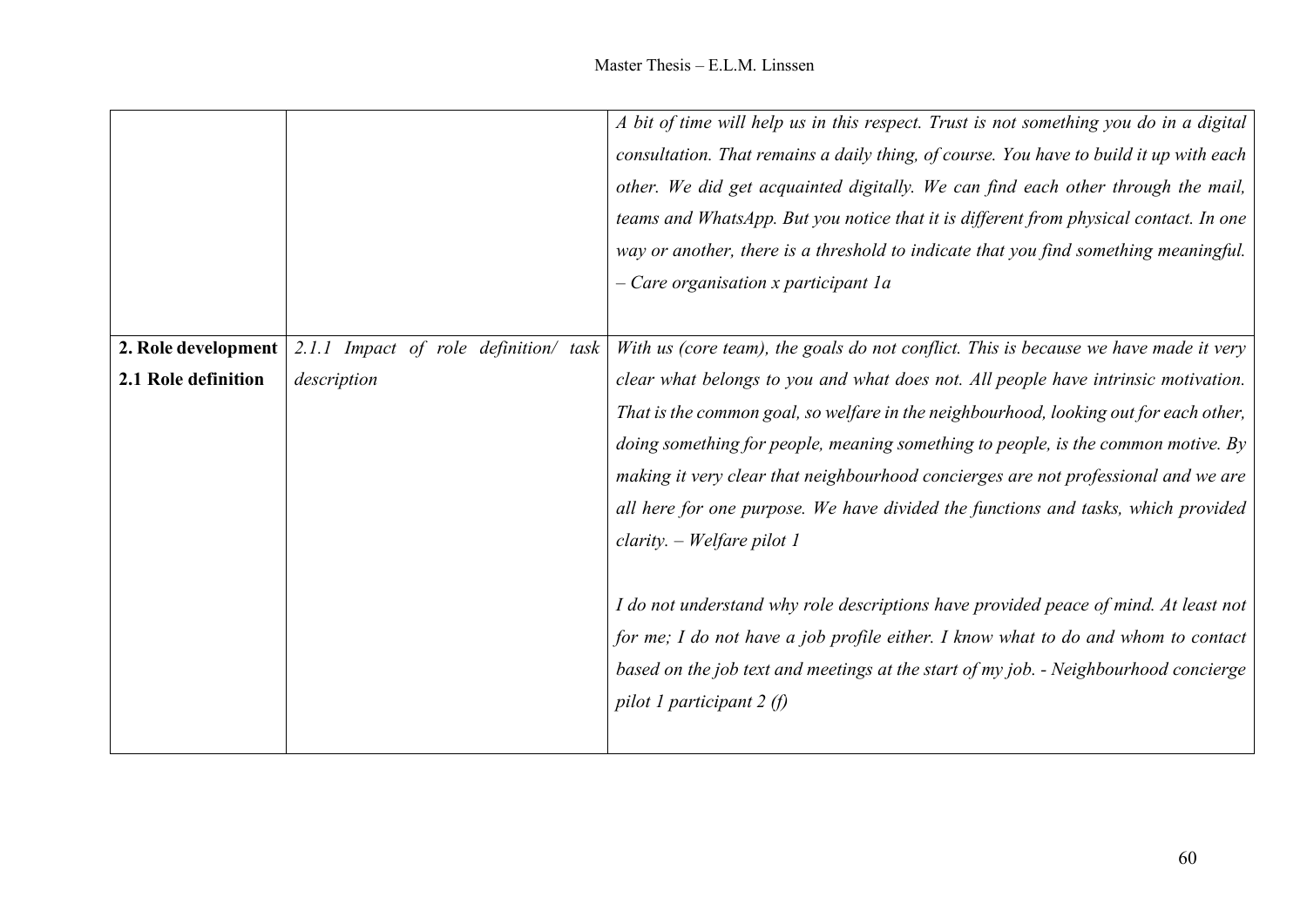| 2.1.2                      | role   | definition | various     | You have care, logistics and welfare that need to be integrated, and the                   |
|----------------------------|--------|------------|-------------|--------------------------------------------------------------------------------------------|
| stakeholders' perspectives |        |            |             | neighbourhood concierges are a new stakeholder group. Neighbourhood concierges             |
|                            |        |            |             | connect the three industries, so to speak, yes, they are the centre. $-$ Project           |
|                            |        |            |             | Management                                                                                 |
|                            |        |            |             | The neighbourhood concierges go into the neighbourhood by delivering meals,                |
|                            |        |            |             | medicine or other products to get behind the front door. They are just extra eyes and      |
|                            |        |            |             | ears in the neighbourhood. Moreover, as soon as they notice something care-related,        |
|                            |        |            |             | they link it back to the social team. If it is not care-related, if it only has to do with |
|                            |        |            |             | loneliness or wanting to participate in certain things or going for a walk, it can go      |
|                            |        |            |             | directly to welfare organisation x. The volunteers will take it up. However, it will be    |
|                            |        |            |             | briefly discussed with the social team. - Welfare pilot                                    |
|                            |        |            |             |                                                                                            |
|                            |        |            |             | As of 1 February 2021, two neighbourhood concierges started in pilot one, and they         |
|                            |        |            |             | now have a different job content than I had. So that means that they indeed deliver,       |
|                            |        |            |             | and they signal and then it is picked up by others. - Neighbourhood concierge initial      |
|                            |        |            |             | phase                                                                                      |
|                            |        |            |             |                                                                                            |
| 2.1.3                      | seeing | each       | other<br>as | It is a story of complementing each other rather than being involved in taking             |
| complementary              |        |            |             | advantage. With the supply's neighbourhood concierge, contact the elderly and start        |
|                            |        |            |             | having a chat with them. During these contact moments, neighbourhood concierges            |
|                            |        |            |             | signal things, and if necessary, they pass it on to welfare or care. This depends on       |
|                            |        |            |             |                                                                                            |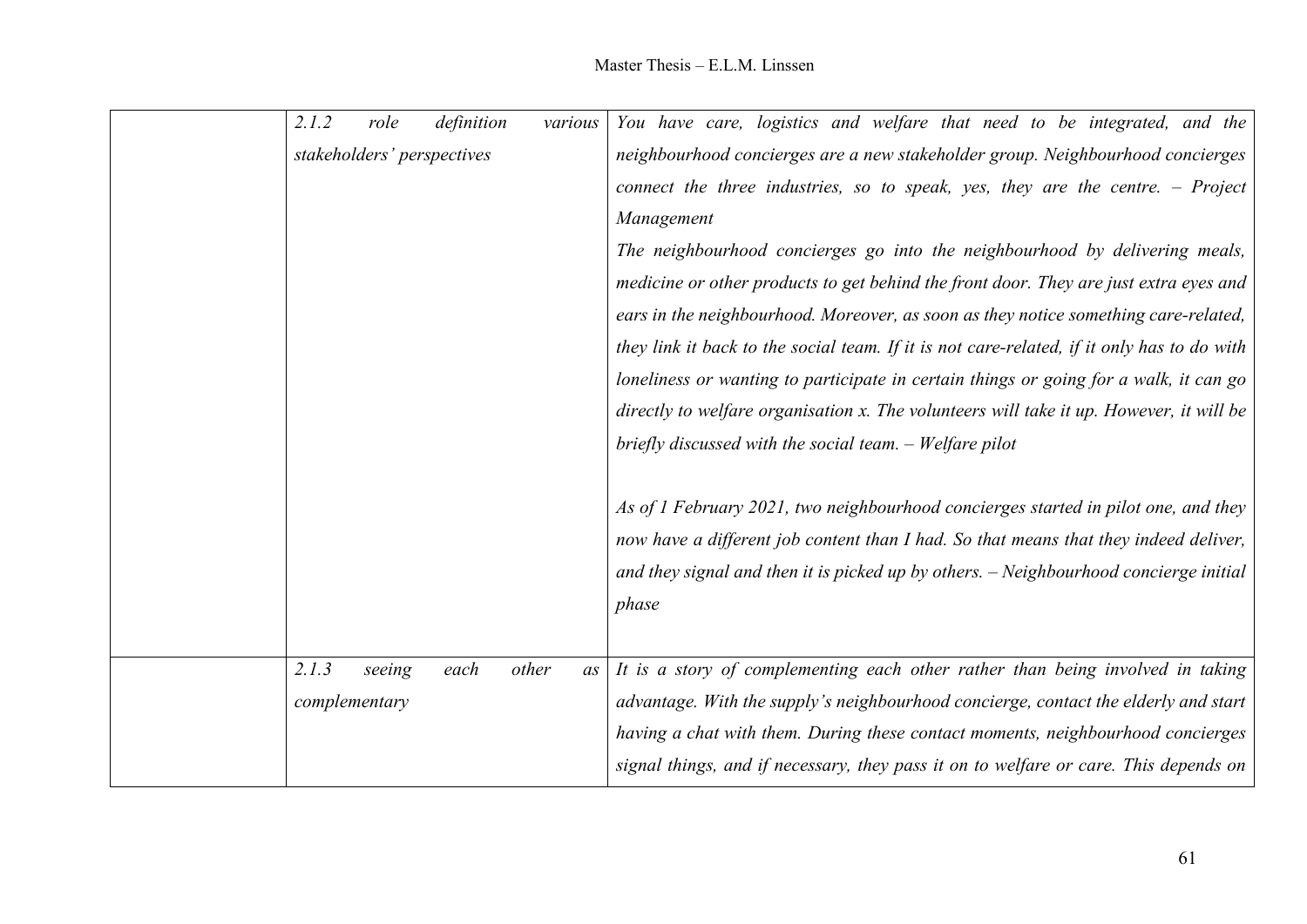|                                          | what is needed. You can see very clearly that it is an extension of each other in        |
|------------------------------------------|------------------------------------------------------------------------------------------|
|                                          | cooperation and if you start spreading that message, suddenly a lot more is possible.    |
|                                          | - Project Management                                                                     |
|                                          |                                                                                          |
| 2.1.5 role of IT and sharing information | You are subject to a great many laws and regulations-especially privacy-sensitive        |
|                                          | information. The care workers are not allowed to share medical data, and that makes      |
|                                          | it difficult. On the other hand, it is more or less a lack of time for care workers. $-$ |
|                                          | Care organisation x participant 1a                                                       |
|                                          |                                                                                          |
|                                          | It is simply not possible for the neighbourhood concierge to go into the                 |
|                                          | neighbourhood without background information. Information has to be shared. There        |
|                                          | is no other way to help these people. – Welfare pilot $1(f)$                             |
|                                          |                                                                                          |
|                                          | You can solve it together in a safe way. Maybe not according to the rules, but with      |
|                                          | integrity and according to the duty of confidentiality. Otherwise, you cannot do what    |
|                                          | you do. $-$ Welfare pilot 1 (f)                                                          |
|                                          |                                                                                          |
|                                          | Well, what we are doing now takes a lot more time than I thought it would. That is       |
|                                          | the transfer of information to align addresses and delivery routes. We have 140          |
|                                          | patients per week, and sometimes there are exceptional circumstances. For some           |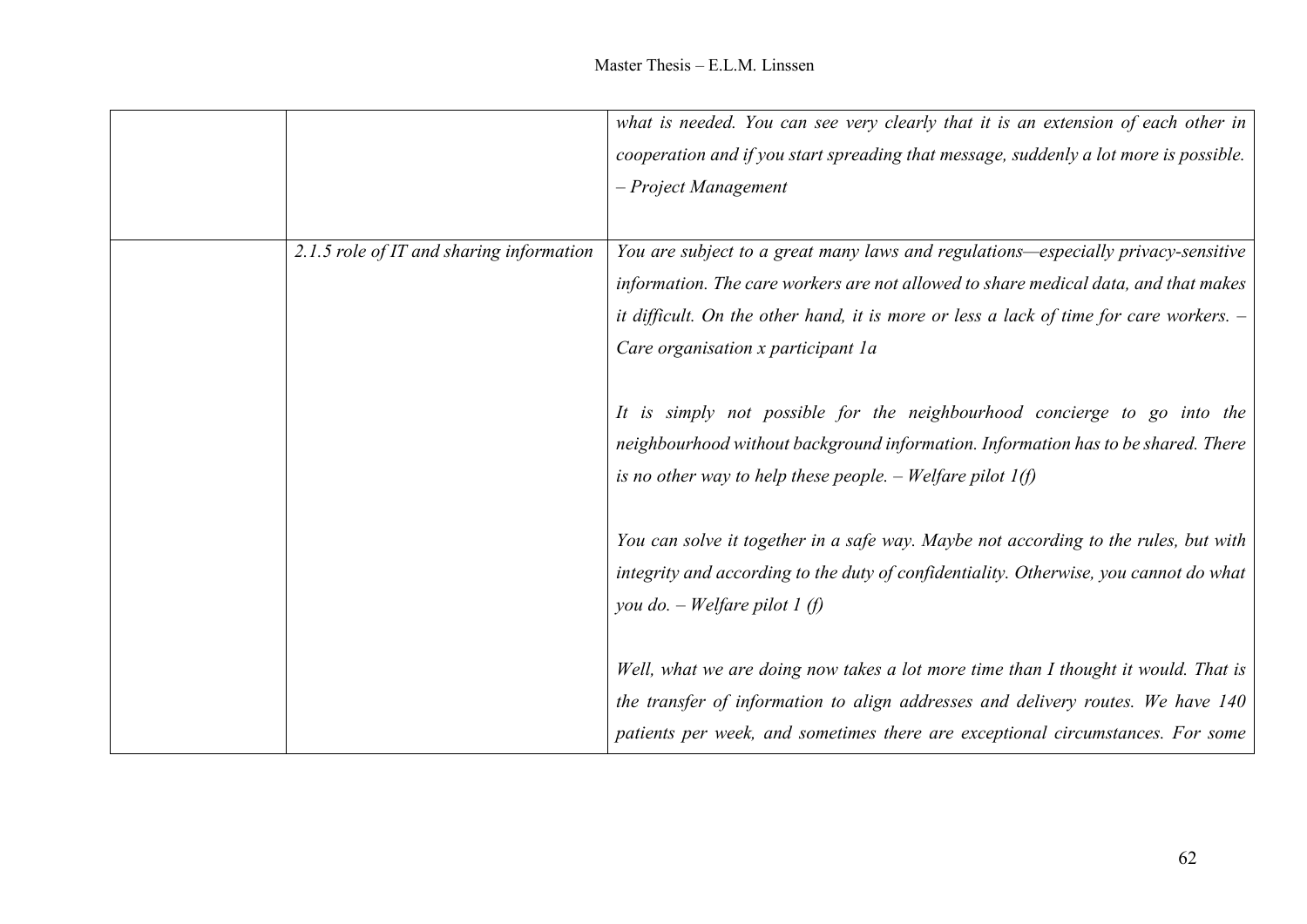|           |                 |                                                      | deliveries, you have a specific route for Buur&Zo, which is another route. So, we are    |
|-----------|-----------------|------------------------------------------------------|------------------------------------------------------------------------------------------|
|           |                 |                                                      | still quite busy transferring that well. - Supplier a                                    |
|           |                 | 2.1.6<br>$\sigma f$<br>suppliers<br>importance<br>in | We noticed in the initial phase that the delivery moment is a very natural moment to     |
|           |                 | collaboration                                        | literally come in with someone. Look, if you, as a care provider, are standing in front  |
|           |                 |                                                      | of the door wearing a jacket, so to speak, nobody wants care. When you come to the       |
|           |                 |                                                      | door with a package, because you've brought medicine, that's literally what we get       |
|           |                 |                                                      | back from the concierge the first time, then the front door opens slowly. The next time, |
|           |                 |                                                      | the door opens a bit further, well the third time, she says do you want to have a cup    |
|           |                 |                                                      | of coffee, so to speak. The delivery moment has simply become a very important           |
|           |                 |                                                      | contact moment as well – care organisation x participant $2$                             |
|           |                 |                                                      |                                                                                          |
| 2.2       | <b>Identity</b> | 2.2.1 conflicting identities stakeholders            | The different goals between logistics, welfare, care and project management are not      |
| challenge |                 |                                                      | in line. You notice that as a neighbourhood concierge because you have meetings or       |
|           |                 |                                                      | hear that project management decides that it can be done just like that. We then         |
|           |                 |                                                      | sometimes feel like 'yes, but if we want to do this in this way (for example, more       |
|           |                 |                                                      | medicine deliveries), then the whole welfare aspect is gone. While that is what we       |
|           |                 |                                                      | stand for. On the other hand, we do have the realisation that you do need those          |
|           |                 |                                                      | suppliers. It is just a matter of finding the right balance every time.                  |
|           |                 |                                                      | Neighbourhood concierges' pilot 1 and 2                                                  |
|           |                 |                                                      |                                                                                          |
|           |                 |                                                      |                                                                                          |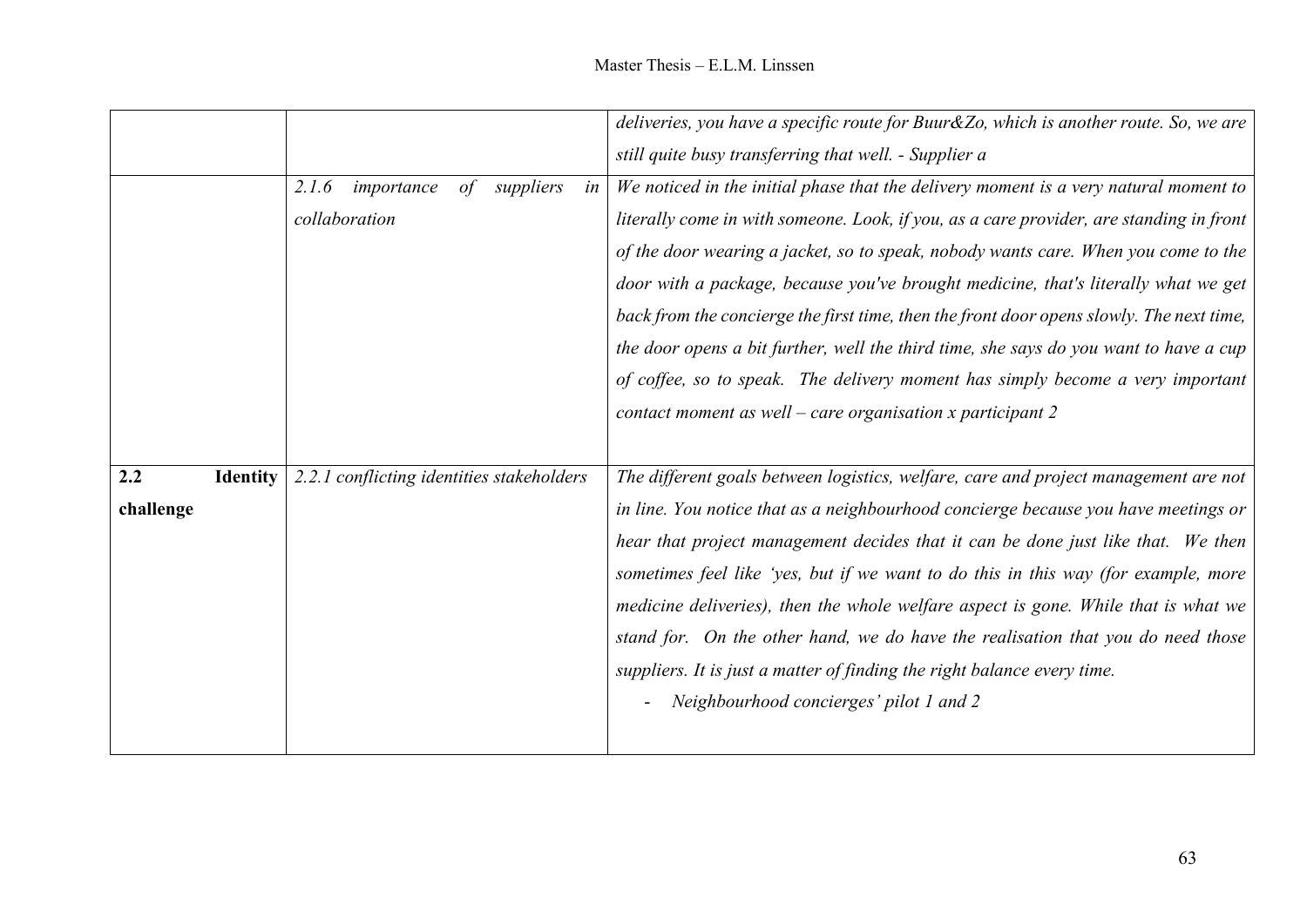|                                   |                                  | I think that a concept can only continue to succeed, in my opinion, at the moment that<br>it has added value for every participant somewhere. As soon as there is no added<br>value for one party, they will undoubtedly drop out, so you must constantly look<br>together. As yes, where is the value for each part? So, I am also talking about<br>healthcare, welfare, suppliers, of course. $-$ Care organisation x participant 2 |
|-----------------------------------|----------------------------------|---------------------------------------------------------------------------------------------------------------------------------------------------------------------------------------------------------------------------------------------------------------------------------------------------------------------------------------------------------------------------------------------------------------------------------------|
| 3. Condition 1<br>shared location | 3.1.1 role of physical proximity | The advantage is that we are under one roof, that we meet each other -- the low<br>threshold, the accessibility. I do not have to call, and I do not have to e-mail; I do not<br>have to go somewhere. That is just a walk-in as 'oh you know' or how often I pick up<br>the phone and pass it on. This kind of things gives added value. It supports to react<br>quickly and also intervene on time– Social team pilot 1             |
|                                   |                                  | Organising together face-to-face to coordinate things, that is a prerequisite. $-$ Care<br>organisation x participant la                                                                                                                                                                                                                                                                                                              |
|                                   |                                  | You just see that such a place in the neighbourhood, where there is activity, where<br>the coffee is ready. Yes, that is a kind of magnet. If you do not have that magnet<br>because it is either closed by Corona or just not there at all, it becomes more<br>complicated.                                                                                                                                                          |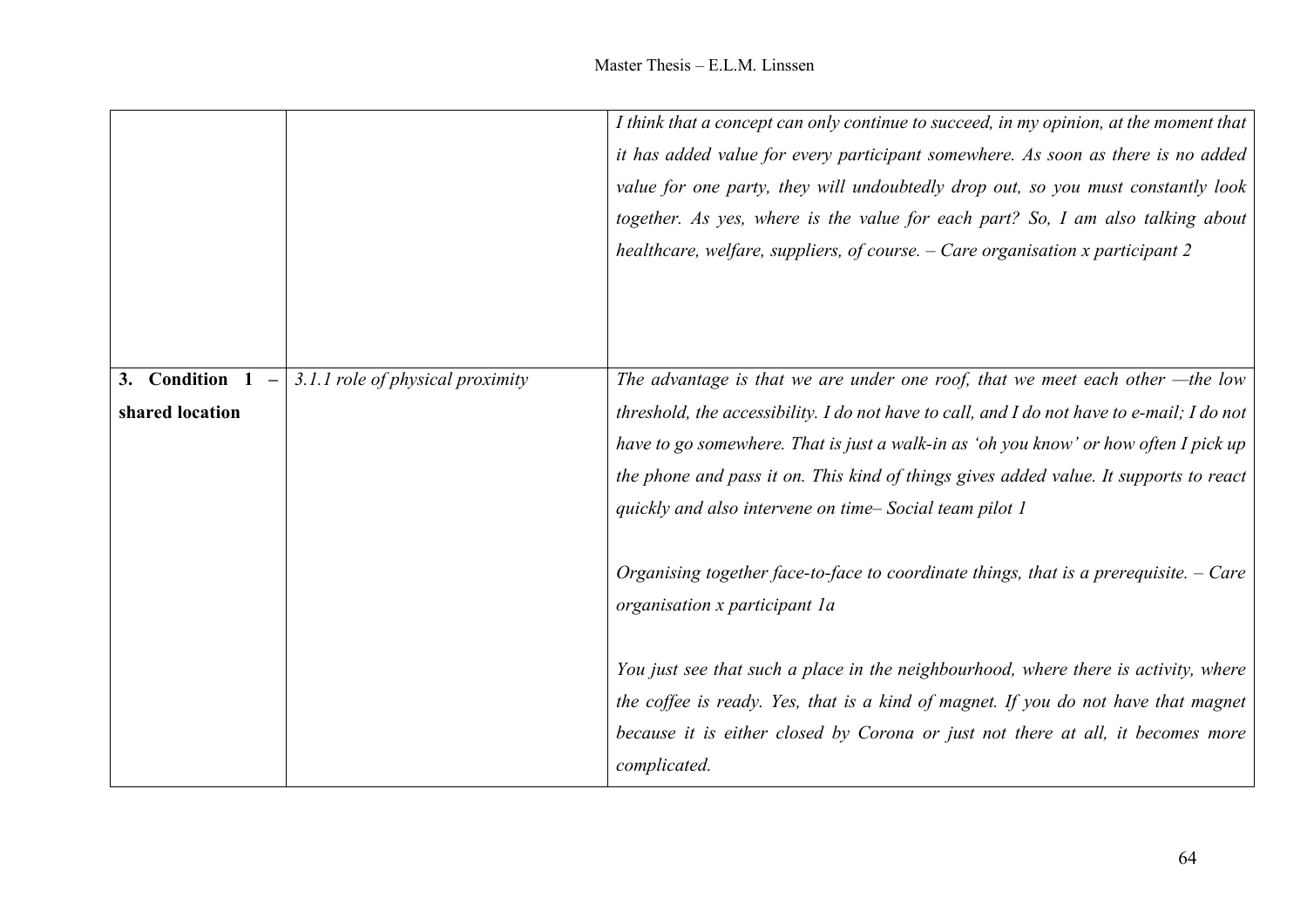|                                                                    | $-$ Neighbourhood concierge pilot 2 participant 1 (f)                                                                                                                                                                                                                                                                                |
|--------------------------------------------------------------------|--------------------------------------------------------------------------------------------------------------------------------------------------------------------------------------------------------------------------------------------------------------------------------------------------------------------------------------|
|                                                                    | Yes, it is easiest and most organic if you are both in the same location and, well, if<br>you drink a cup of coffee together to catch up and get to know each other, but also if<br>you can easily switch if you come across something strange. Then you can<br>immediately approach someone. $-$ Care organisation x participant 1a |
| 3.1.2 role of organisational proximity                             | That will be the biggest challenge: the welfare, attention for people, and suppliers                                                                                                                                                                                                                                                 |
|                                                                    | stuck with times. And then, there is the project organisation that wants to close the<br>business case. That is a long way off because if you start making many deliveries,<br>well-being will be in trouble. - Welfare pilot 1                                                                                                      |
| 3.1.3 importance to show results to<br>involved stakeholder groups | Person x says I need a report. As he needs to be able to show and justify this internally<br>again. That he is putting money into prevention and the WMO and the WLZ, what<br>they are allowed and what they can do - Project management                                                                                             |
|                                                                    | We need to show that neighbourhood concierges signal so that other parties benefit<br>and also the prevention part, what return that will bring in terms of decrease of care<br>consumption. $-$ Care organisation x participant 2                                                                                                   |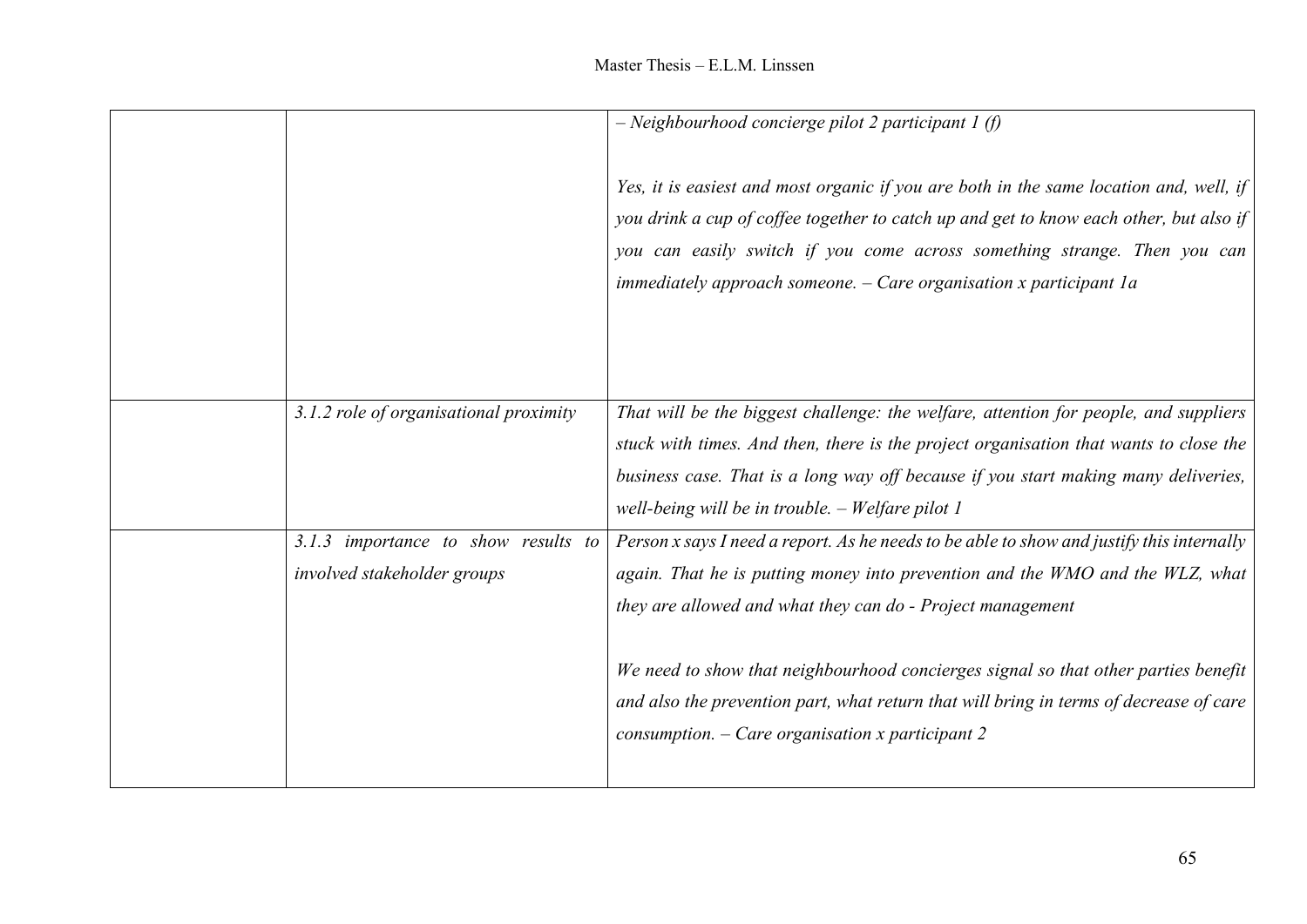|  | We have experienced numerous times that we have given feedback to suppliers and             |
|--|---------------------------------------------------------------------------------------------|
|  | benefited from it. X, who then either gives us the wrong medicine or far too much. We       |
|  | have all given feedback and done that. We now have almost weekly contact with               |
|  | supplier a, and we provide feedback—the same for the meals. Every time the empty            |
|  | boxes are taken away, we contact and talk about the meals and how much people like          |
|  | them. So, I notice that supplier x, in this case, is pleased with it. That feedback, I know |
|  | for sure, is also added value for the supplier. - Neighbourhood concierge pilot 1           |
|  | participant $l(f)$                                                                          |
|  | Well, for example, they came to a patient and, uh, he had been given medication, but        |
|  | he did not take it. So, there was a whole supply there, and then the district coach asks,   |
|  | 'shouldn't you take it' 'no, she says I do not have to take it and how that works because   |
|  | we do deliver it and order it in one way or another, but it is not taken. You do find       |
|  | out then as an example or, uh, what I told you before, in terms of side effects, of         |
|  | course, that someone experiences specific symptoms; I do have a few examples of             |
|  | that. However, I find that difficult to estimate whether that makes a difference because    |
|  | of Buur&Zo and the quantity. - Supplier a                                                   |
|  | I sometimes get lovely messages from project management saying that medicine was            |
|  | brought to a lady and product x was collected from you. In terms of efficiency, that        |
|  |                                                                                             |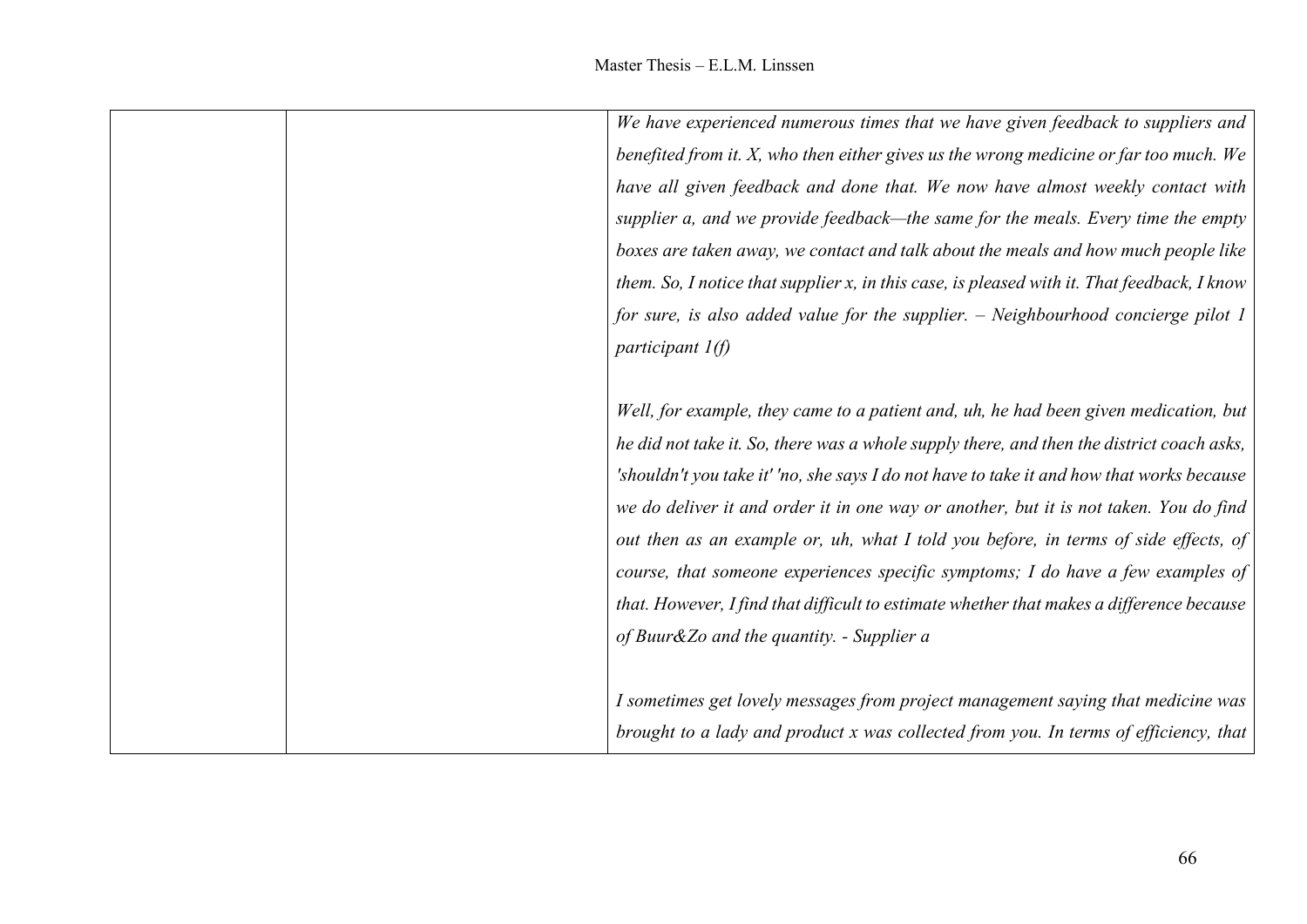|                  |                                        | is, of course, super. In terms of communication, I am told immediately, and I like that. |
|------------------|----------------------------------------|------------------------------------------------------------------------------------------|
|                  |                                        | $-$ Supplier $b$                                                                         |
|                  |                                        |                                                                                          |
|                  | 3.1.4 importance of representative of  | I found that a condition for myself was that the neighbourhood concierges were linked    |
|                  | different roles situated at the shared | to the social team. Why? Otherwise, you create a line next to the social team where      |
|                  | location                               | you both have your social map while there was already something here. It is better to    |
|                  |                                        | complement each other than to have something running parallel that does not              |
|                  |                                        | communicate with each other and comes to the door of the same people in the same         |
|                  |                                        | neighbourhood. So that was somewhat of a condition in my mind that I said it is          |
|                  |                                        | possible to have Buur&Zo and neighbourhood concierges. The condition is that it is       |
|                  |                                        | connected to the social team and that they are the ones who are in charge, they have     |
|                  |                                        | file information, they are professionals, they know, and they have already put           |
|                  |                                        | everything in place in the neighbourhood. So, neighbourhood concierges are just an       |
|                  |                                        | excellent addition to that.                                                              |
|                  |                                        | $-$ Welfare pilot 1                                                                      |
|                  |                                        |                                                                                          |
|                  |                                        |                                                                                          |
| 4. Condition 2 - | 4.1.1 planned shared meetings          | I do miss consultations, also that I am curious about what you are doing. From my        |
| consultation     |                                        | perspective, we need to organise once a fortnight with the four of us, including the     |
| structures       |                                        | owner of the welfare organisation as coordinator. Just shortly discussing what you       |
|                  |                                        |                                                                                          |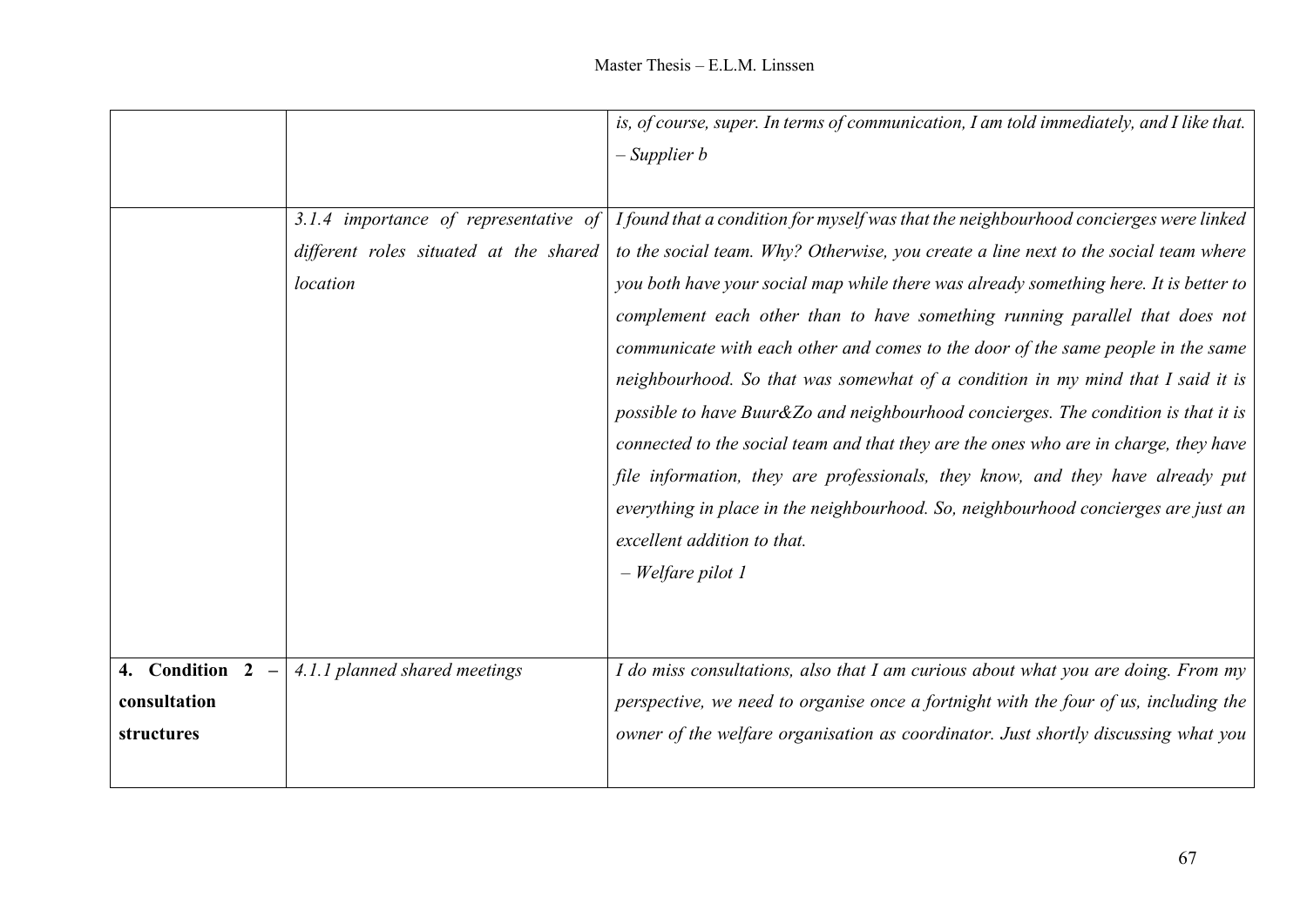|                                    | are doing, how you are doing it, and which challenges you face. I did miss that. -      |
|------------------------------------|-----------------------------------------------------------------------------------------|
|                                    | Neighbourhood concierge pilot 2 participant $1(f)$                                      |
|                                    |                                                                                         |
|                                    | That word 'feedback'. This is something that we often have together. We should also     |
|                                    | perhaps consult more with x from voluntary services. A resident died recently who       |
|                                    | was very well known to welfare organisation $X$ but whom we did not know. So, I think   |
|                                    | some coordination is still needed there. That we know who is already known here. $-$    |
|                                    | Neighbourhood concierge pilot 1 participant 2 $(f)$                                     |
|                                    |                                                                                         |
| 4.1.2 boundary spanning activities | The difference is indeed what did not go well and what I had in mind was that I do      |
|                                    | not have the time to sit on top of it. For example, to organise two or three            |
|                                    | consultations a week. Once in pilot 2, once in pilot one and once in plenary together.  |
|                                    | The management also ended up here, and that management, yes is excellent, but if        |
|                                    | you have two companies, you lack the time, and everyone starts doing their own thing    |
|                                    | and look at it in its way. I think we did the right thing, OK, if you go into the       |
|                                    | neighbourhood, then at least you know where you need to go. We put the volunteers       |
|                                    | around it in pilot 1. However, structural consultation and planning did not get off the |
|                                    | ground, at least on my part. The social team did, and they have weekly client meetings  |
|                                    | with neighbourhood concierges in pilot $I. -$ Welfare pilot $I(f)$                      |
|                                    |                                                                                         |
|                                    |                                                                                         |